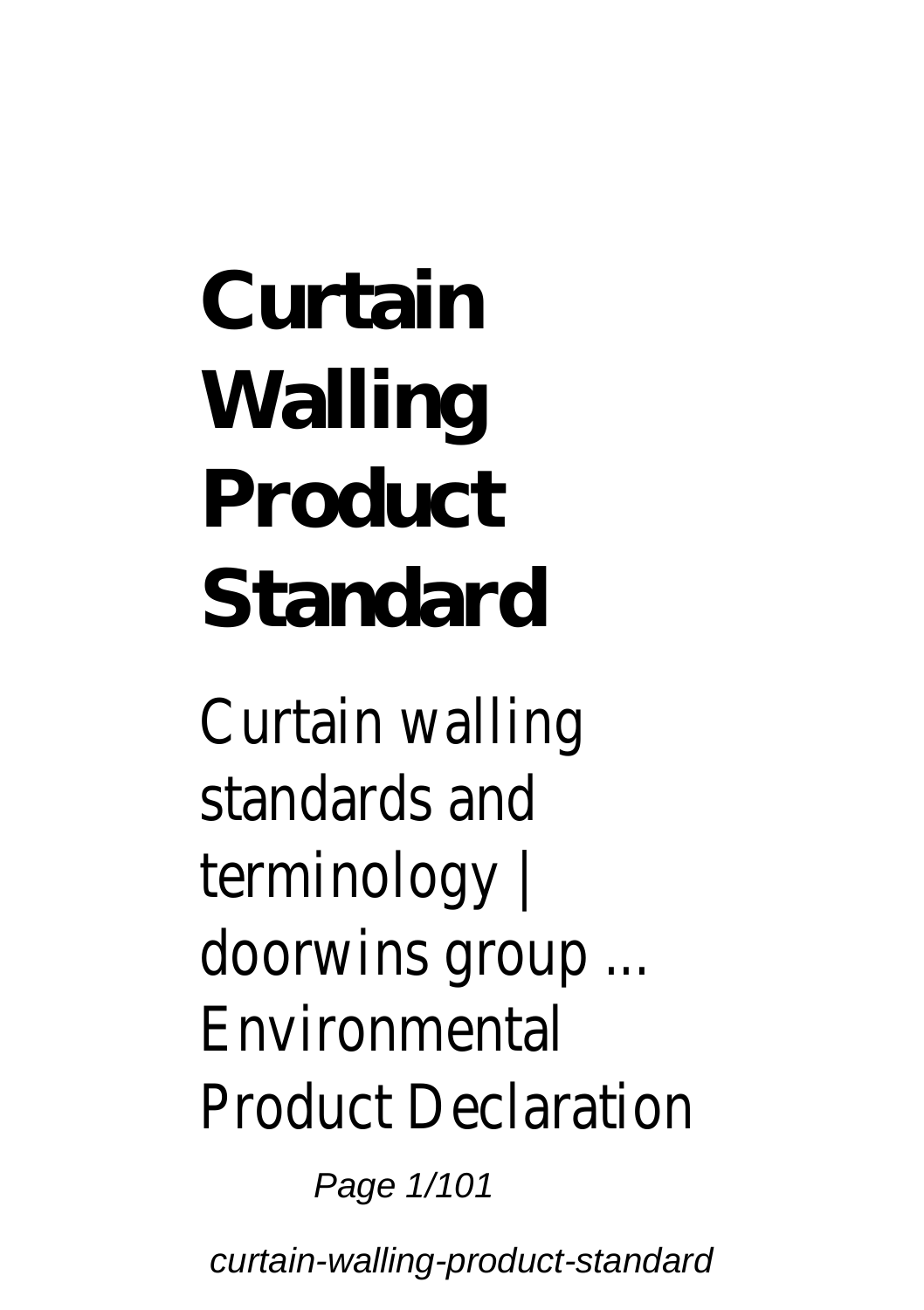Aluminium Curtain  $Mall$ 

Curtain walling does not support the structural elements of the building but does provide weather protection and solar transmission reduction. Curtain walls are designed Page 2/101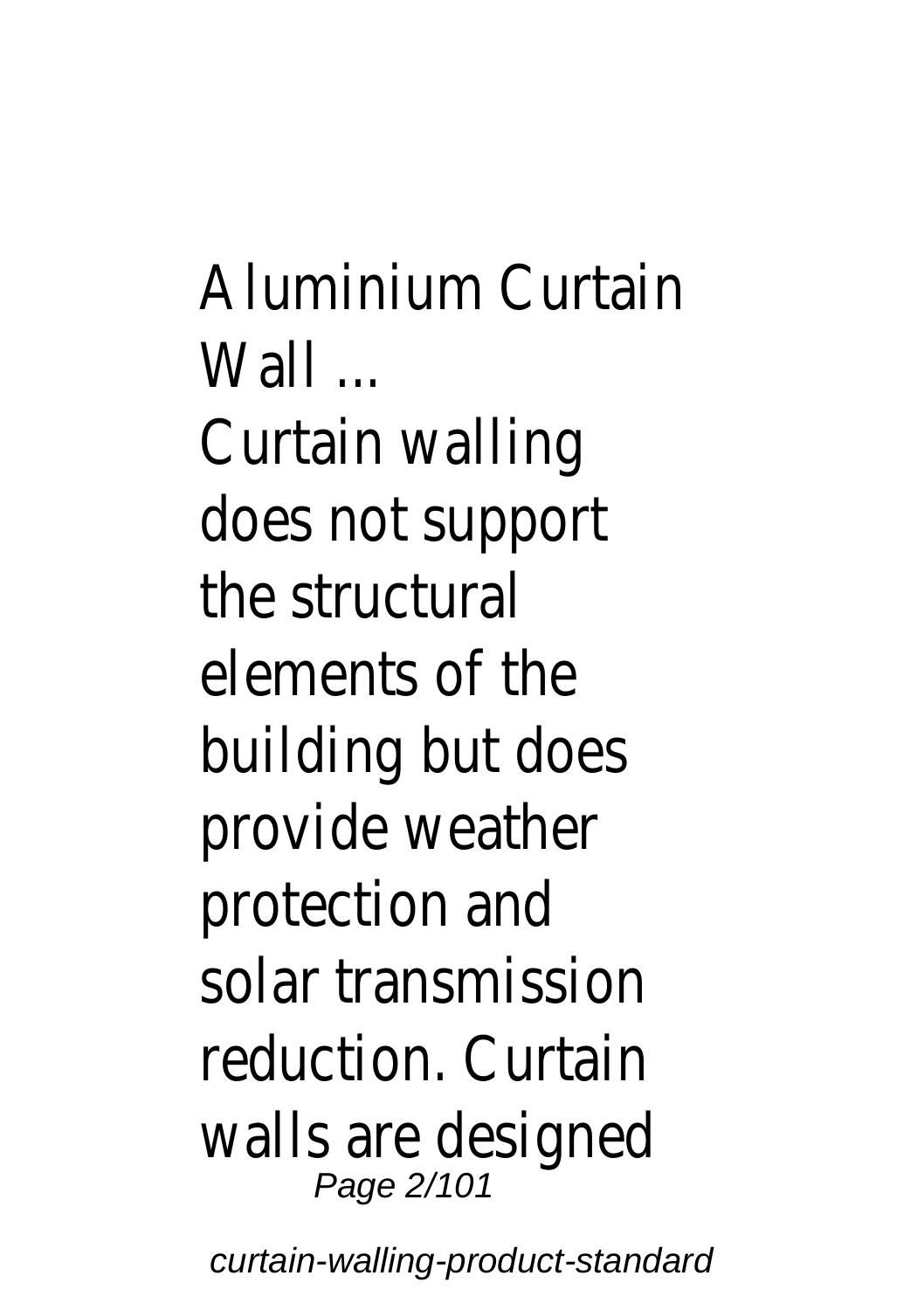to be used on high rise buildings spanning multiple levels. Because of its exposed position, curtain walling must meet strict regulatory requirements for a range of protective

### A curtain wall Page 3/101

...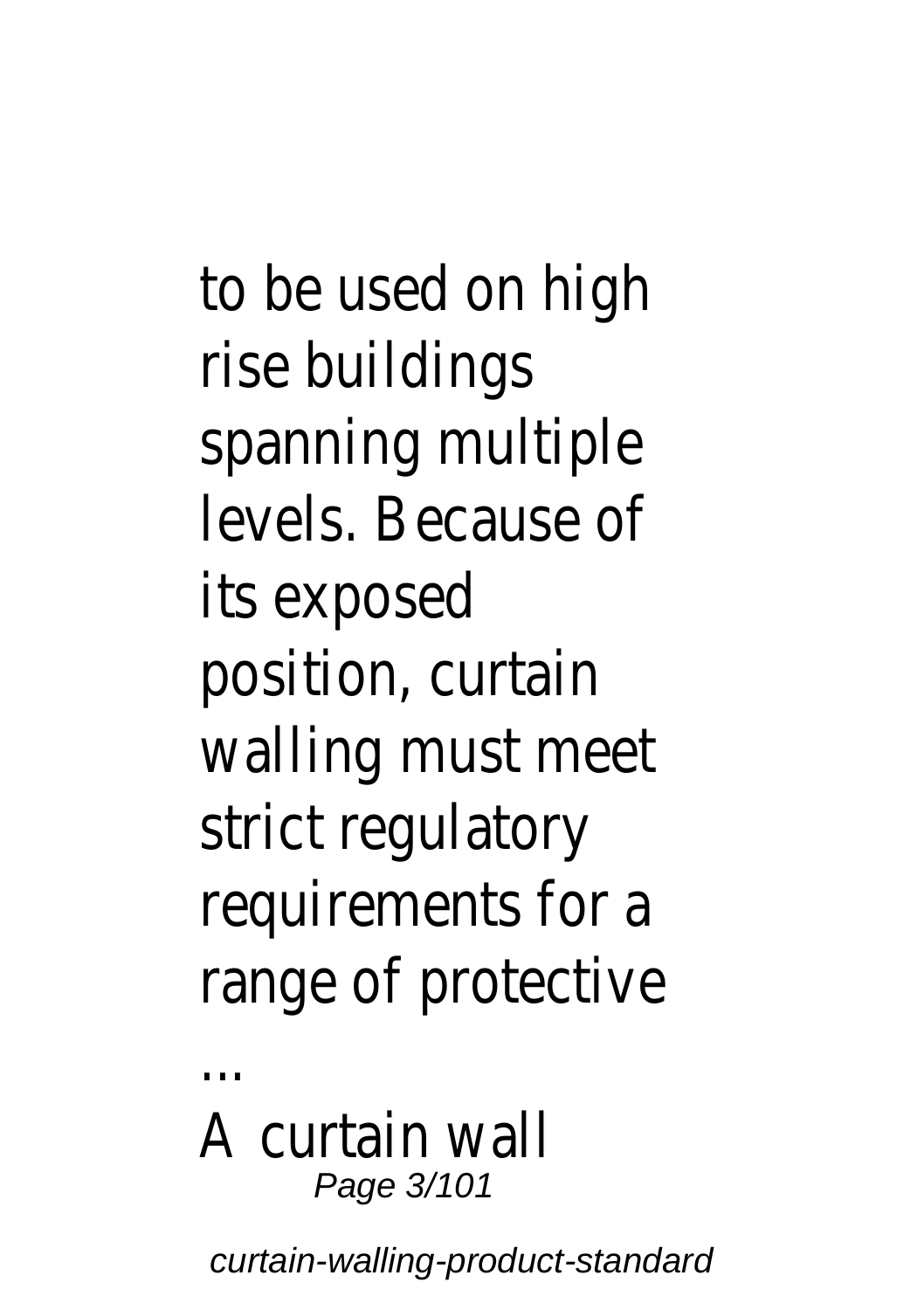system is an outer covering of a building in which the outer walls are non-structural, utilized only to keep the weather out and the occupants in. Doris Kearns Goodwin on Teddy Roosevelt, Taft and Page 4/101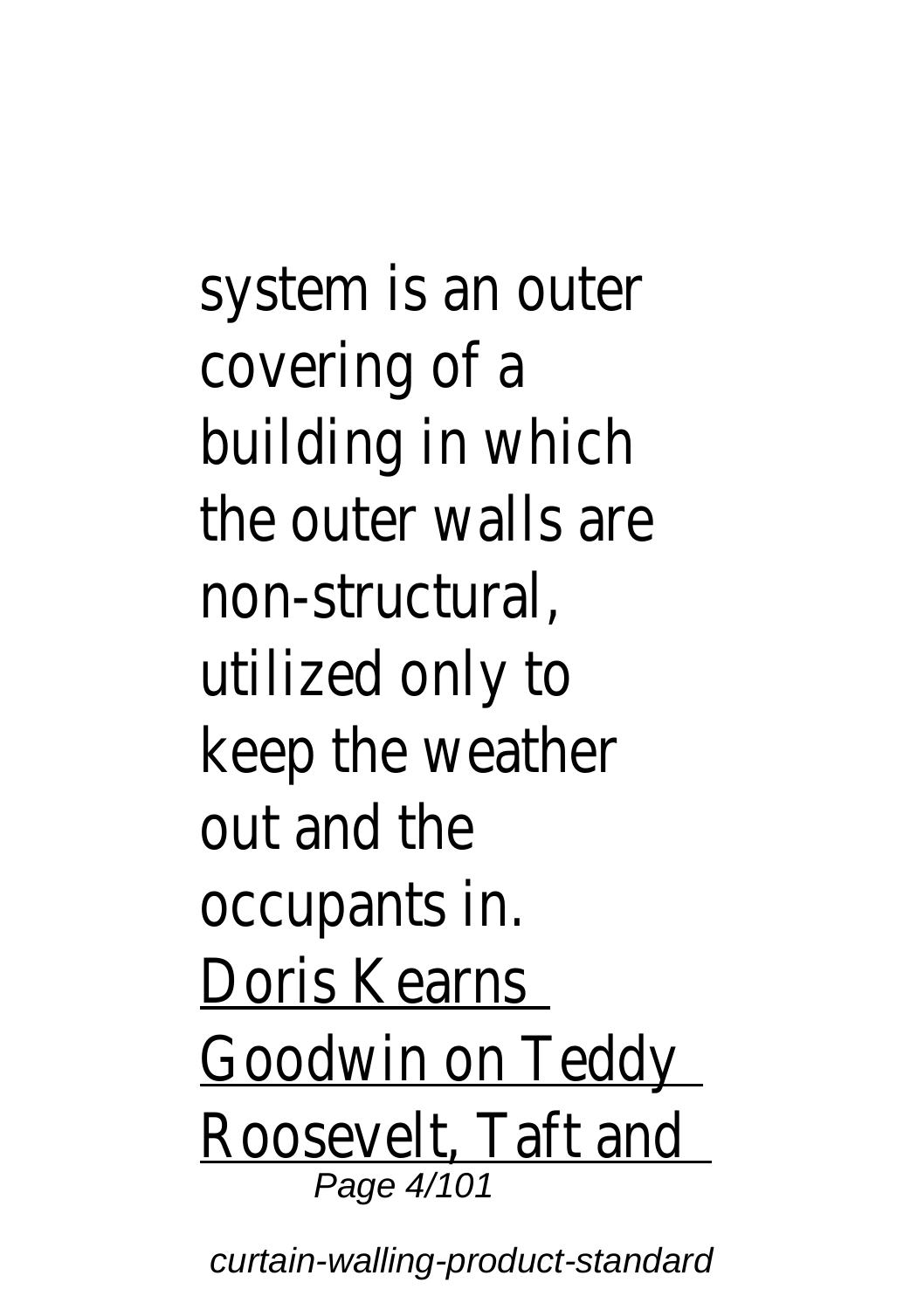The Bully Pulpit | 92Y Talks How to Sell on Amazon l Australia l Canada - How to find Profitable Product for Amazon Australia CTC Curtain Wall Install Video Industrial Curtain Walls  $\bigcup_{\text{Page } 5/101}$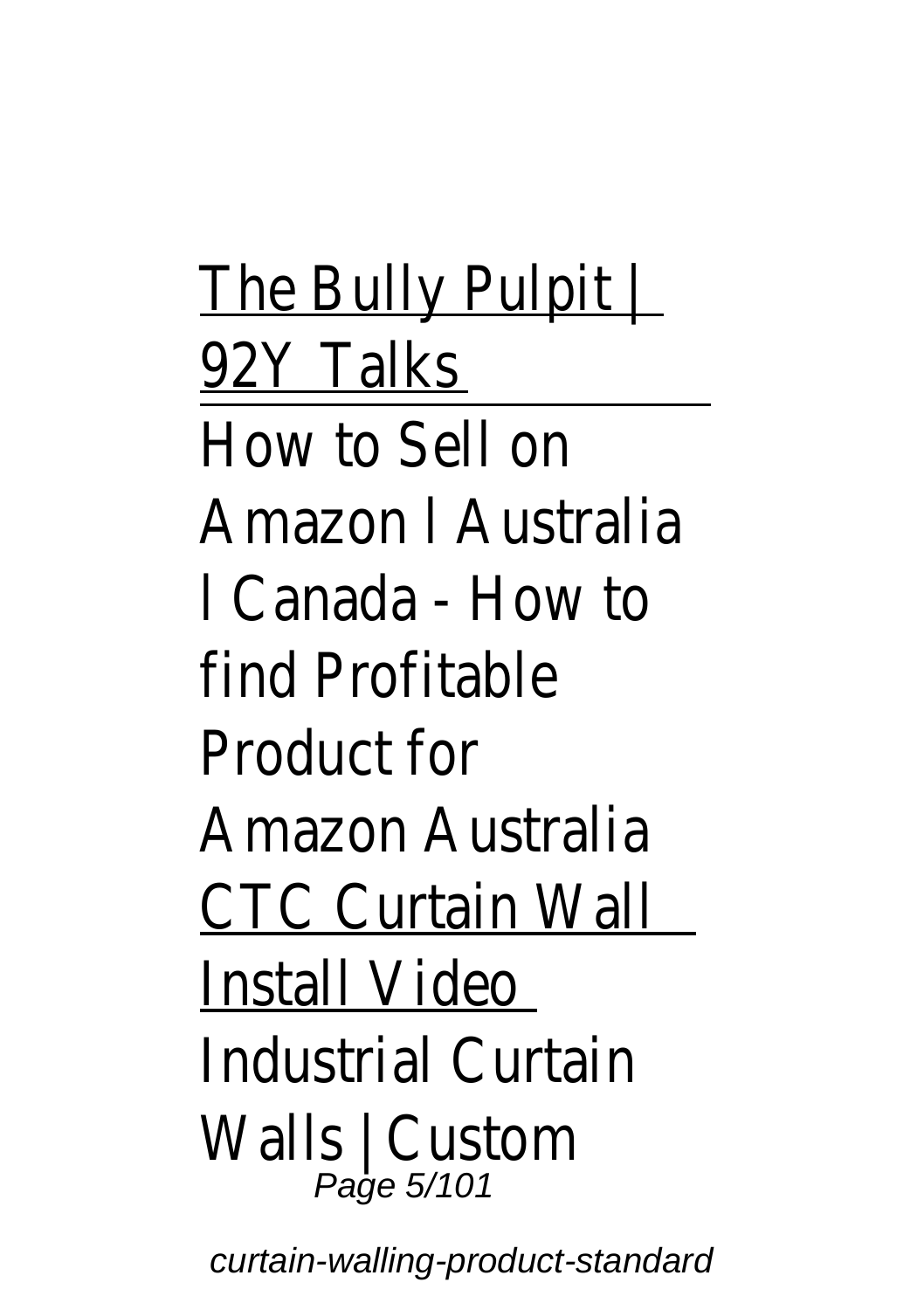\u0026 Standard Designed Walls | AmCraftUnitised wall systessecret Bookcase Door Passage into your HIDDEN ROOM !!! How strong are Fischer DuoPower wall fixings? Test Tuesday!Modeling Curtain Walls Page 6/101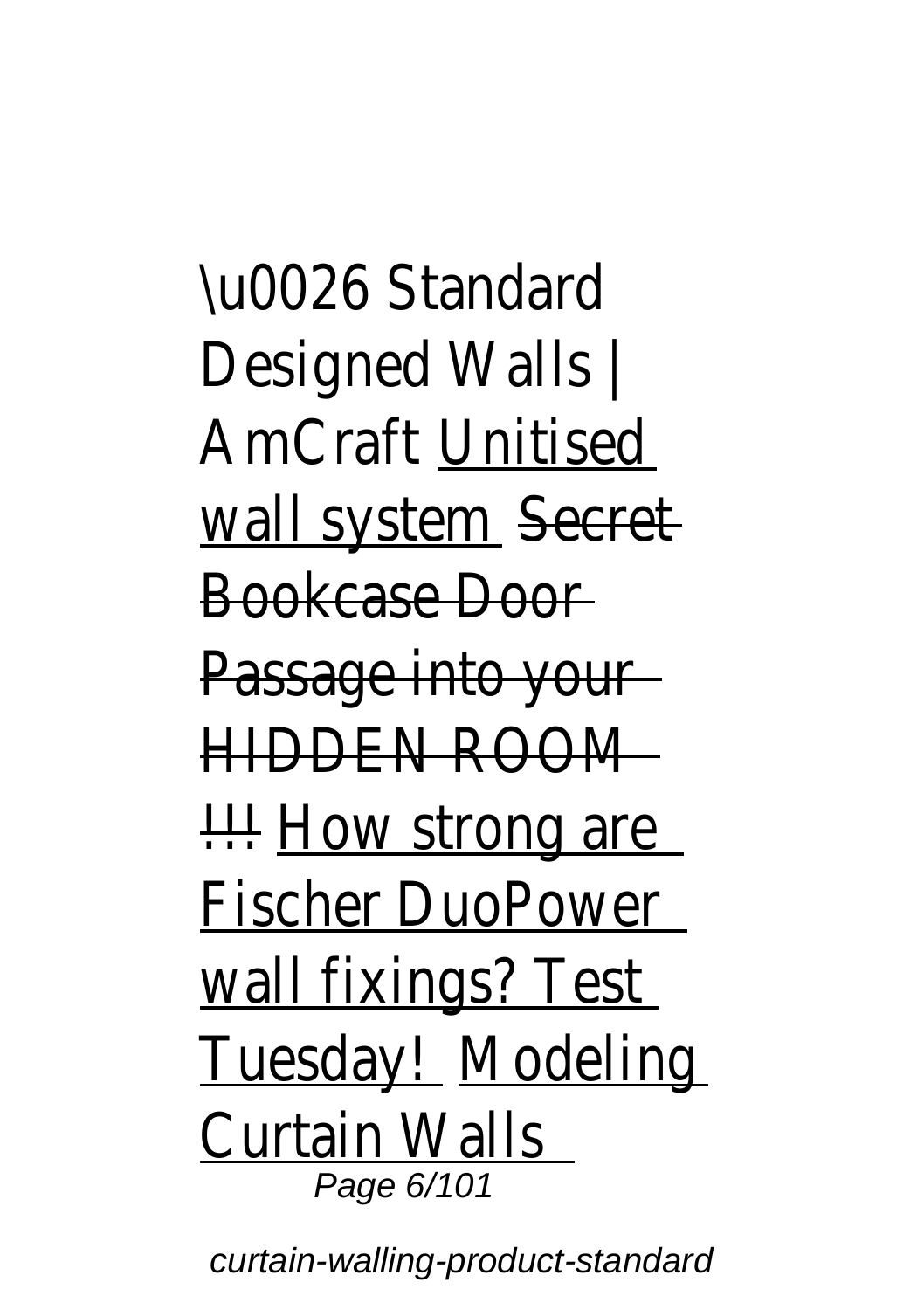\u0026 Panels in Revit (Sneakpeek) How to prepare for the Firestop Special Inspection Certificate Exam Beginner's Guide: Choosing Macrame CordRevit Tutorial : How to Create and Edit Curtain Walling How to Page 7/101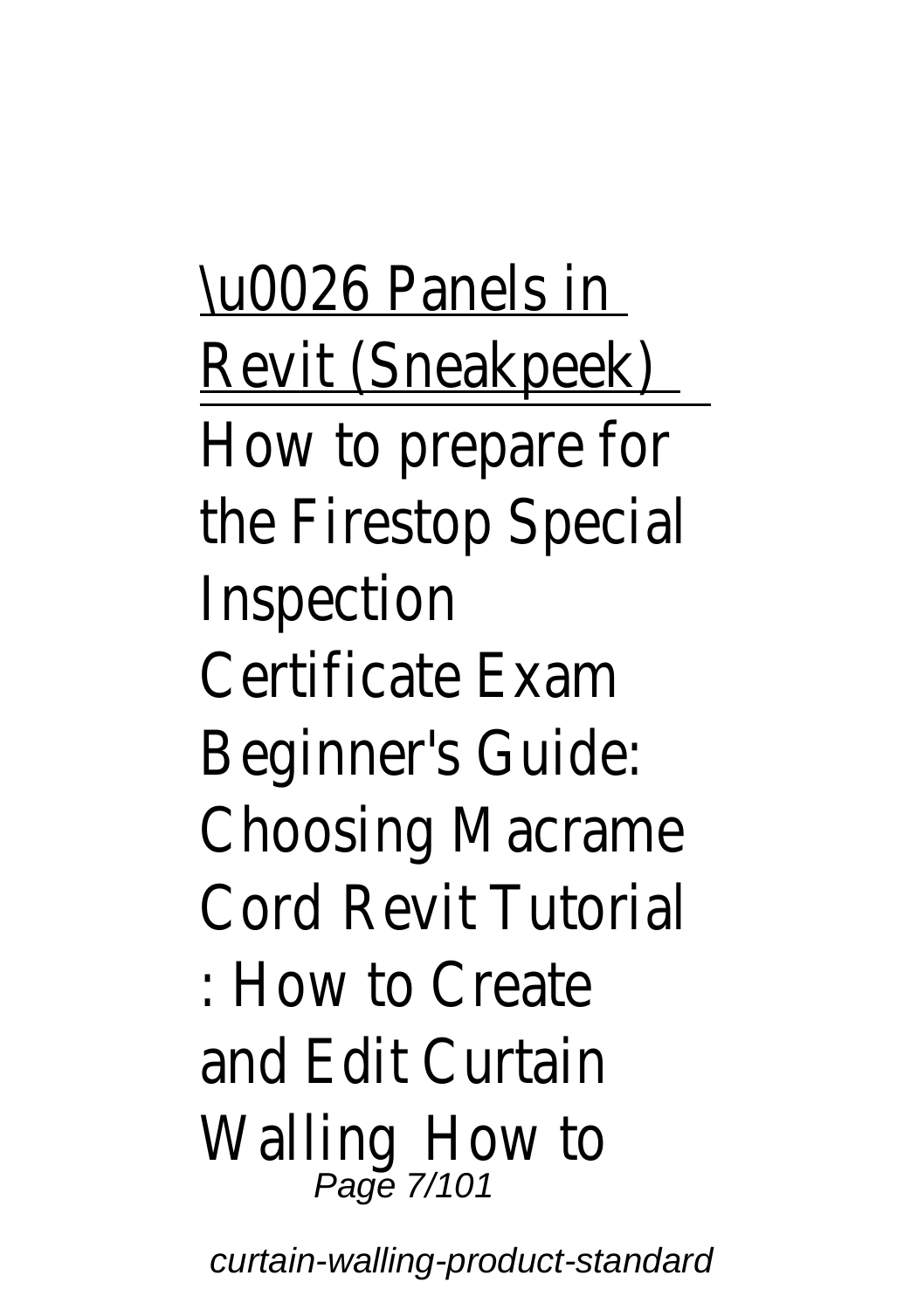Hang Curtains | Pottery Baßmall Library Setup and Decor | Make Small Book Corner #smalllibrarydecor SCERT Social Science Class 10 - Part 1 - Chapter 8 - ????? ??????????????? - Lecture 2 | Page 8/101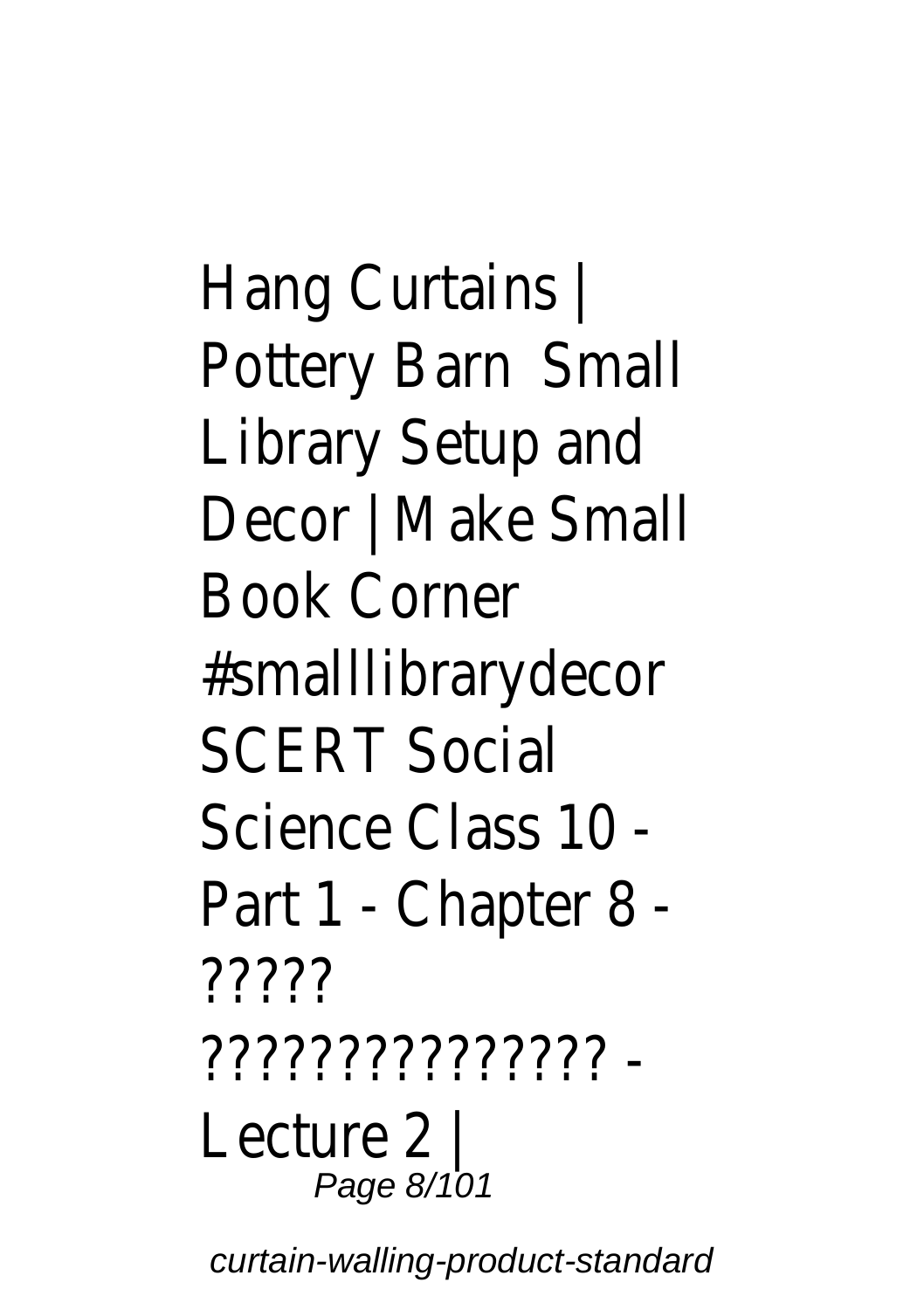HISTORY My New SEWING ROOM REVEAL!!! 23 Clever Small Space Storage Solutions Life Process in One-Shot | CBSE Class 10 Science (Biology) Chapter 6 NCERT Vedantu Class 9 and 10 Tips To

Page 9/101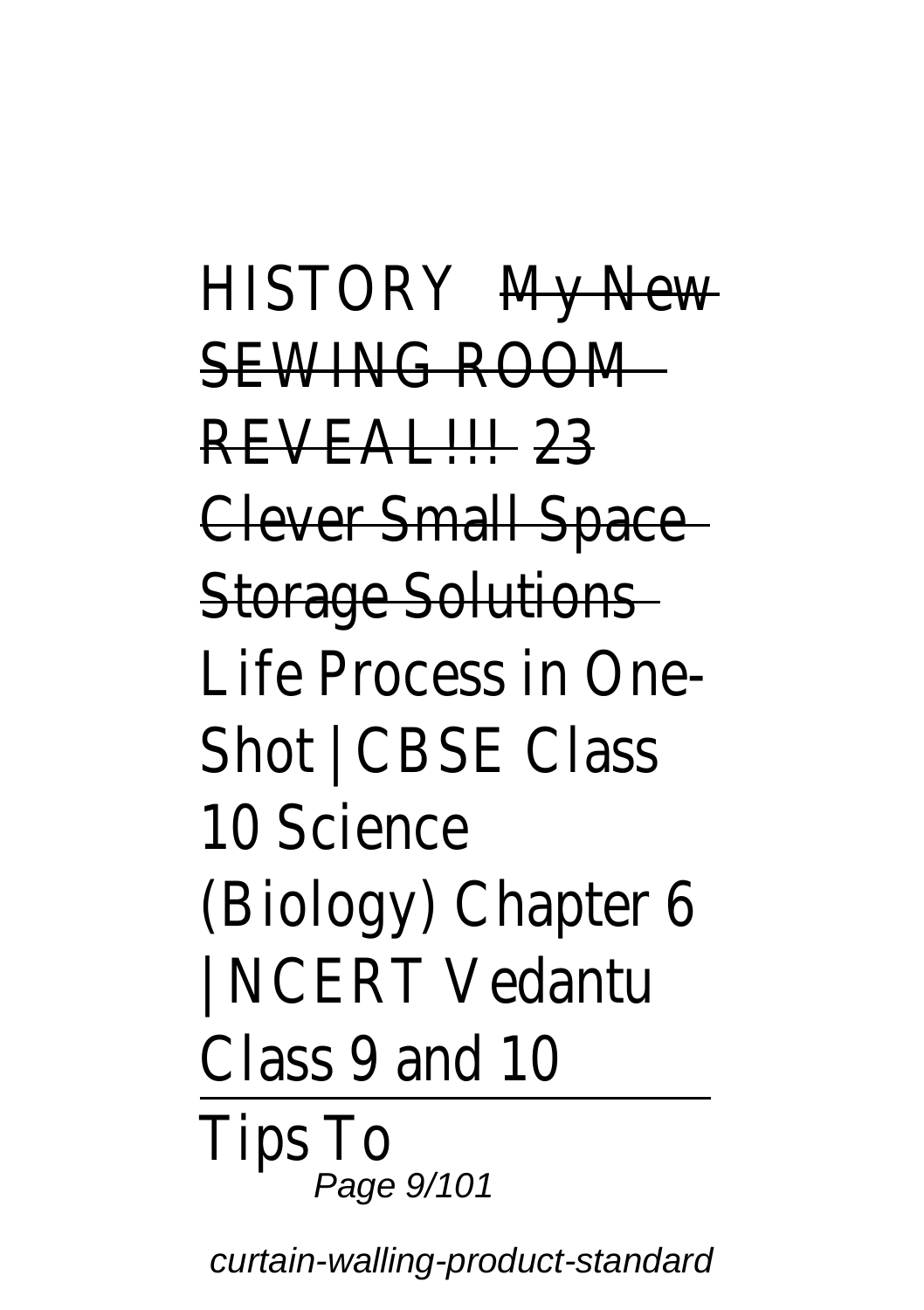Understand Revit Curtain Wallsips on How To Organize Study Table (set-up for online classes) \u0026 Many Amazing DIY Wall Decor Ideas How to Create Amazon Affiliate Marketing Page 10/101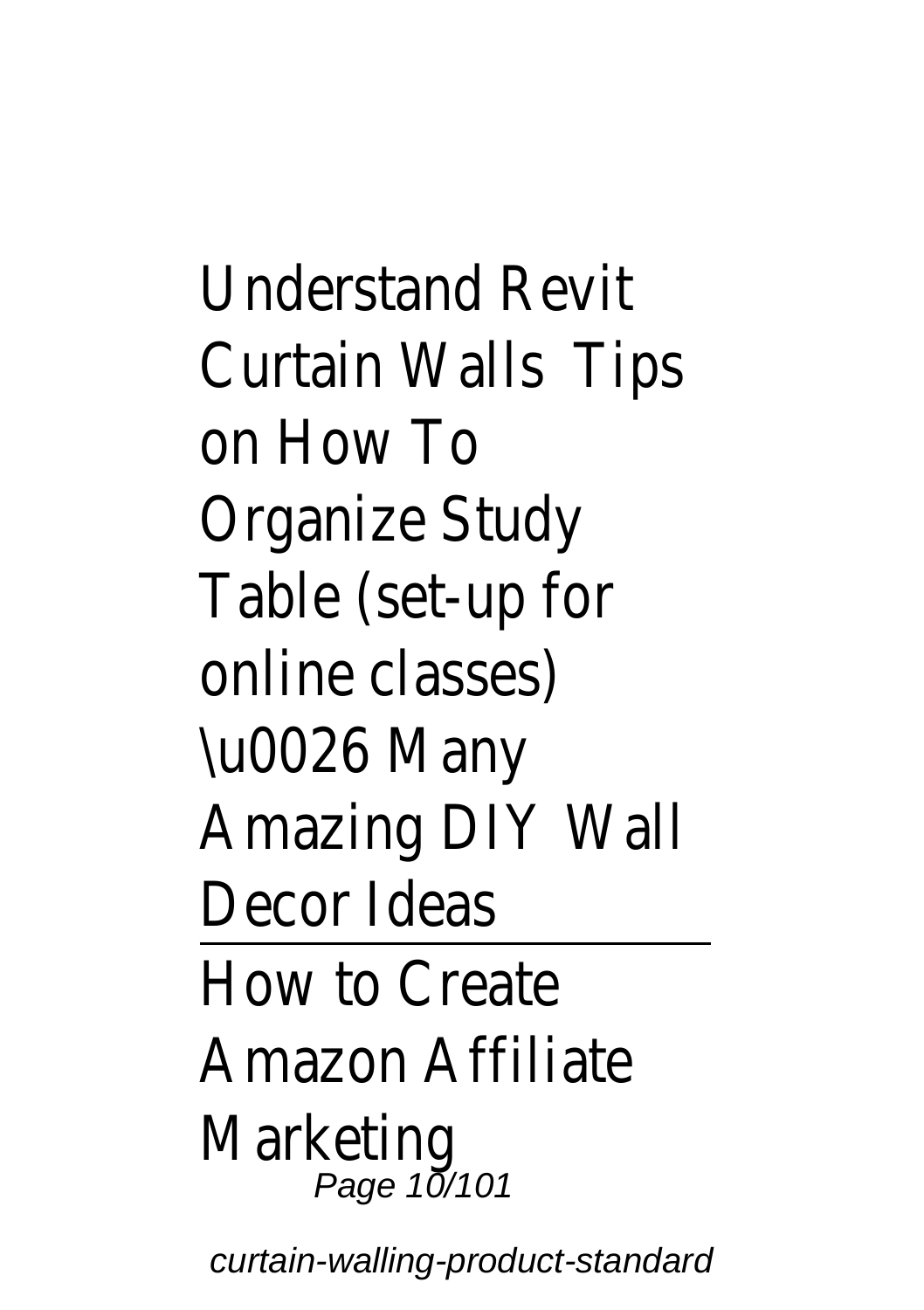Websites - Amazon Affiliate Marketing (Associates) TutorialCurtain Walling Product **Standard** Curtain walling according to this standard is intended to be used as part of the building envelope.<br>Page 11/101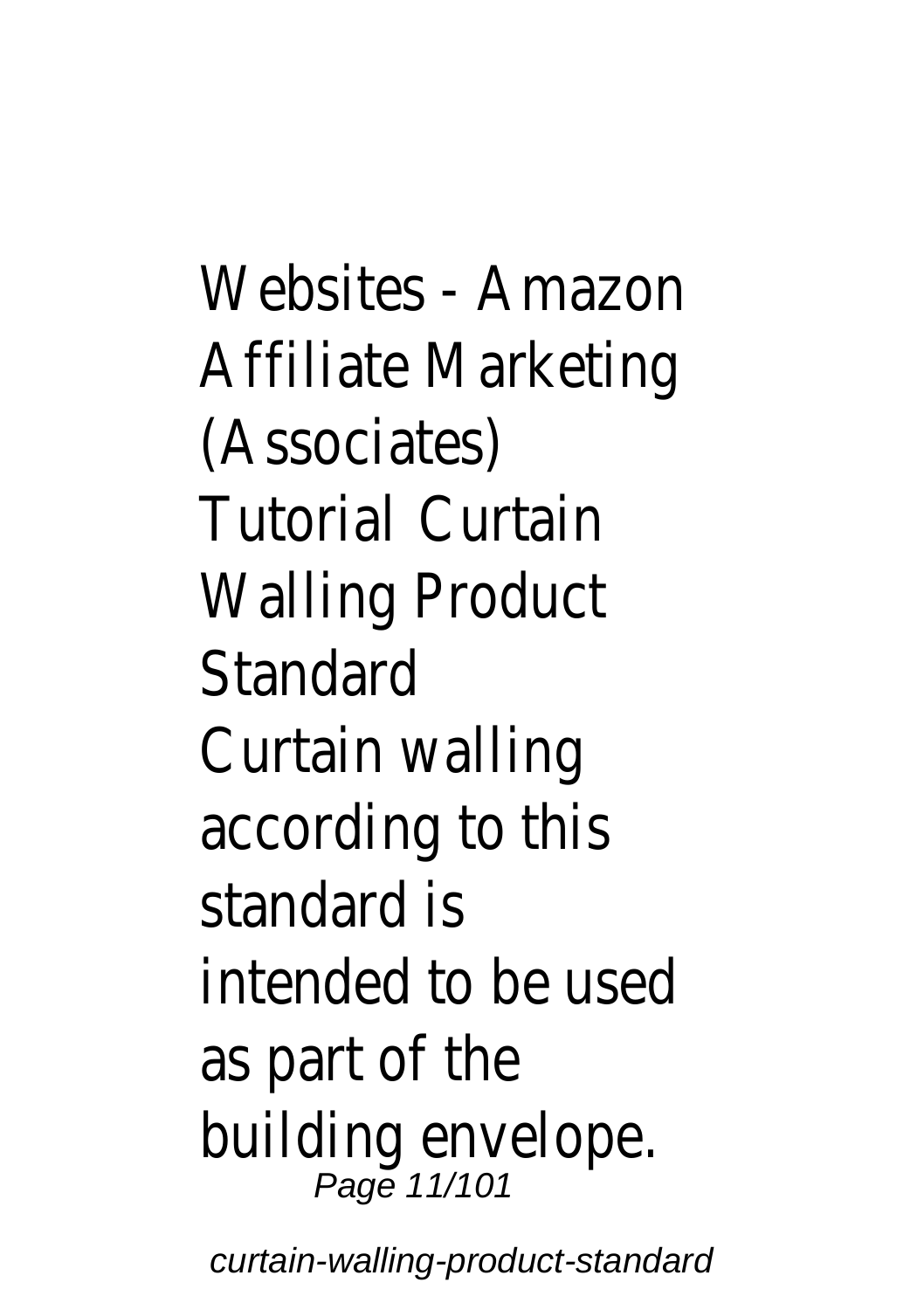BS EN 13830:2015 +A1:2020 - Curtain walling. Product standard This standard applies to curtain walling kit ranging from a vertical position to  $\pm$  15 $^{\circ}$ from the vertical.

Page 12/101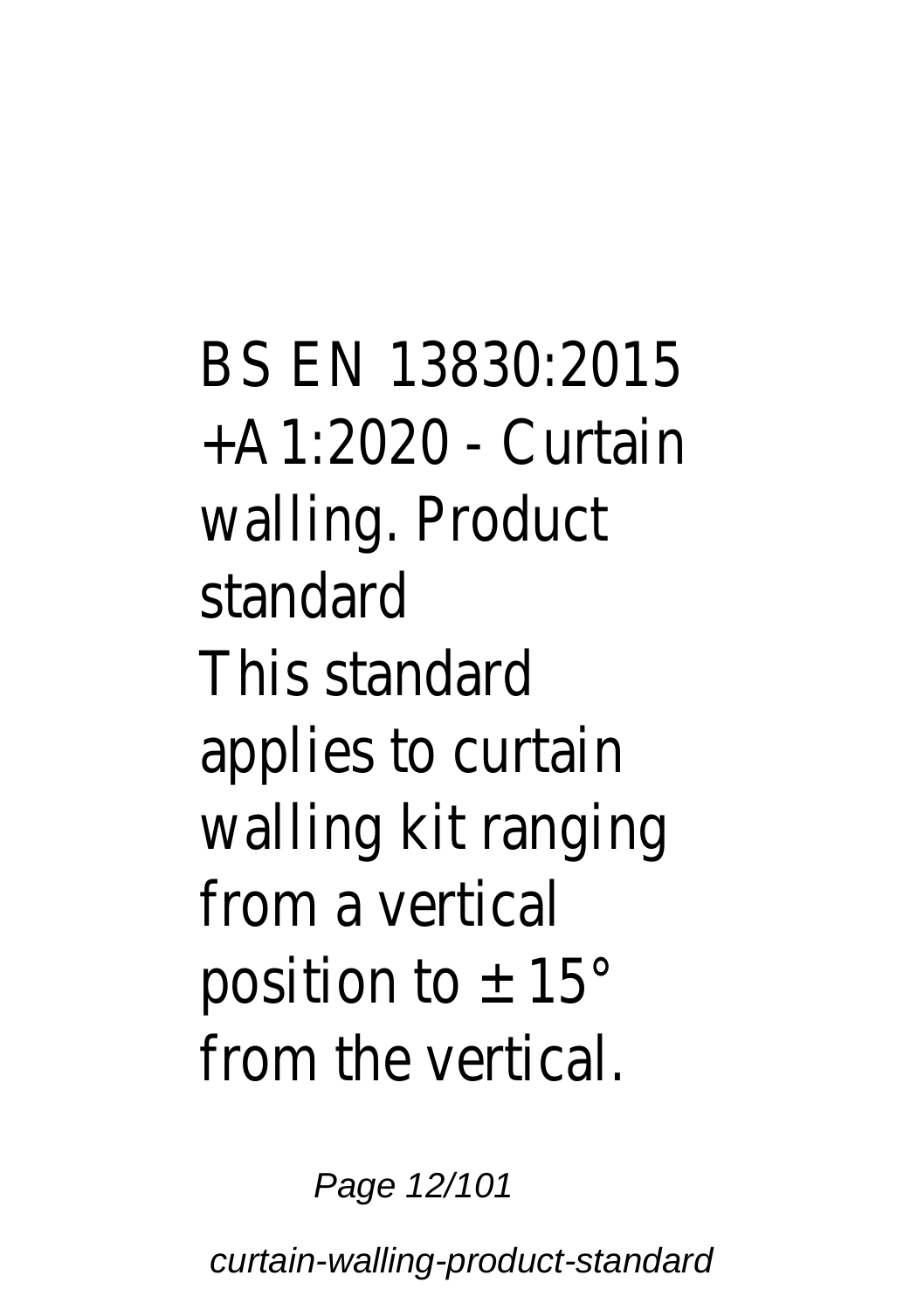Curtain walling standards and terminology | doorwins group ... BS EN 13830:2015 +A1:2020 Curtain walling. Product standard, Category: 91.060.10 Walls. Partitions. Fašades

Page 13/101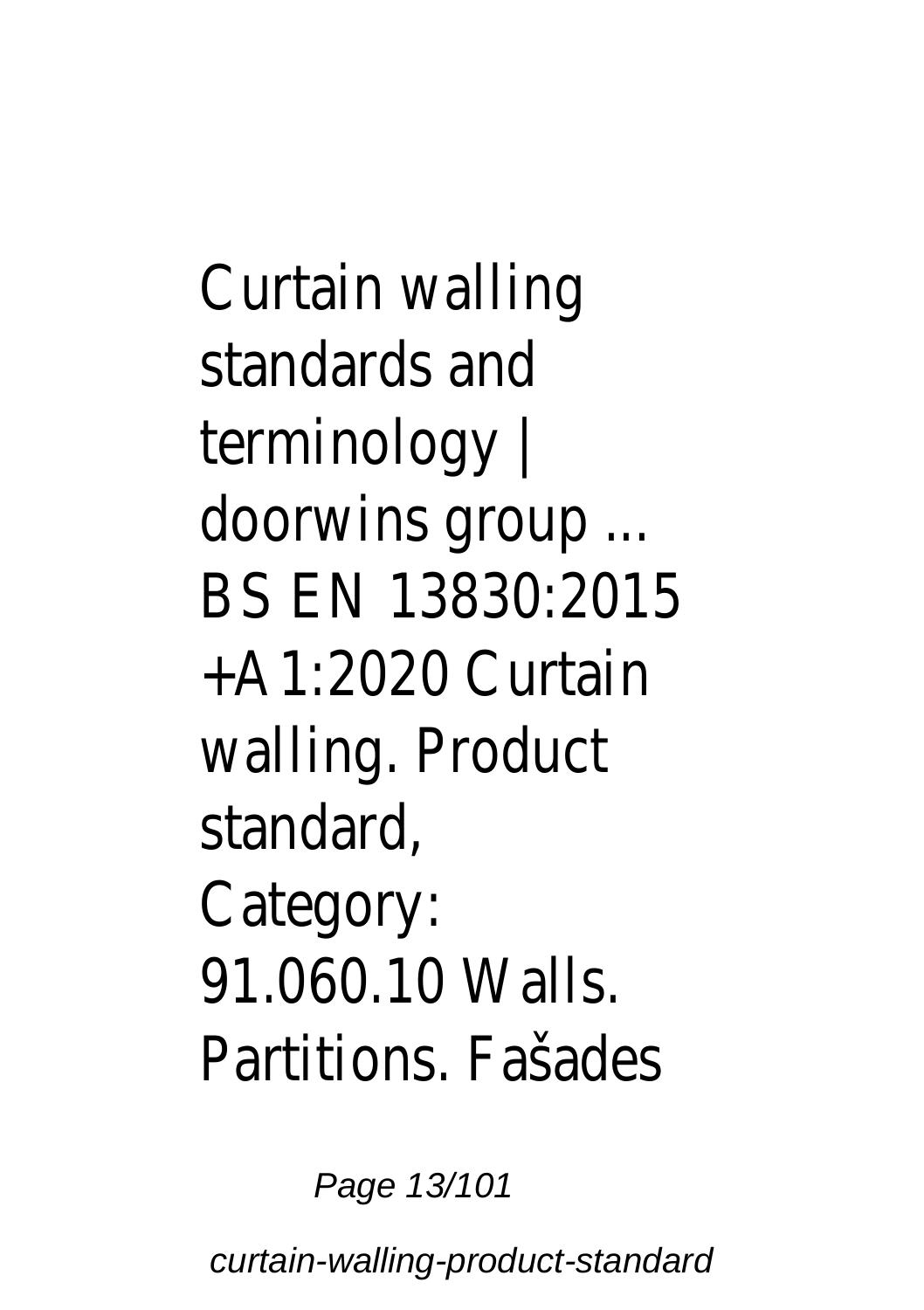BS EN 13830:2015 +A1:2020 Curtain walling. Product standard ... BSEN138302015-C urtain walling. Product standard (British Standard)- Customer Service: 212 642 4980. Mon - Fri: 8:30 am - 6 pm EST. HOME; Page 14/101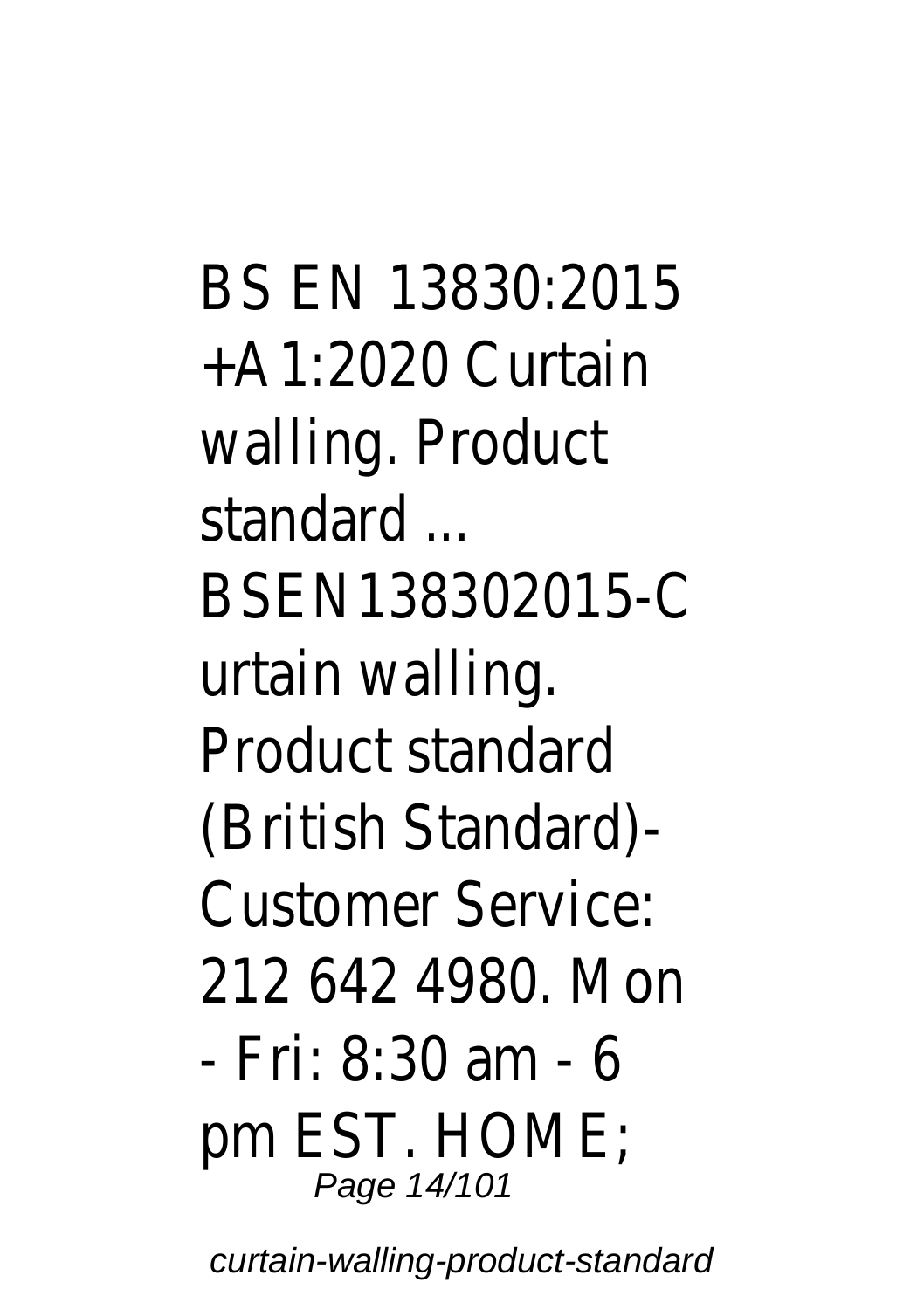PRODUCTS. Publisher Collections; Standards Connect; **Standards** Packages; Selected Standards; Best Selling Standards and Packages ...

### BS EN 13830:2015 Page 15/101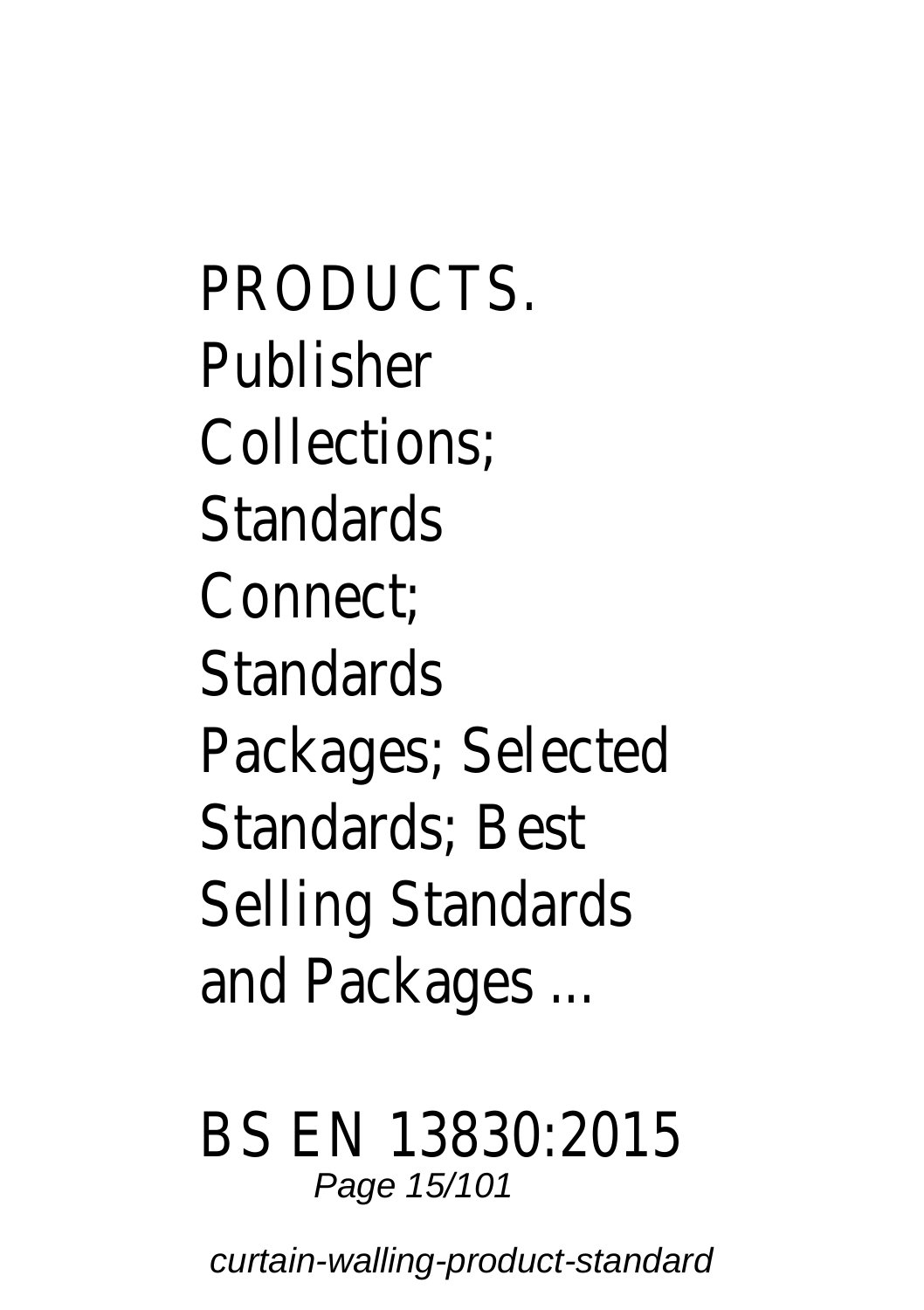- Curtain walling. Product standard ... Curtain walling Product standard A description is not available for this item. References. This document references: EN 1096-2 - Glass in building - Coated glass - Part 2: Page 16/101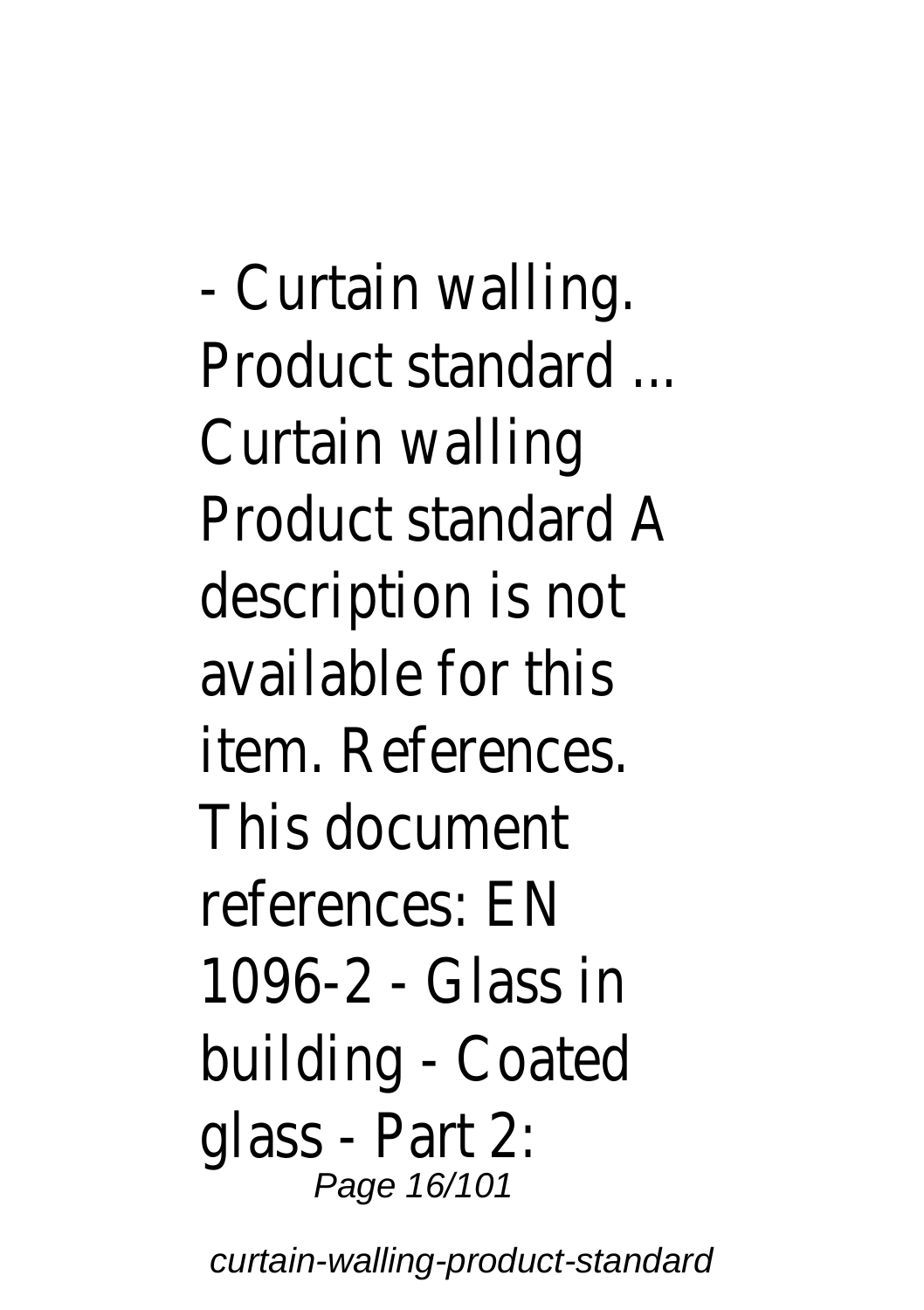Requirements and test methods for class A, B and S coatings. Published by CEN on January 1, 2012. This European Standard specifies requirements and test methods related to ...

Page 17/101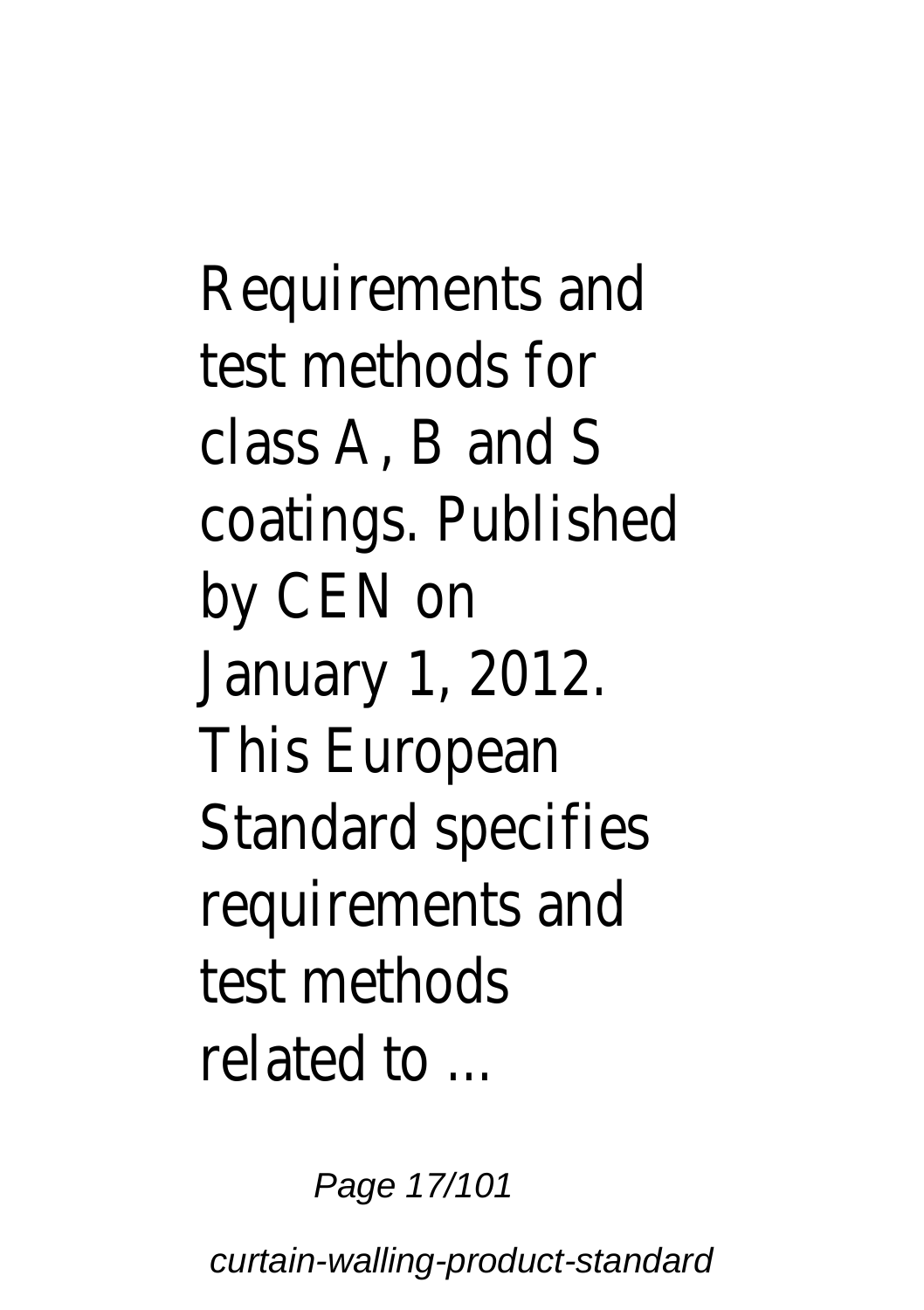CEN - EN 13830 - Curtain walling - Product standard ... Product standard 20/30397865 DC BS EN 16758. Curtain walling. Determination of the strength of sheared connections. Test method and Page 18/101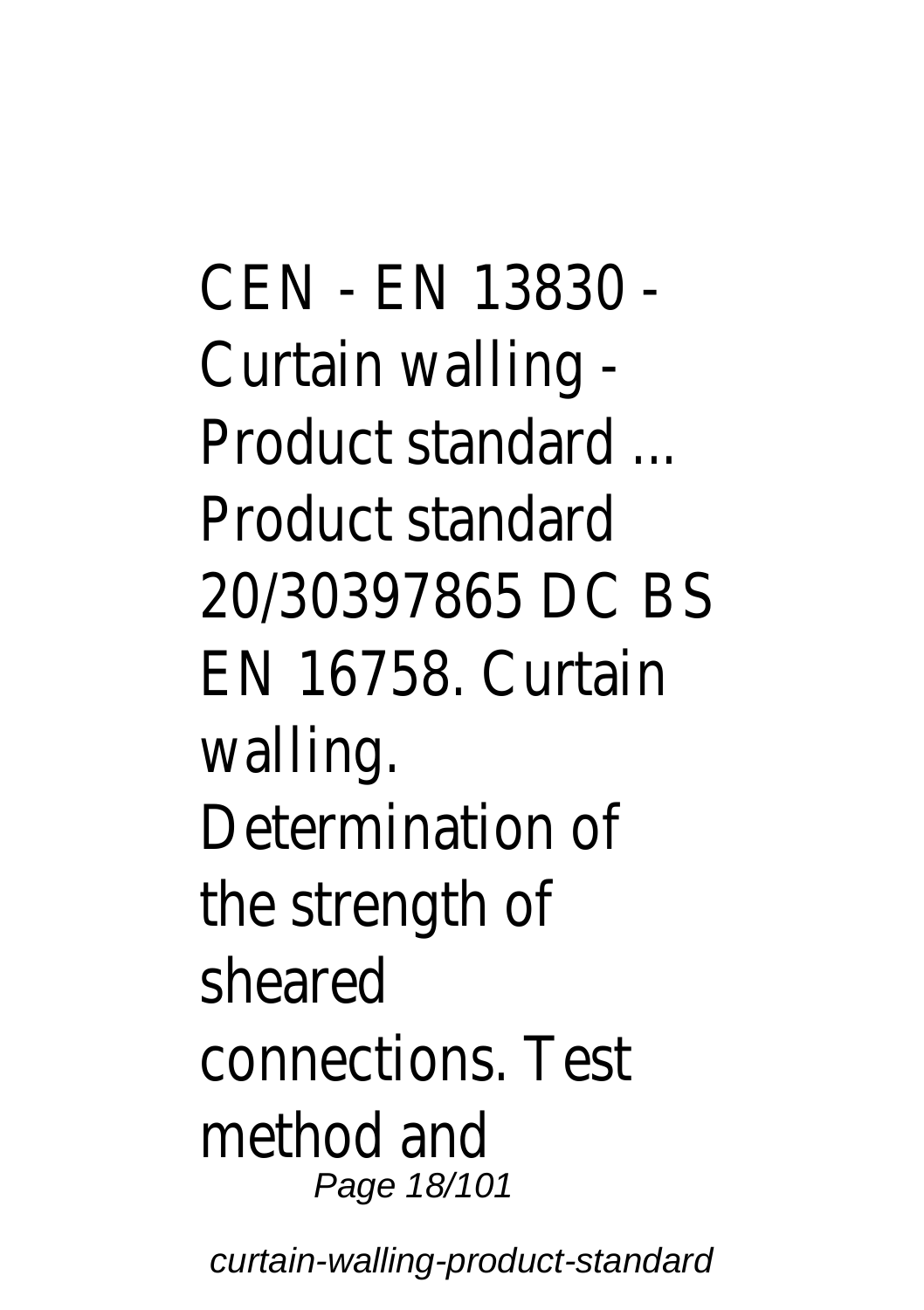# requirements BS EN 16758:2016 Curtain walling.

BS EN 13830:2003 - Curtain walling. Product standard You are here: Home / Products & Capabilities / Architectural Products / Curtain Page 19/101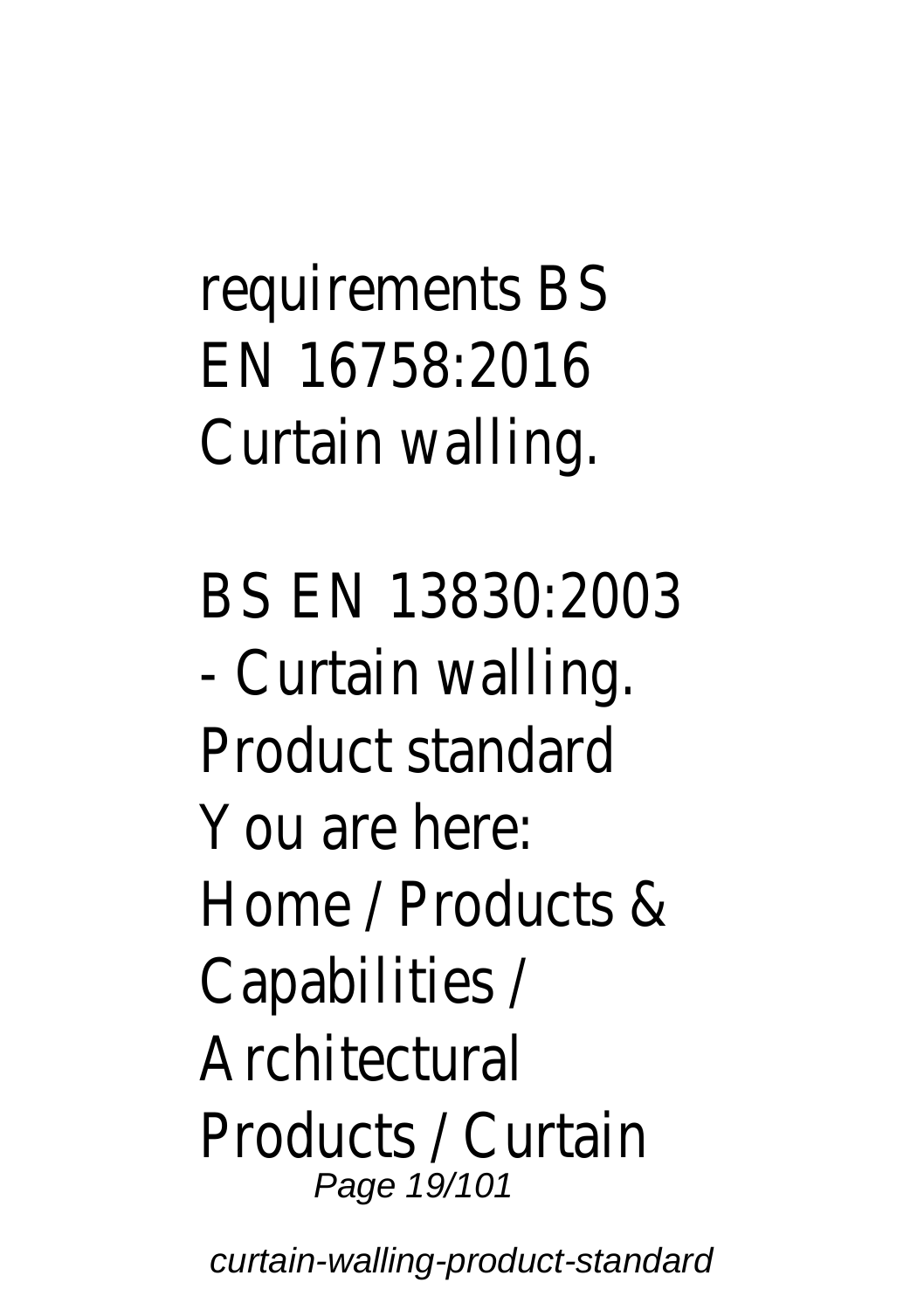Walls Curtain Walls We offer a complete line of pressure wall components, including our standard systems with 2 ½" x 7 ½" and 2 ½"x 6 ½" overall depth (including mullion, pressure plate, and Page 20/101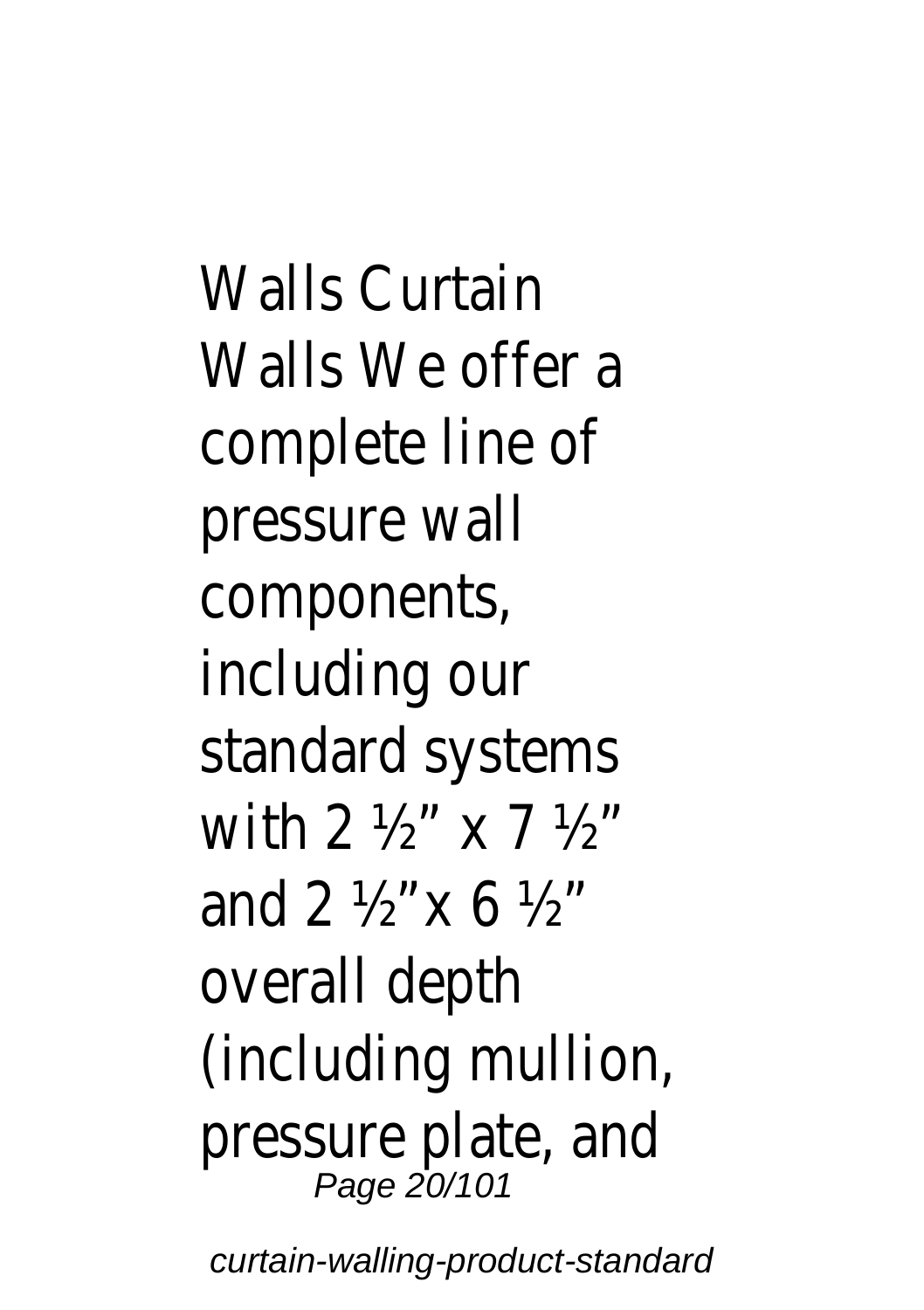### snap cover).

Curtain Walls | Leed Himmel Industries, Inc A curtain wall system is an outer covering of a building in which the outer walls are non-structural, utilized only to Page 21/101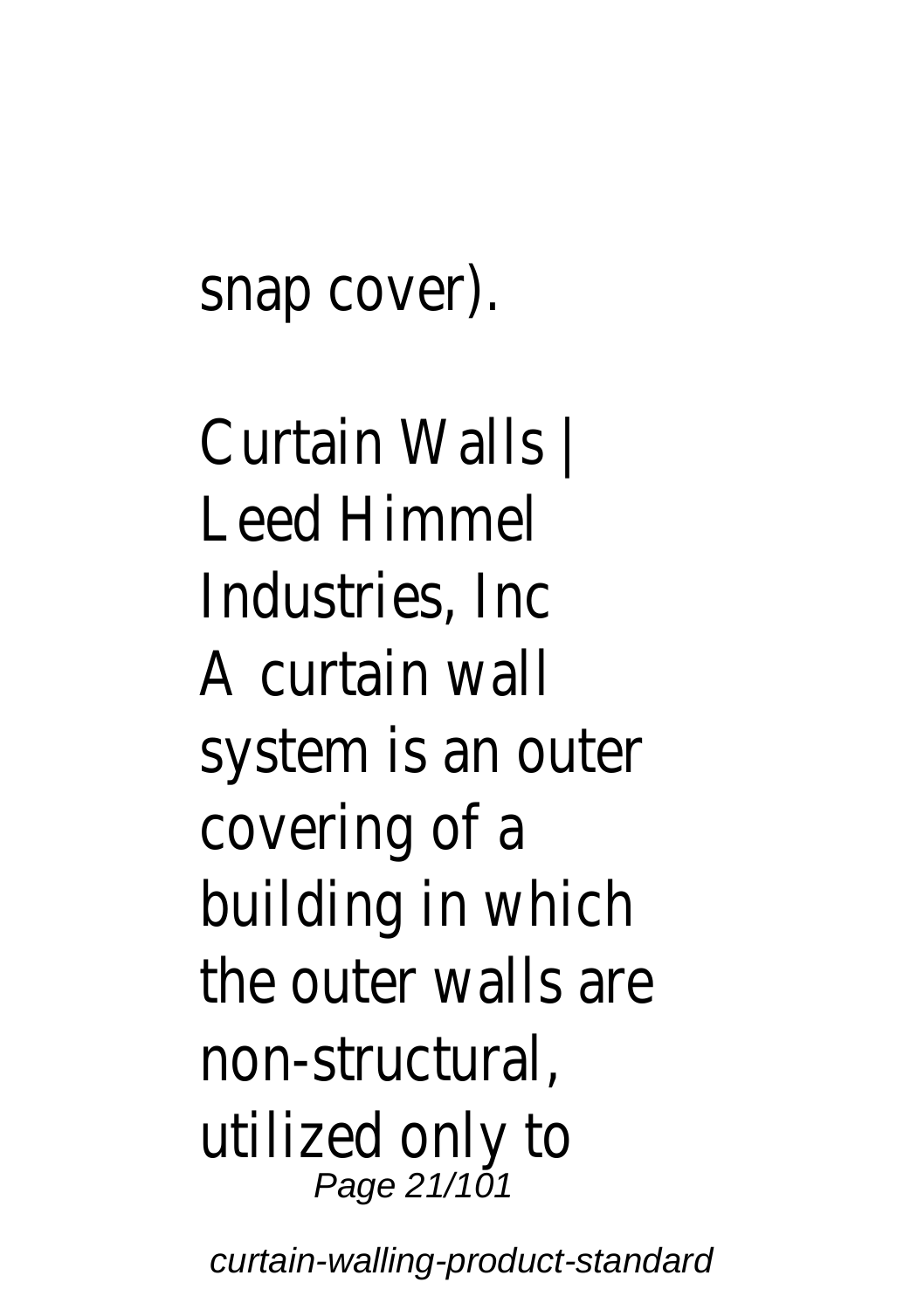# keep the weather out and the occupants in.

Curtain wall (architecture) - Wikipedia Environmental Product Declaration This environmental product declaration Page 22/101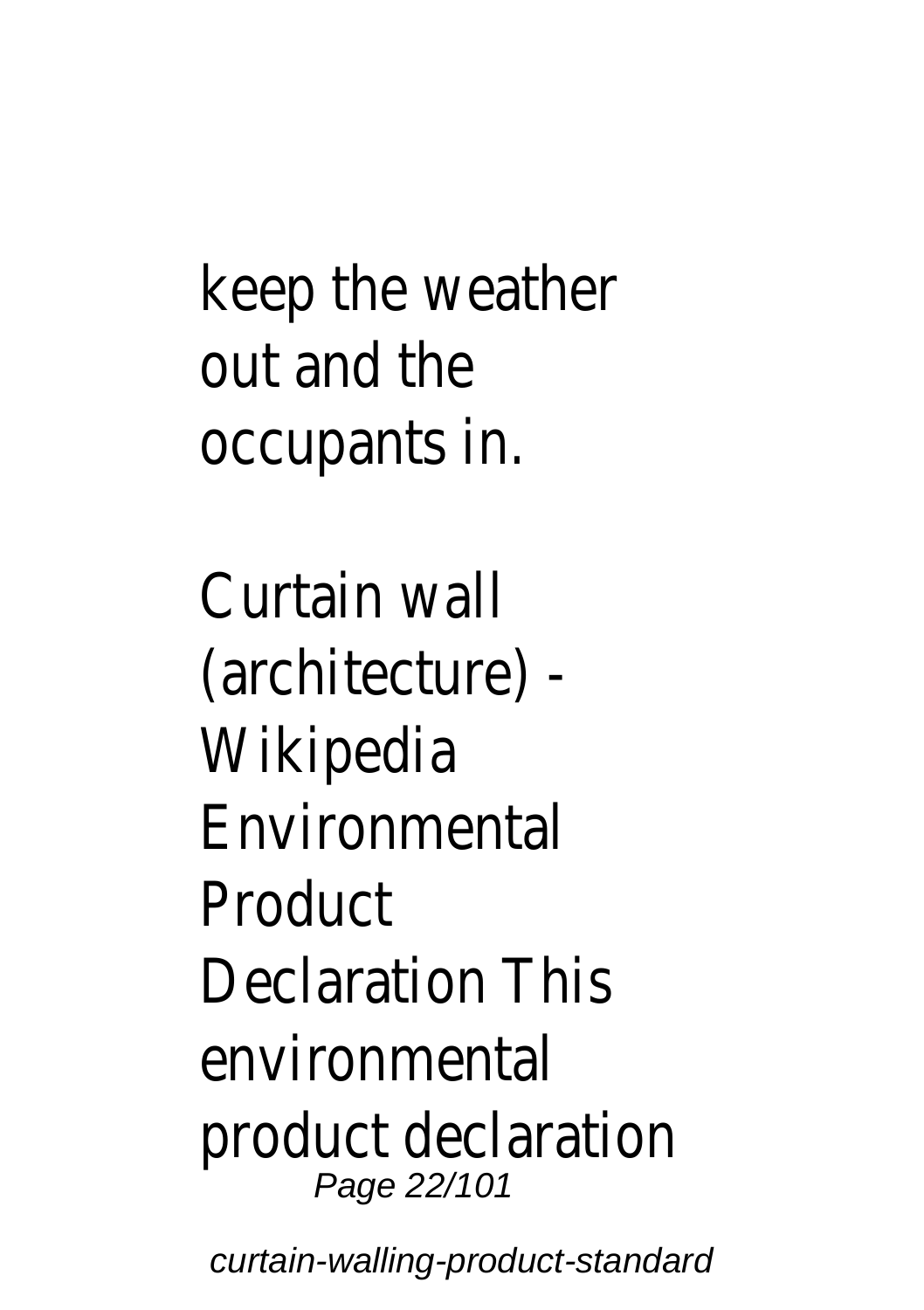(EPD) is for a standard curtain wall system produced by Kawneer (UK) Ltd in Runcorn, England.

Environmental Product Declaration Aluminium Curtain Wall ... Page 23/101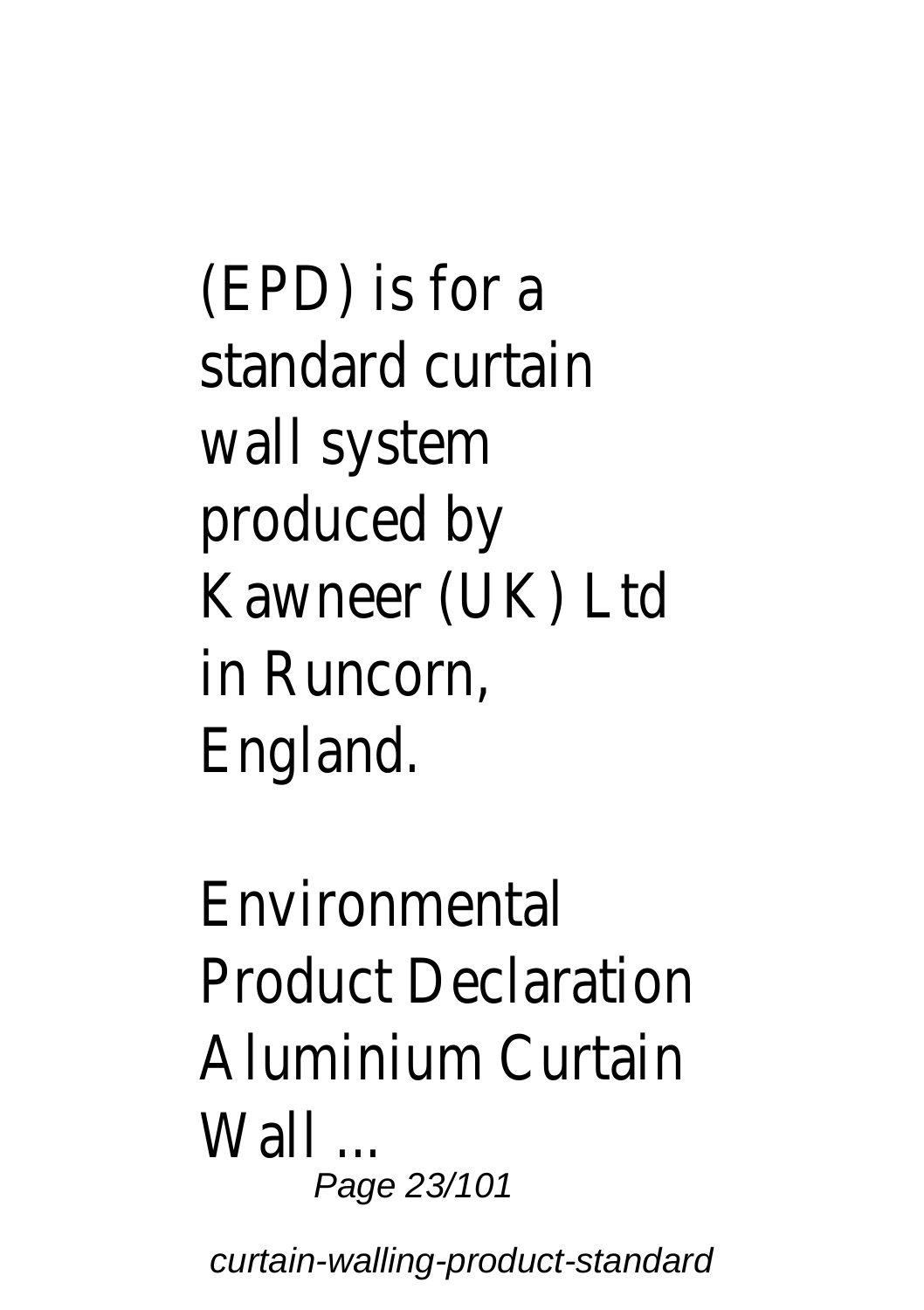Non-combustible as defined per NFPA Standard 220: CAN/ULC S114: Complies: ASTM E 96: Unfaced, 50 Perms as tested: ASTM E 96: Foil Faced, 0.02 Perms as tested: ASTM C 1104: Sorption less than 1% by Page 24/101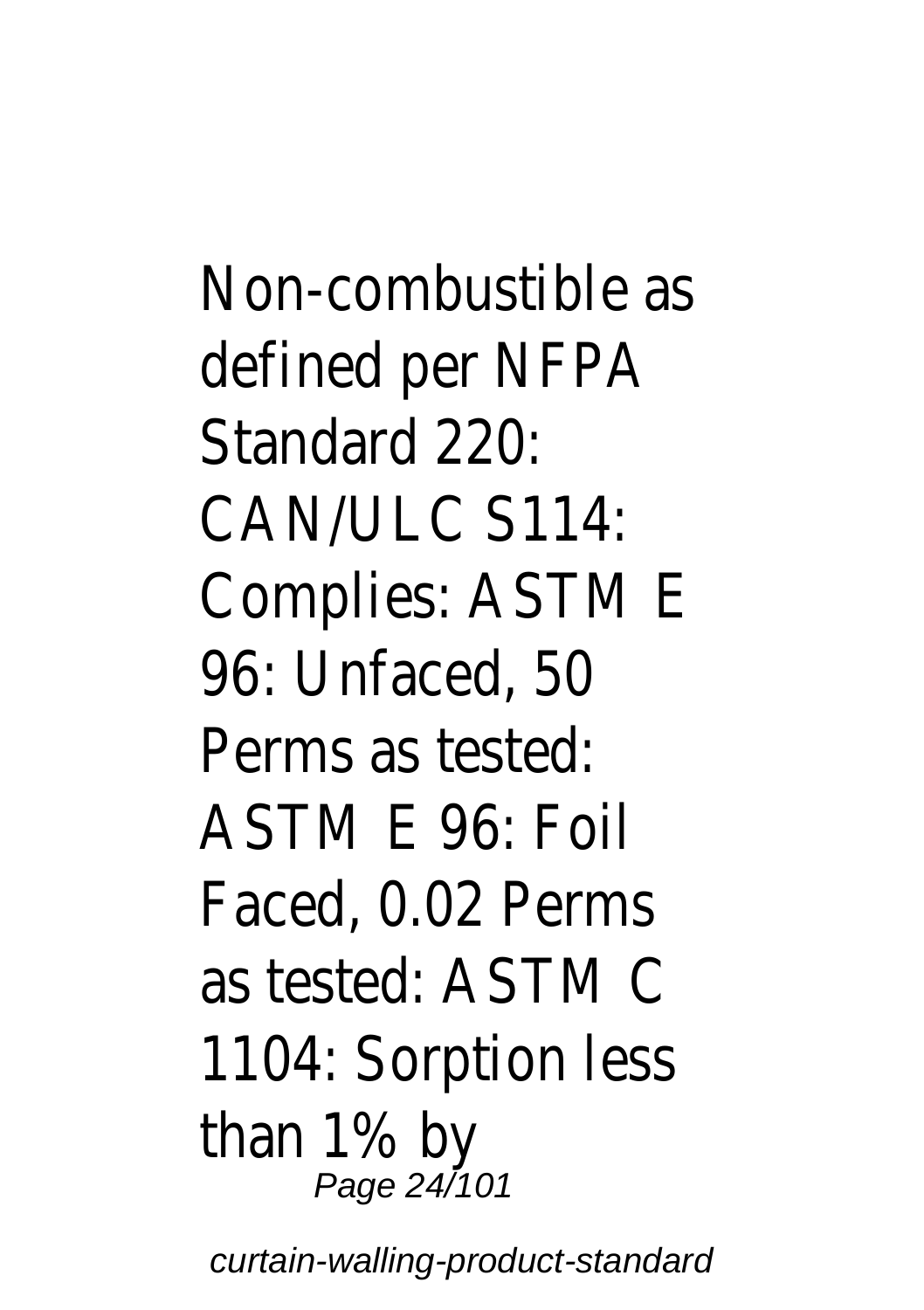volume: ASTM C 356: Linear Shrinkage : 2% @ 1200° F (650° C) ASTM C 356: Flame Spread 0, Smoke Developed 0: Curtain wall products are approved by ...

Thermafiber® Page 25/101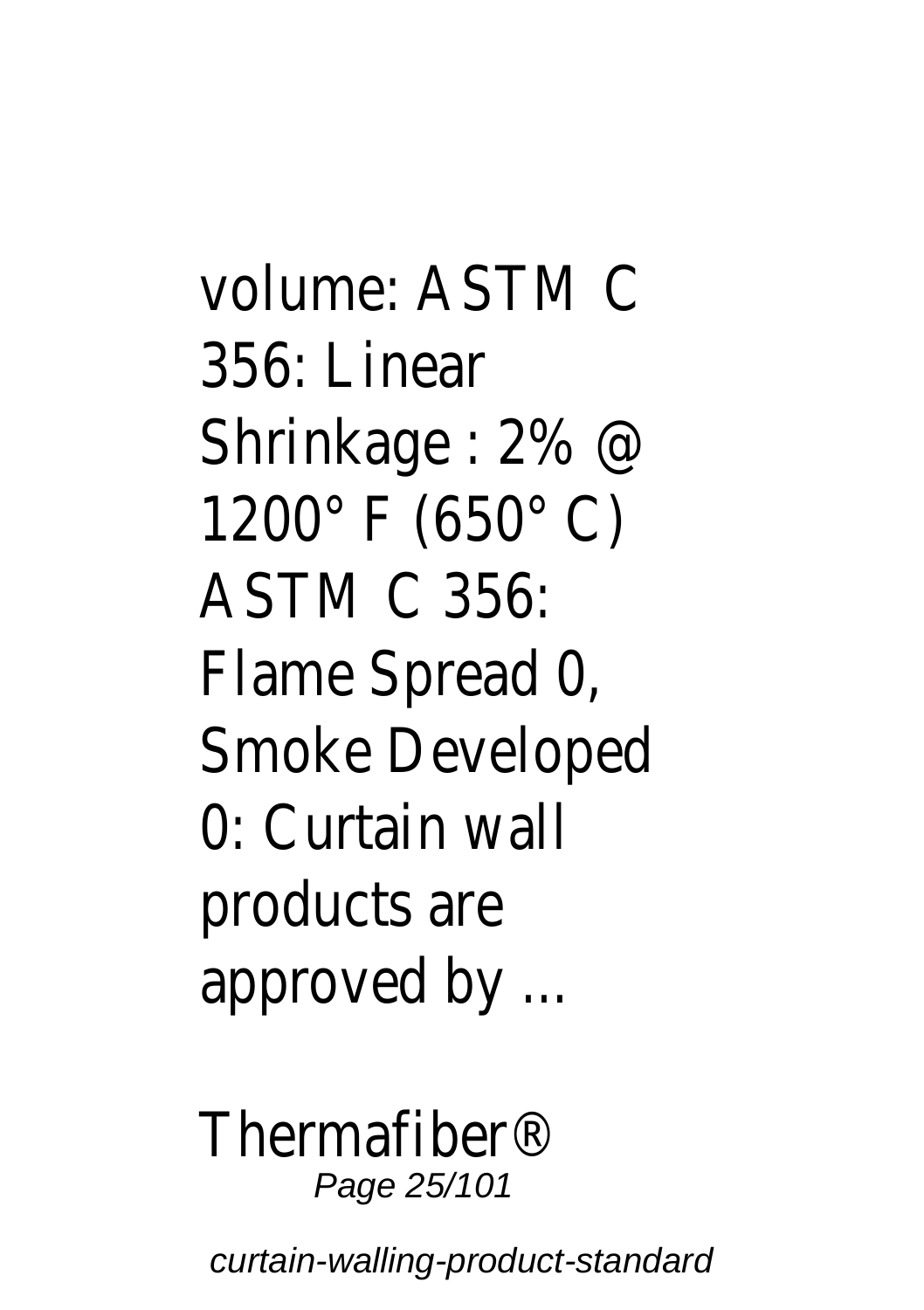FireSpan® 40 & 90 - Owens Corning Insulation Curtain walling - Product standard - The Construction Information Service.

Curtain walling - Product standard - The Construction ... Page 26/101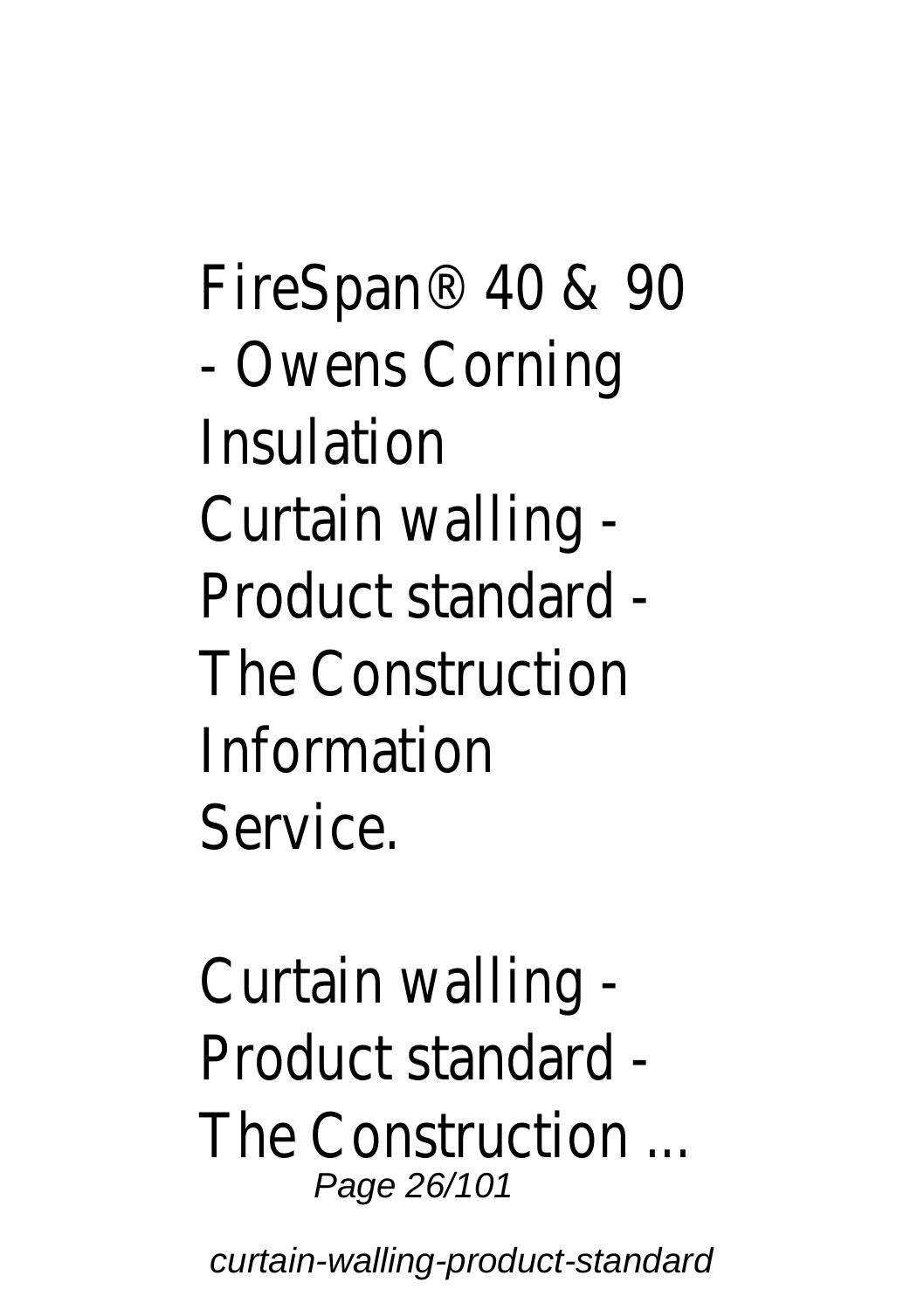Curtain walling does not support the structural elements of the building but does provide weather protection and solar transmission reduction. Curtain walls are designed to be used on high rise buildings Page 27/101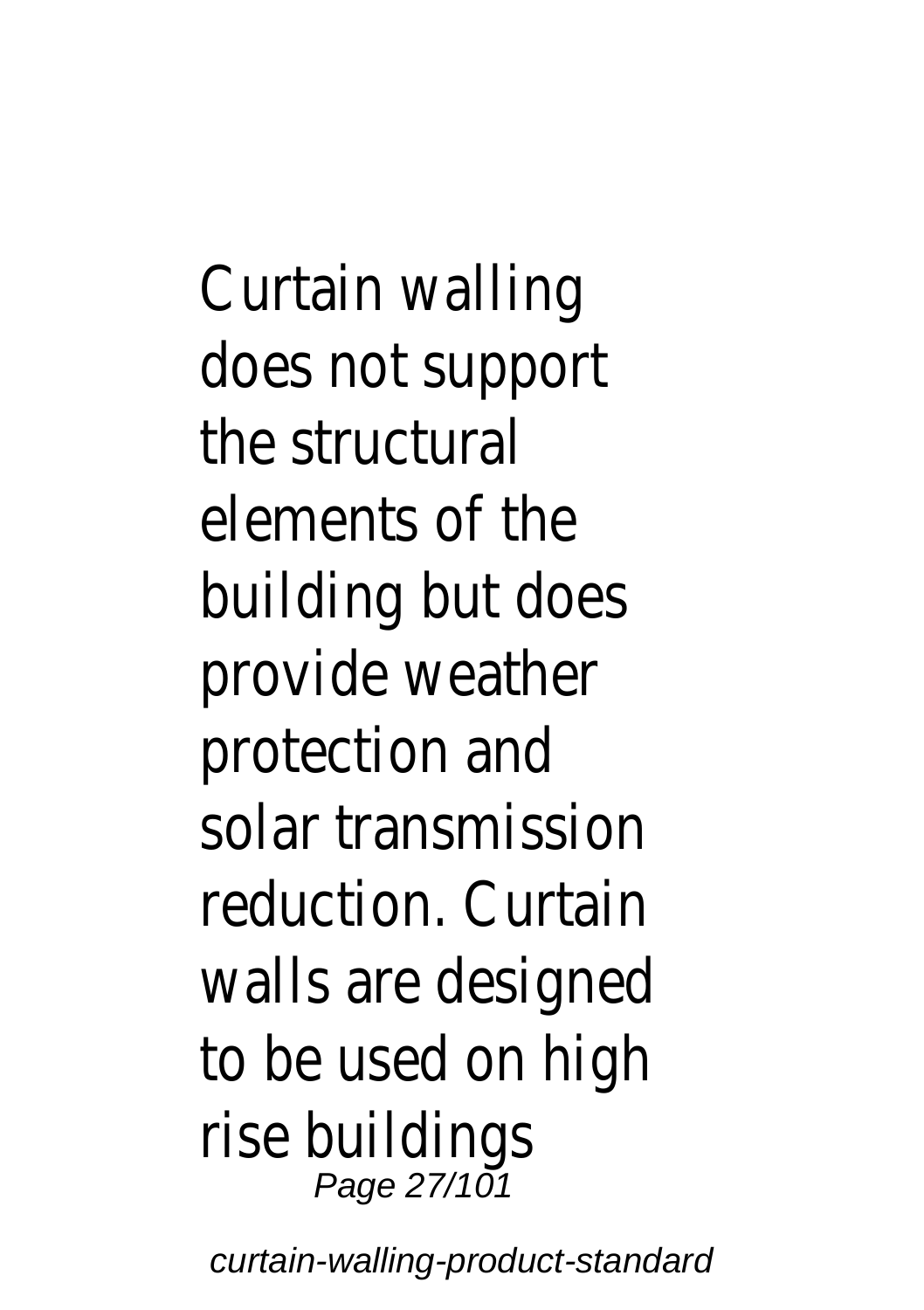spanning multiple levels. Because of its exposed position, curtain walling must meet strict regulatory requirements for a range of protective

# What is curtain walling? | JPF Page 28/101

...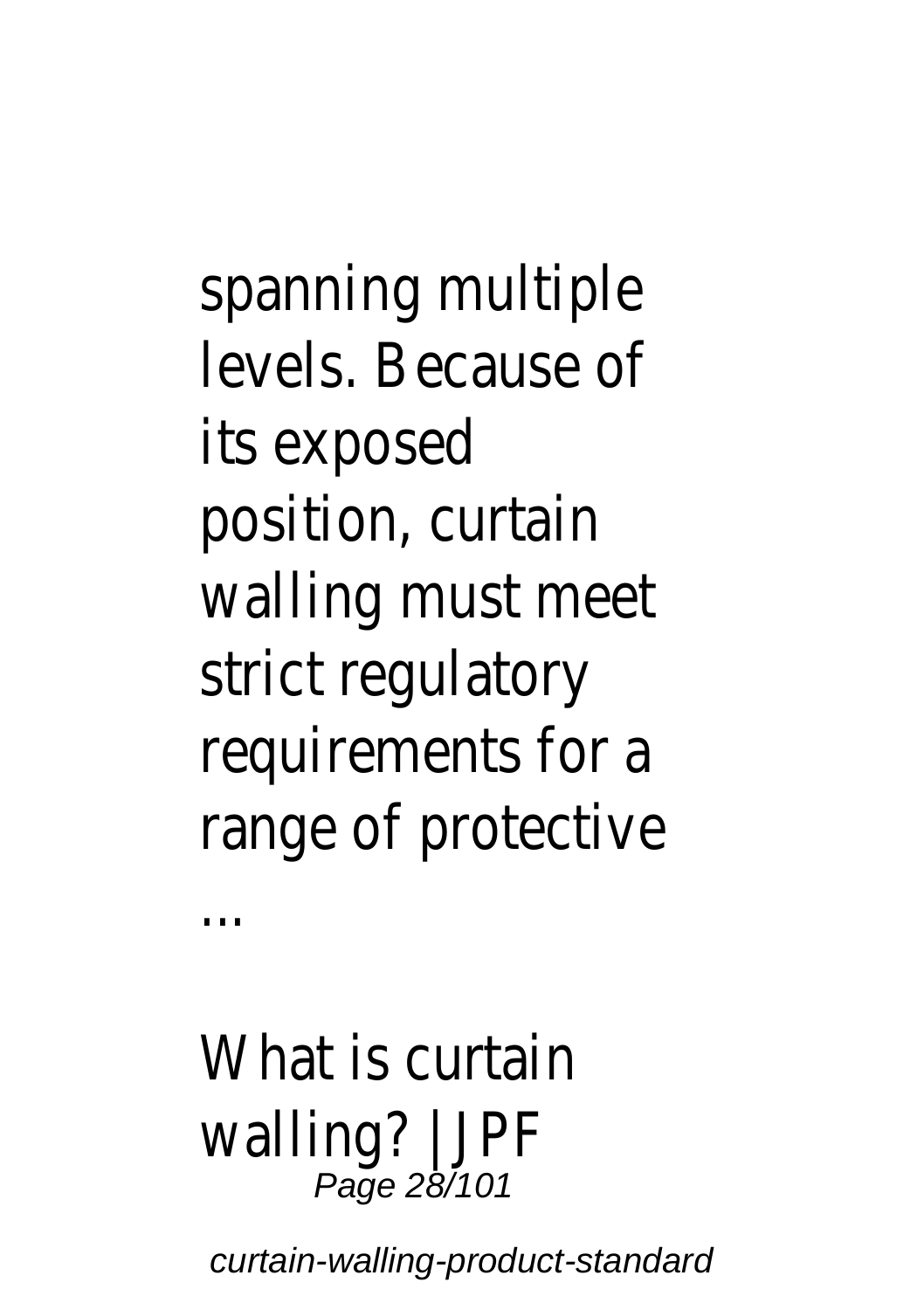Systems Ltd Curtain wall system is one of the elements of facade technology in high rise building. Facades involves window wall. cladding elements and curtain walls. ... But in unitized system the factory Page 29/101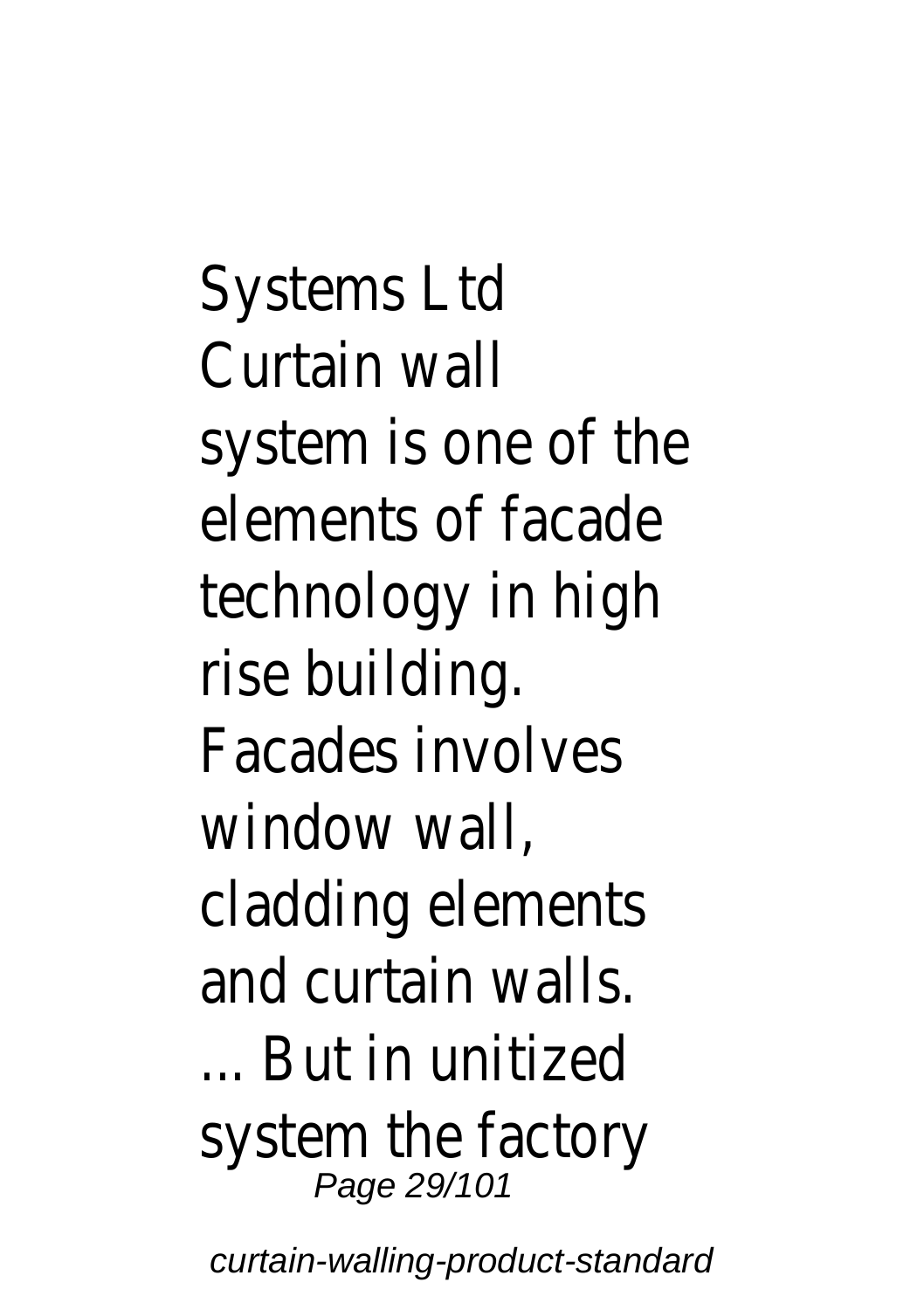product comes as two units alone which has to connected. ... Standard Size of Rooms in Residential Building and their Locations.

Curtain Wall System - its Types, Page 30/101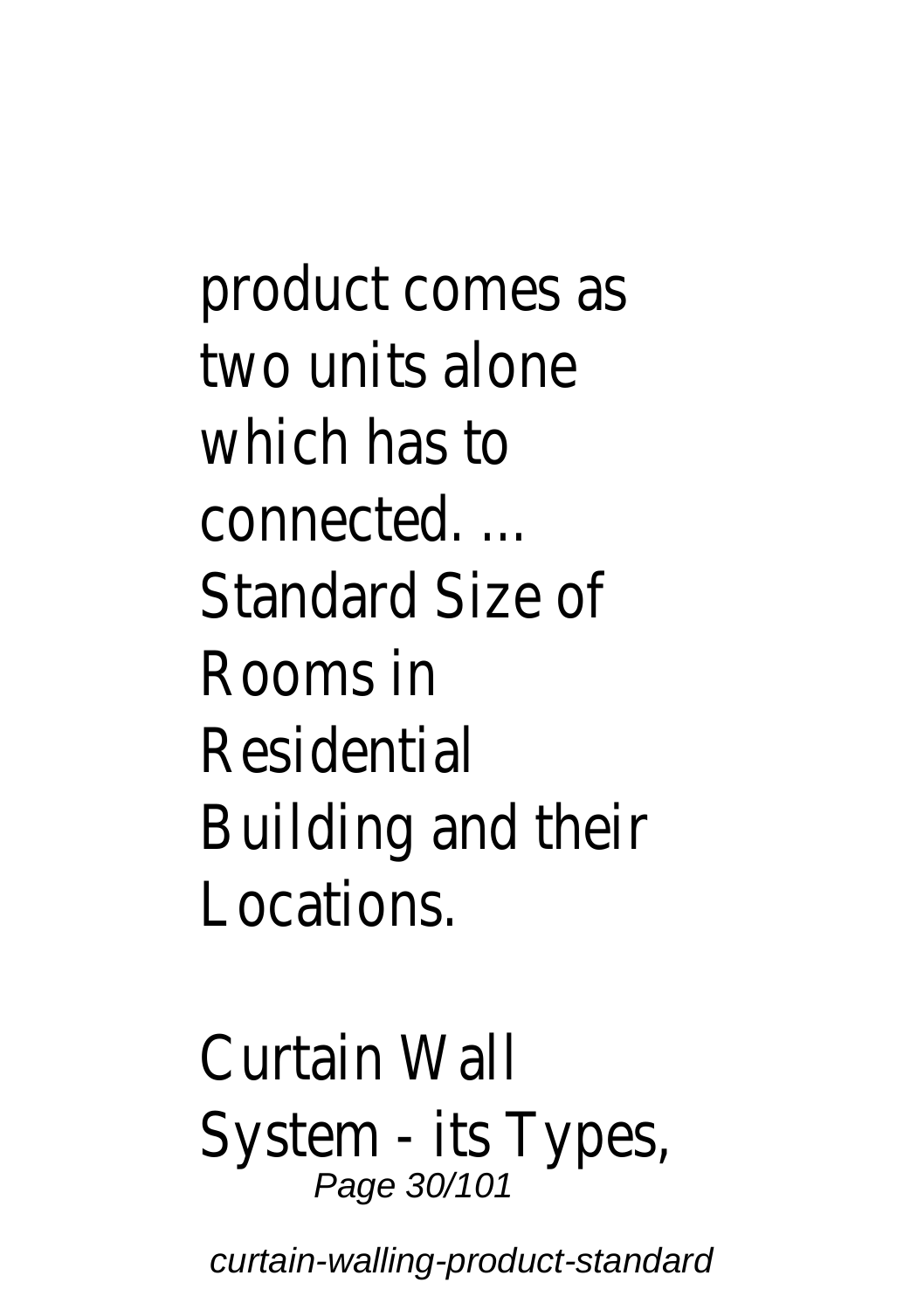Details, Functions and ...

Elegance 52 is a comprehensive aluminium curtain wall system that combines technology and design with the demands of contemporary building Page 31/101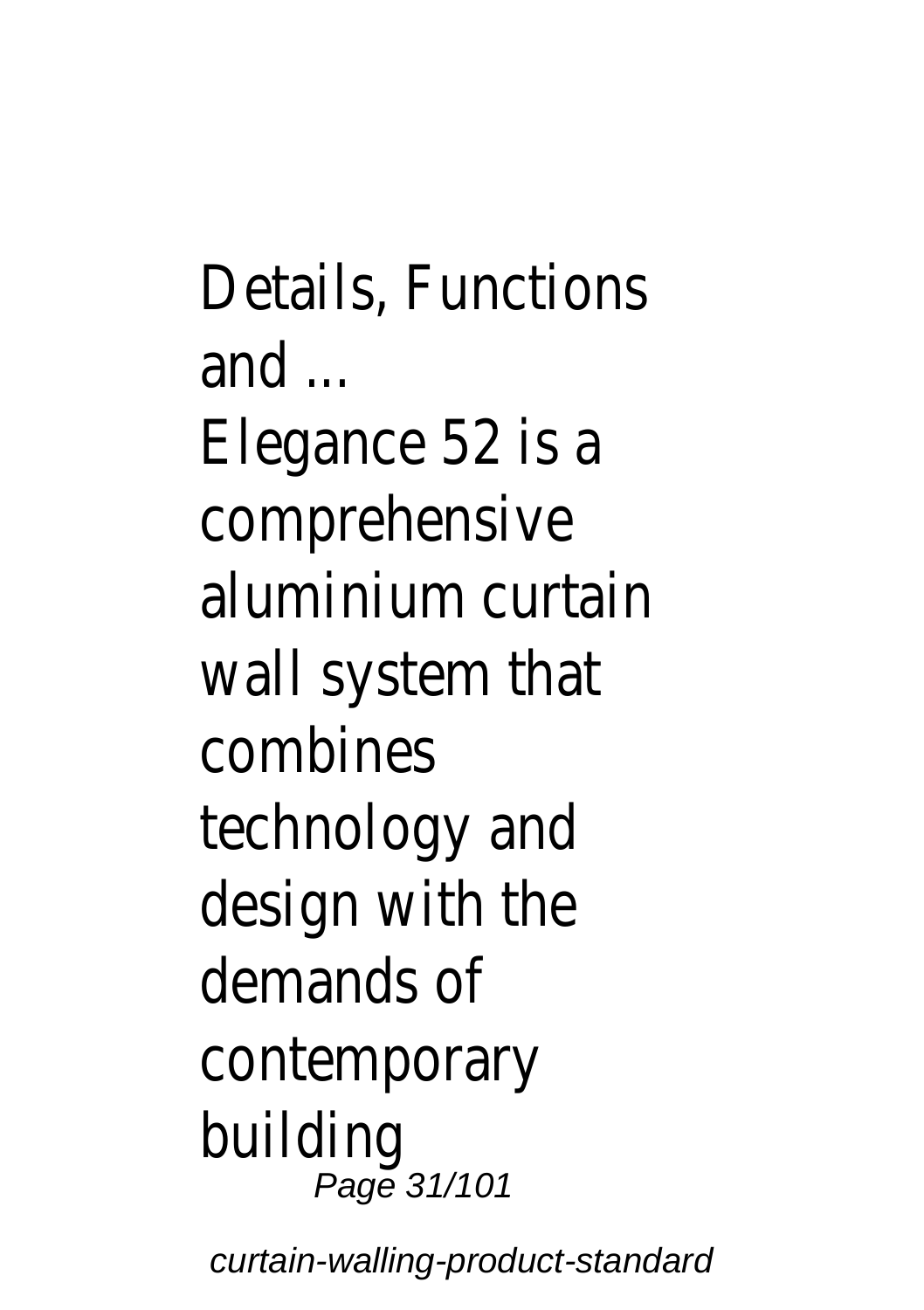## architecture and construction.

TECHNAL UK | PRODUCTS | Aluminium Curtain **Walling** Curtain Wall Systems 3 Contents www.kawneer.co.u k Curtain Wall Design Page 32/101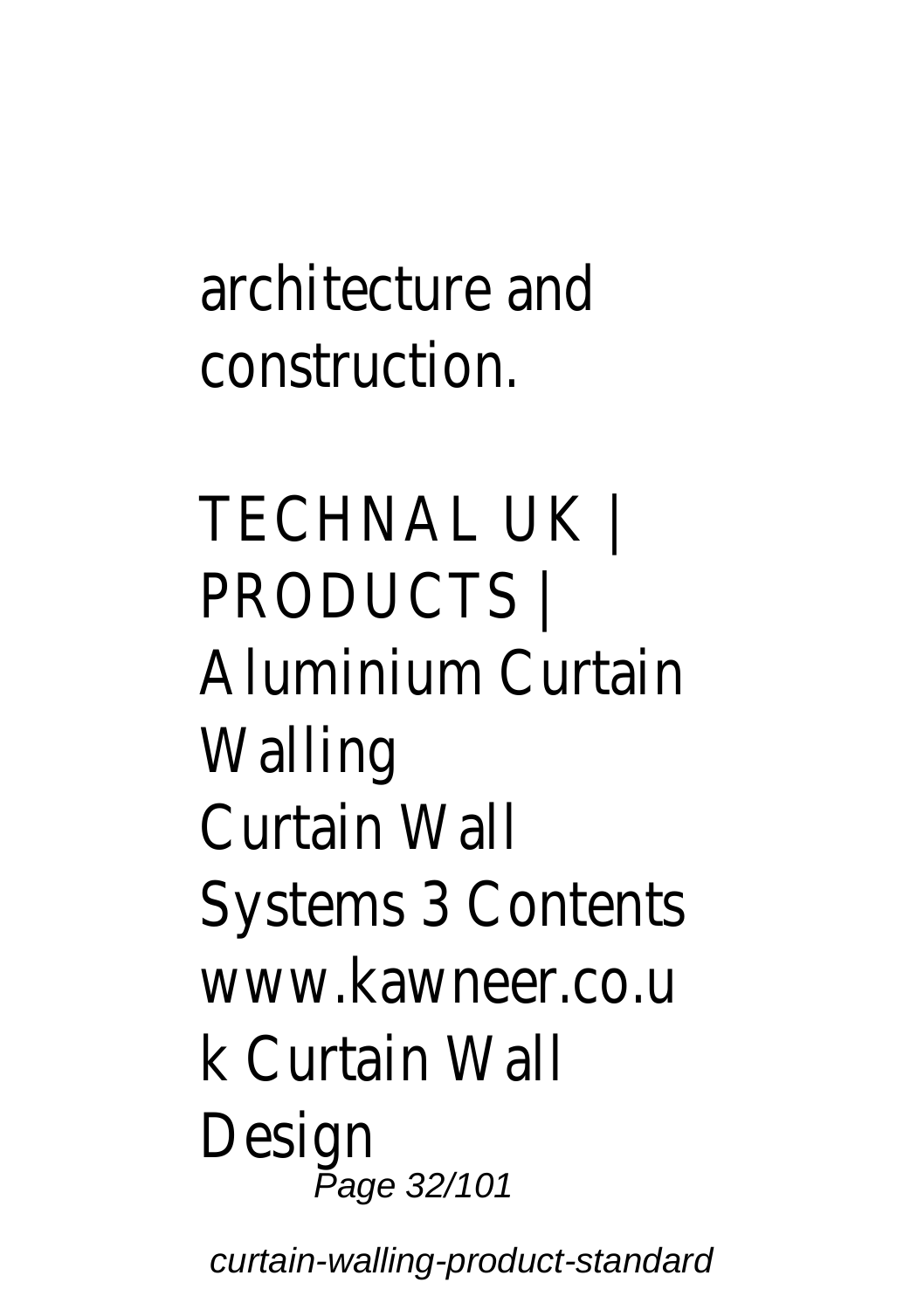Considerations 4 Zone or Mullion Drained? 5 Curtain Wall Product Char acteristics/Regulati ons 6 AA 100 50mm Curtain Wall System 8, 12-27 AA 110 65mm Curtain Wall System 10, 12-27 Windows and Page 33/101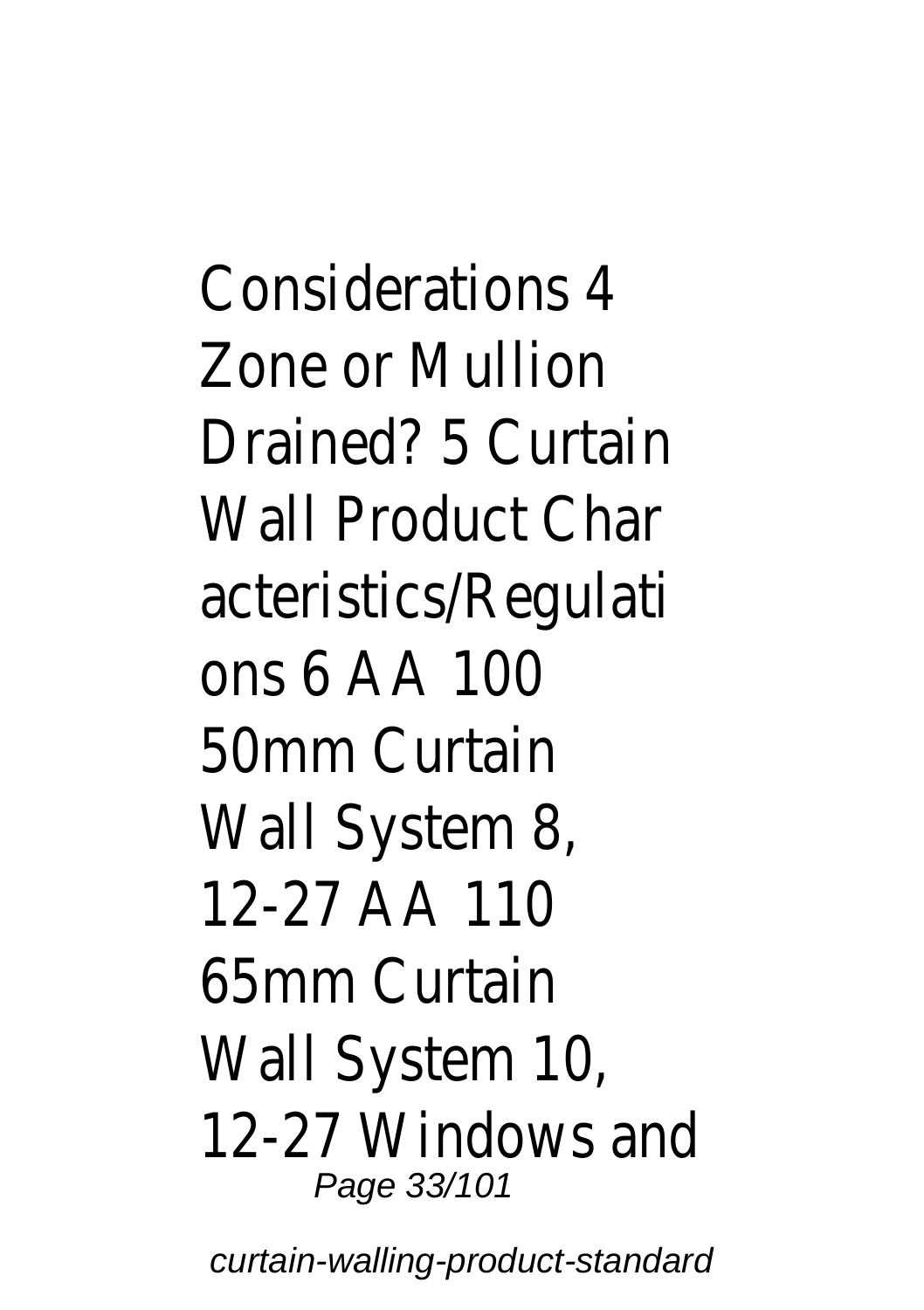Doors into Curtain Walling 28 AA 100 and AA 110 Concealed Vent Open Out Applications 34

Curtain Wall Systems - Arconic Elegance 52 ST is anything but standard, with a Page 34/101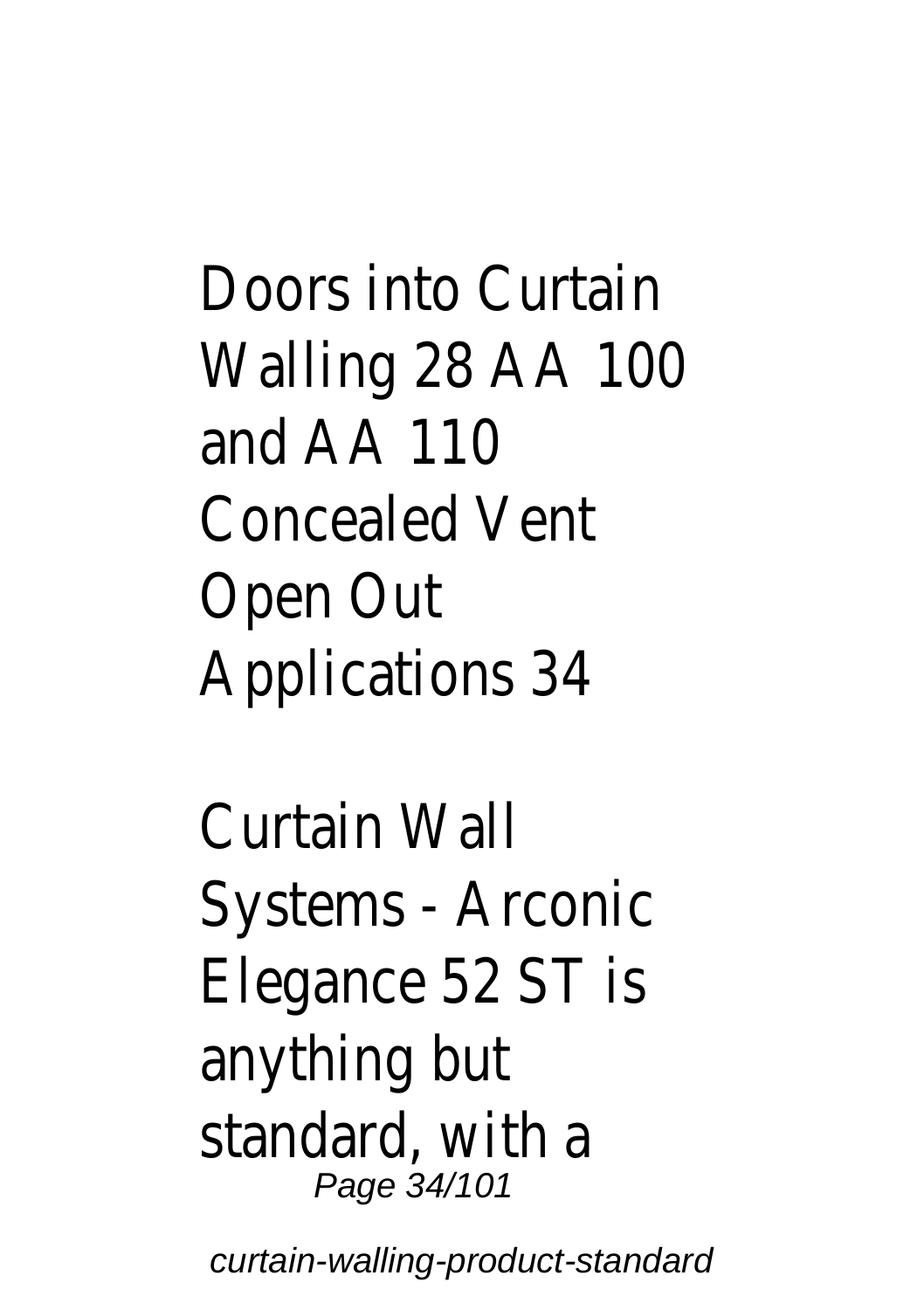# proven history for performance and thermal insulation.

TECHNAL UK | Elegance 52 Curtain Walling | Standard (ST) Product Reference : SF52 Curtain Wall System: Internal framing Page 35/101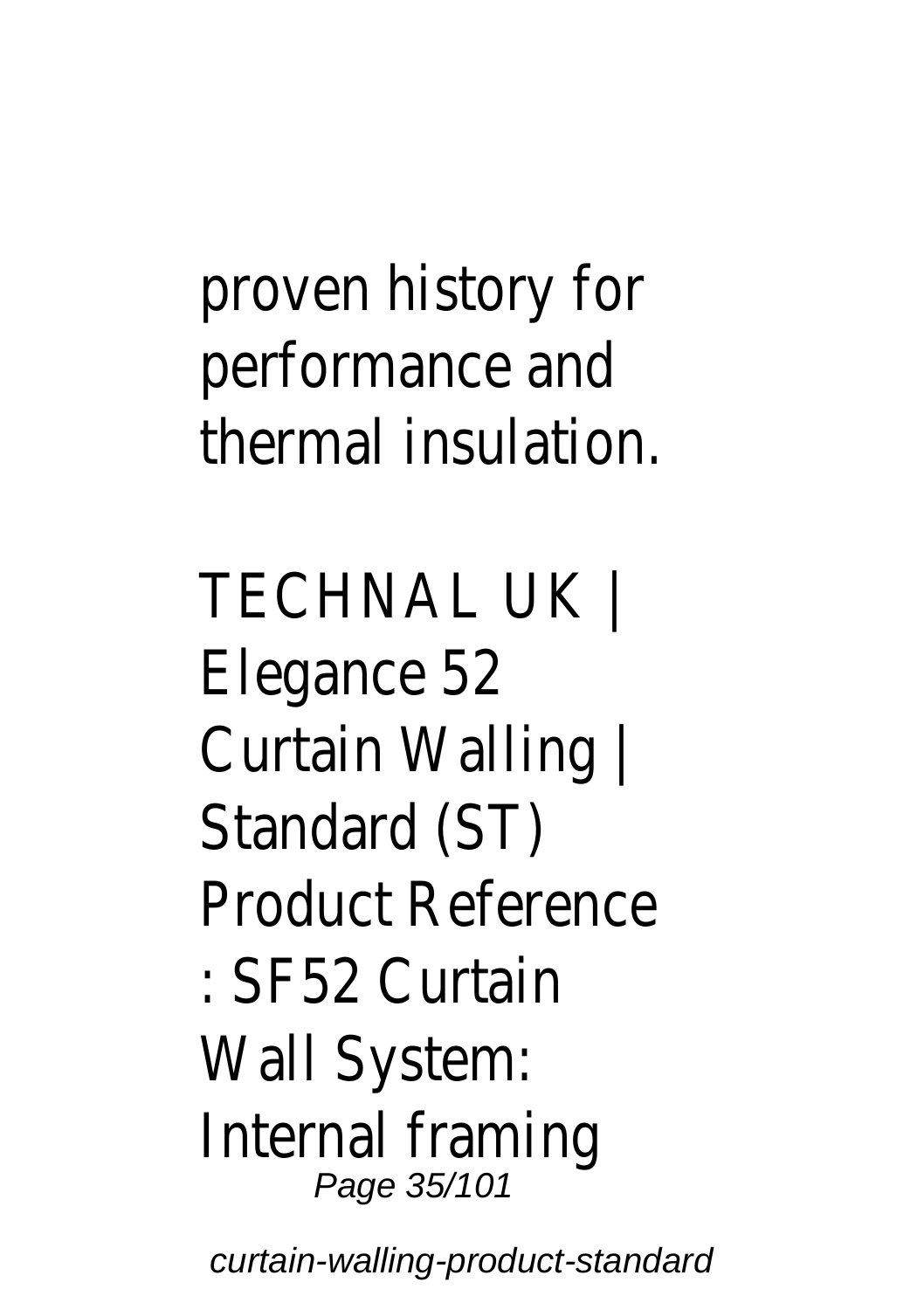member -Type : SF050 SF080 SF100 SF125 SF150 SF175 SF200 SF225 SF250 As drawing. Insert details. Finish : Anodized. Insert colour requirements. Mill finish Polyester powder coated, RAL. Insert colour Page 36/101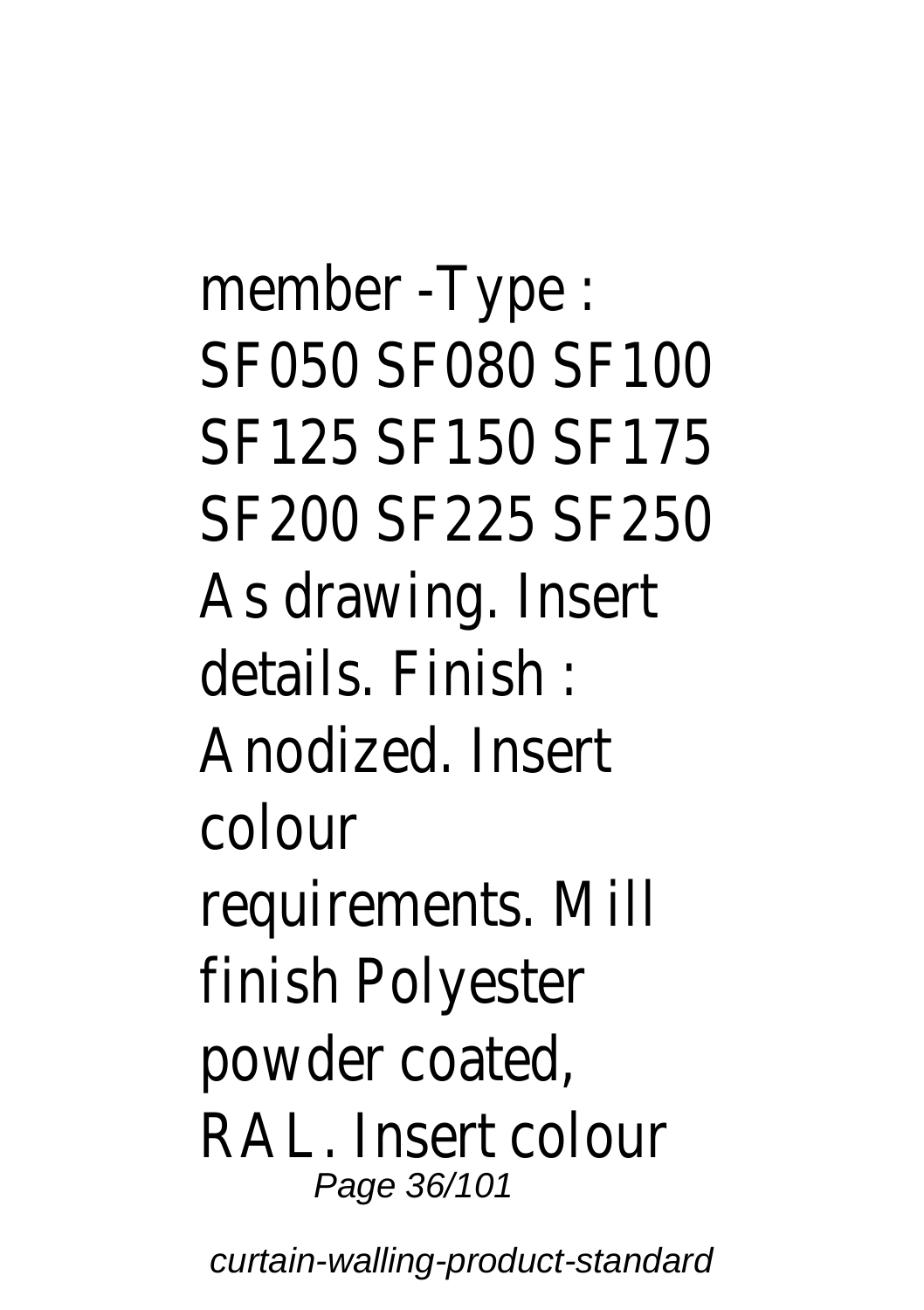requirements. Standard RAL range available. Type -Vertical : SMR998 SMR997 SCW002 SCW008 As drawing. Insert details.

SF52 Curtain Wall System | NBS Source Page 37/101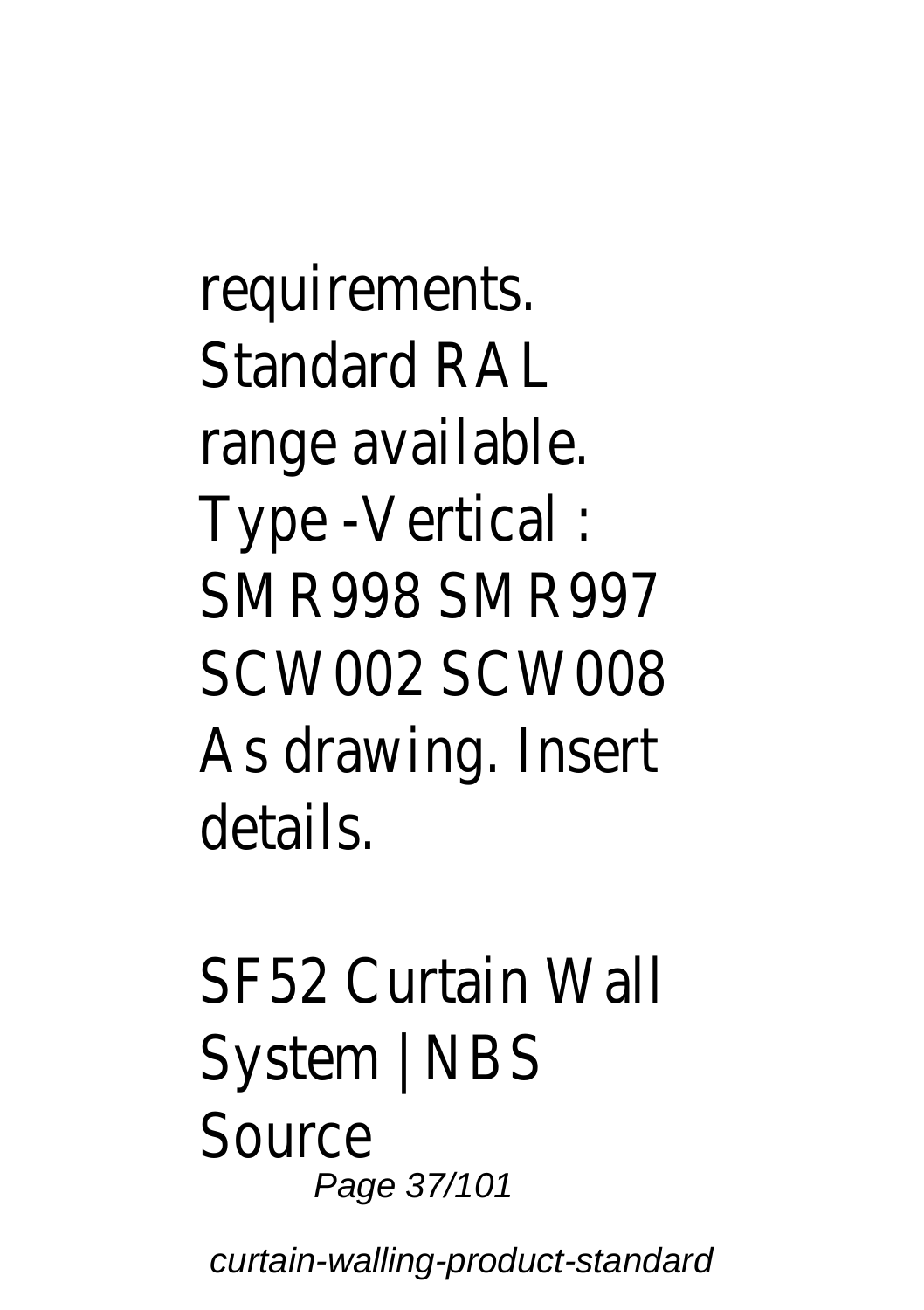CW 50. is the standard frame for curtain wall that blends well with any of the various profile designs within our product lines. CW 50-SL Slimline features a slim. frame to coordinate with other slimline Page 38/101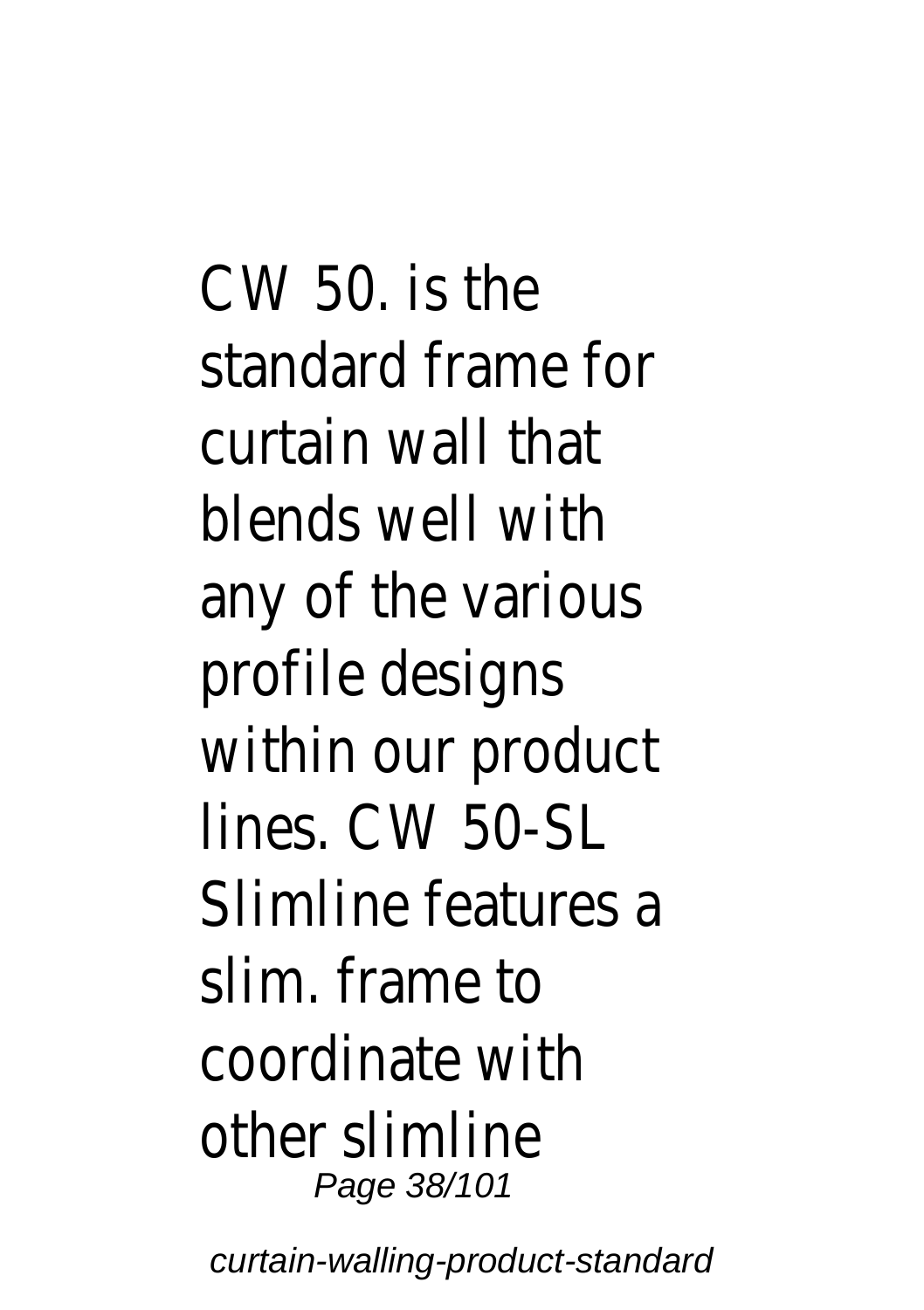product variants to achieve a steel or classic look. CW 50-SC.

## *Curtain Walls | Leed Himmel Industries, Inc* **Curtain walling Product standard A**

Page 39/101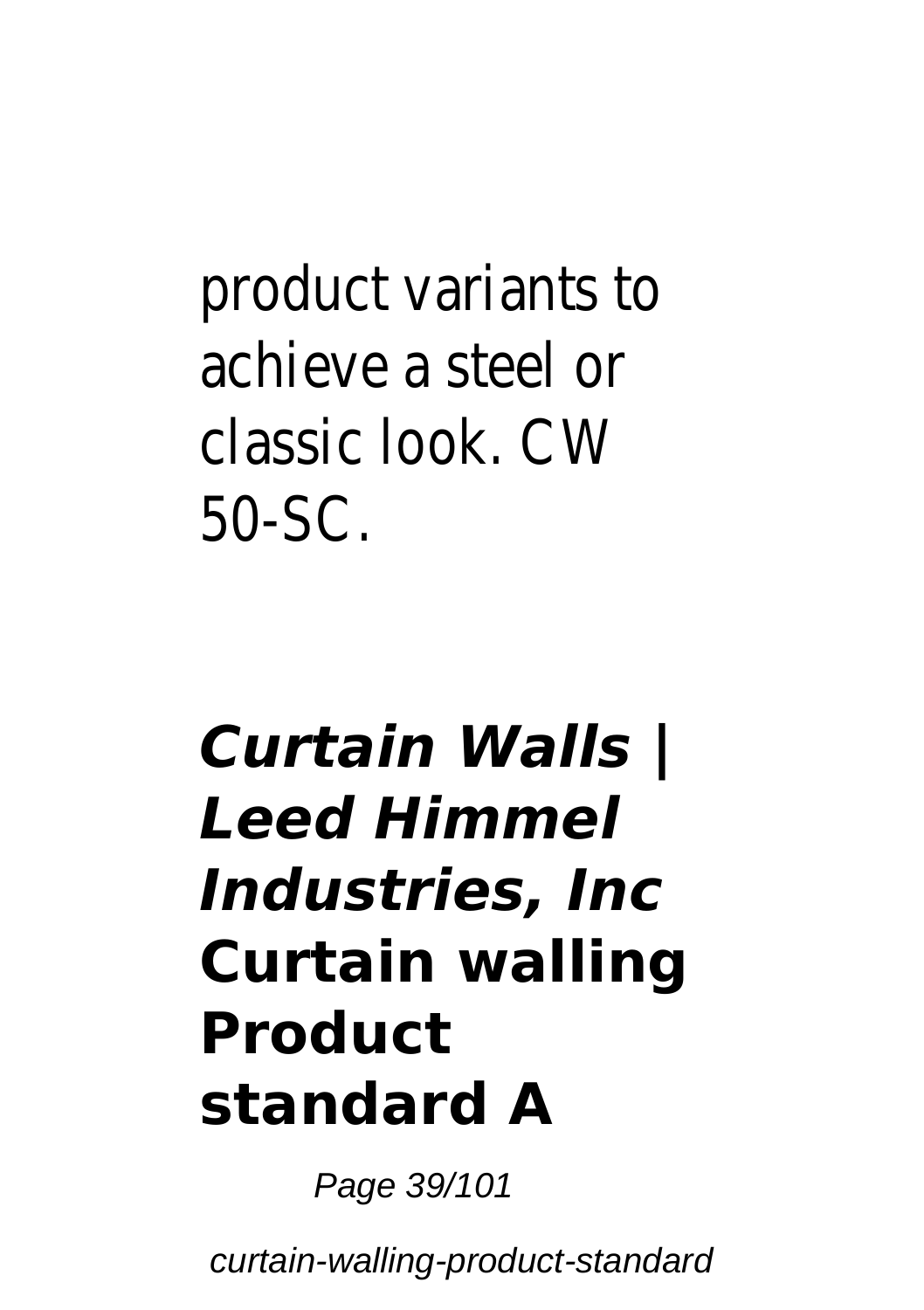**description is not available for this item. References. This document references: EN 1096-2 - Glass in building - Coated glass - Part 2: Requirements and test methods for** Page 40/101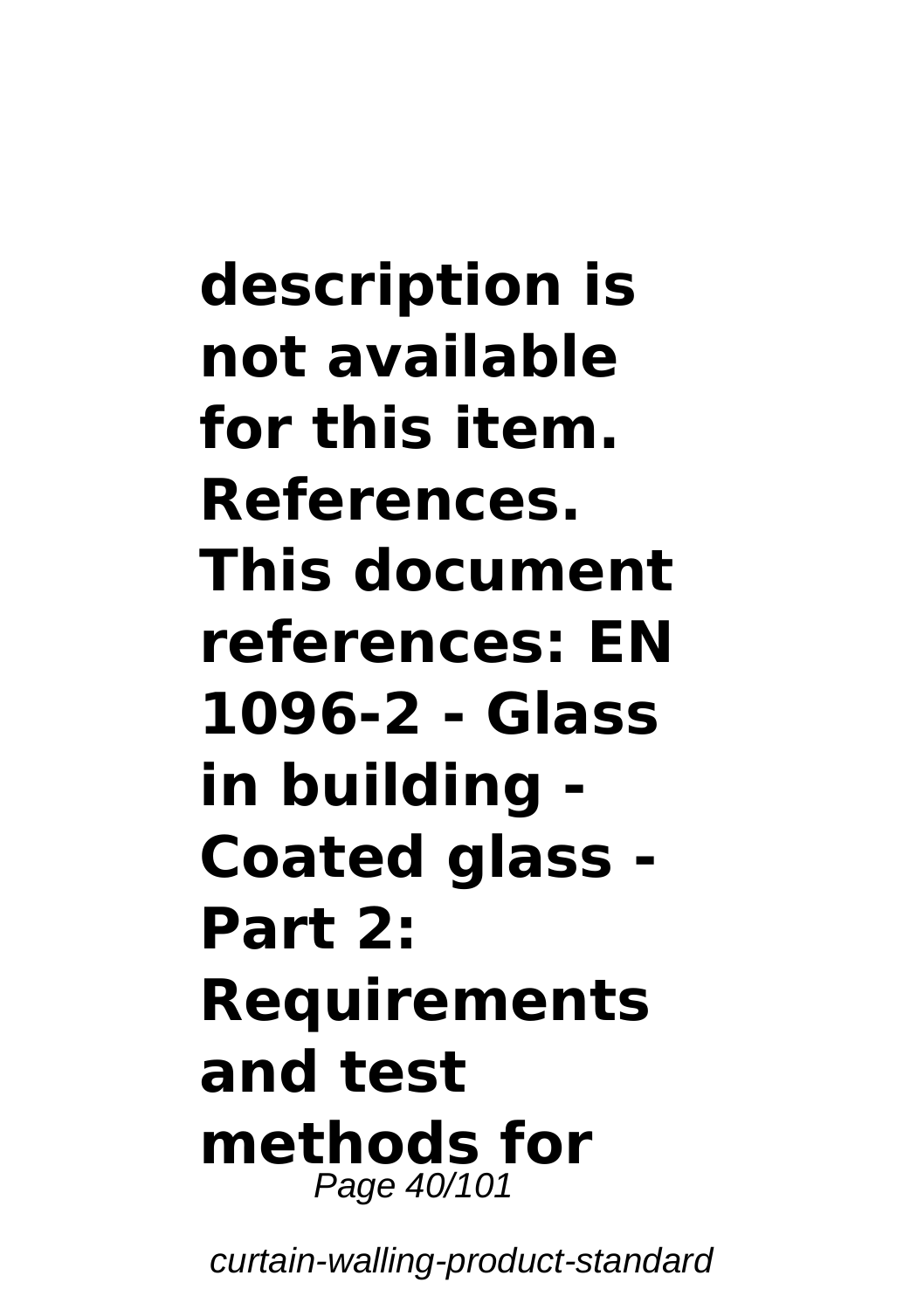**class A, B and S coatings. Published by CEN on January 1, 2012. This European Standard specifies requirements and test methods related to ...** *TECHNAL UK |* Page 41/101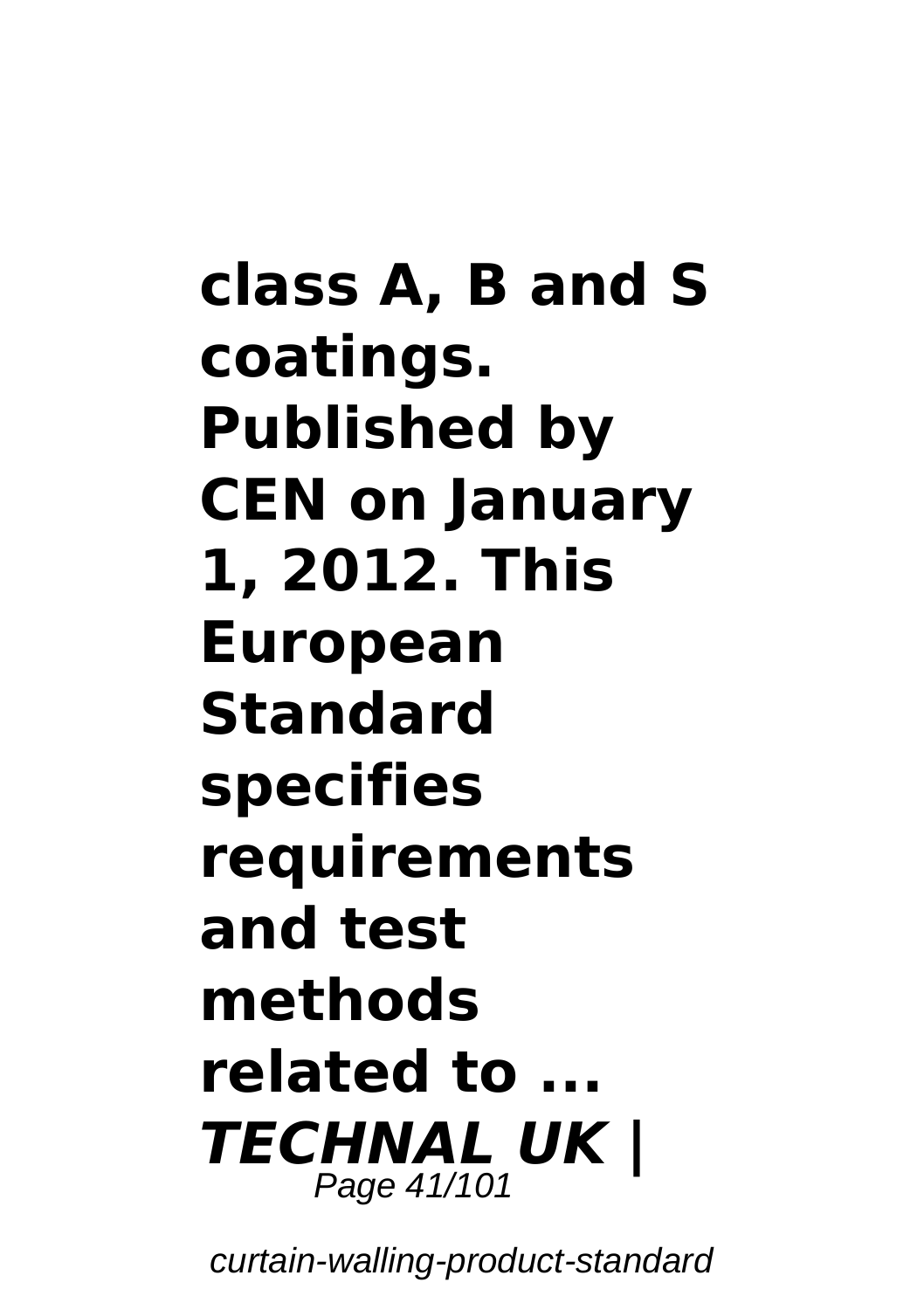*PRODUCTS | Aluminium Curtain Walling* **This standard applies to curtain walling kit ranging from a vertical position to ± 15° from the vertical.**

*Curtain Wall Systems* Page 42/101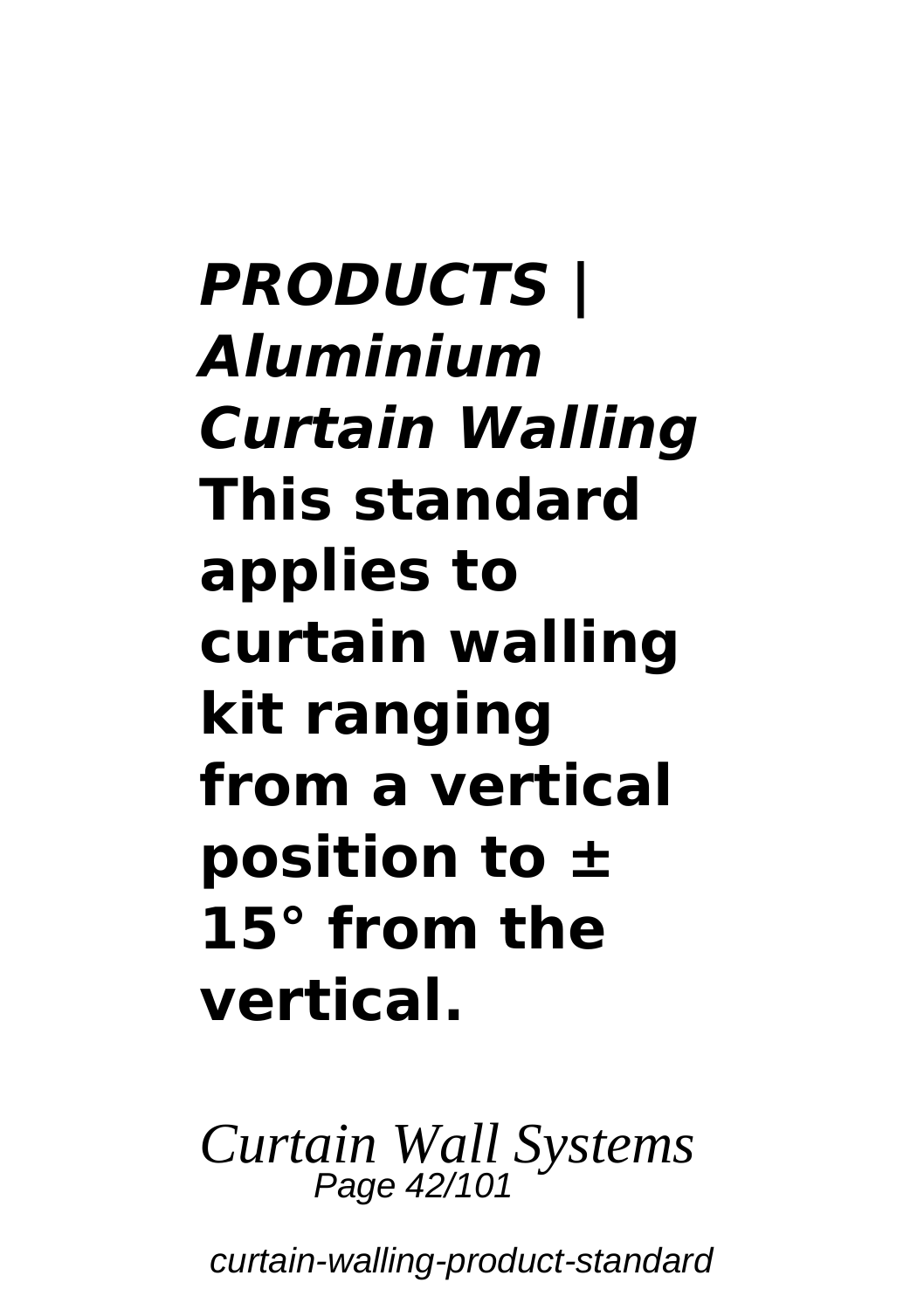*- Arconic Thermafiber® FireSpan® 40 & 90 - Owens Corning Insulation* Elegance 52 is a comprehensive aluminium curtain wall system that combines technology and design with the demands of contemporary building Page 43/101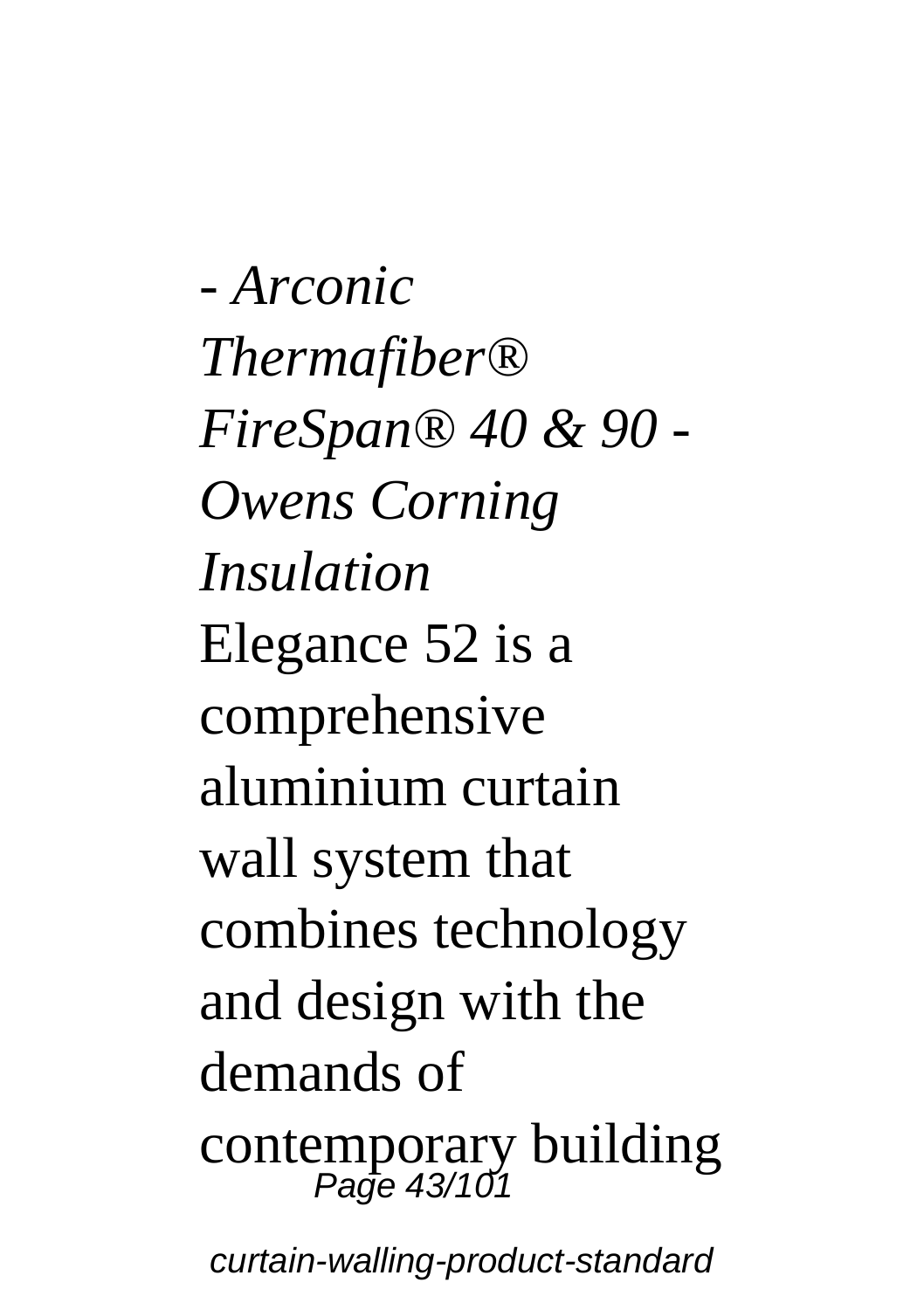architecture and construction.

Doris Kearns Goodwin on Teddy Roosevelt, Taft and The Bully Pulpit | 92Y Talks How to Sell on Amazon l Australia l

Canada - How to find

Profitable Product for

Amazon Australia Page 44/101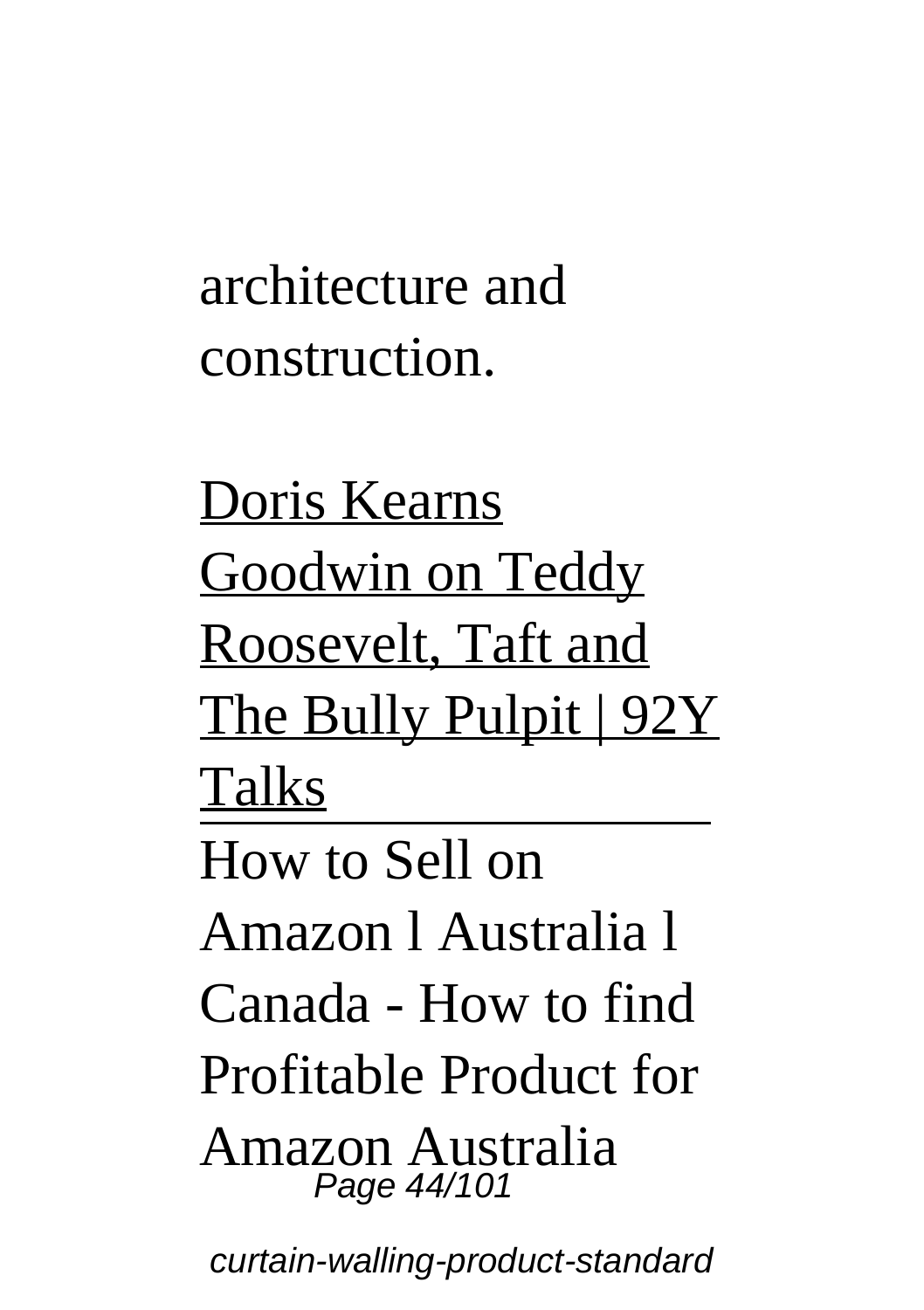CTC Curtain Wall Install Video *Industrial Curtain Walls | Custom \u0026 Standard Designed Walls | AmCraft* Unitised wall system Secret Bookcase Door Passage into your HIDDEN ROOM !!! How strong are Fischer DuoPower wall fixings? Test Page 45/101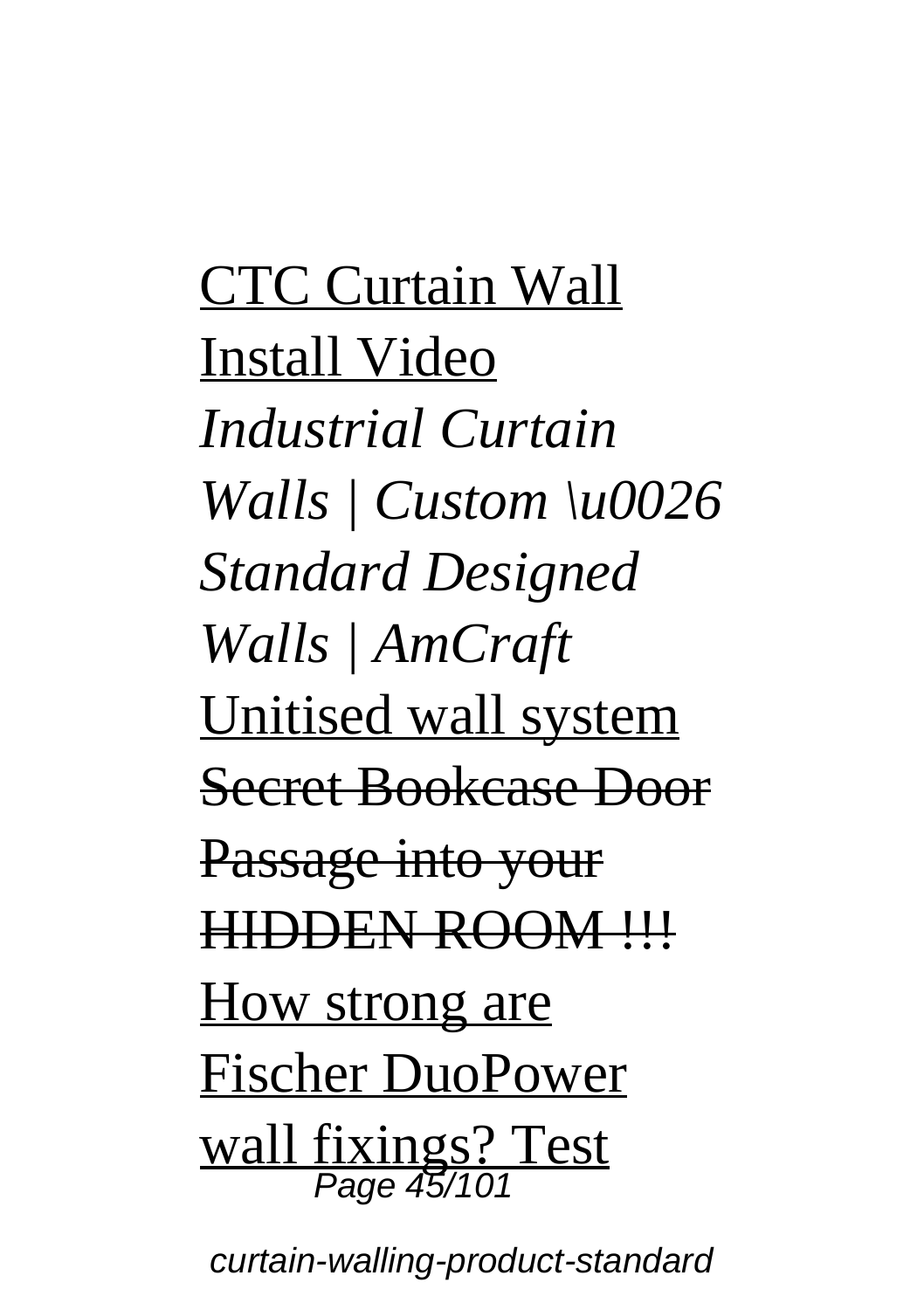Tuesday! Modeling Curtain Walls \u0026 Panels in Revit (Sneakpeek) How to prepare for the Firestop Special Inspection Certificate Exam*Beginner's Guide: Choosing Macrame Cord* **Revit Tutorial : How to Create and Edit Curtain Walling** Page 46/101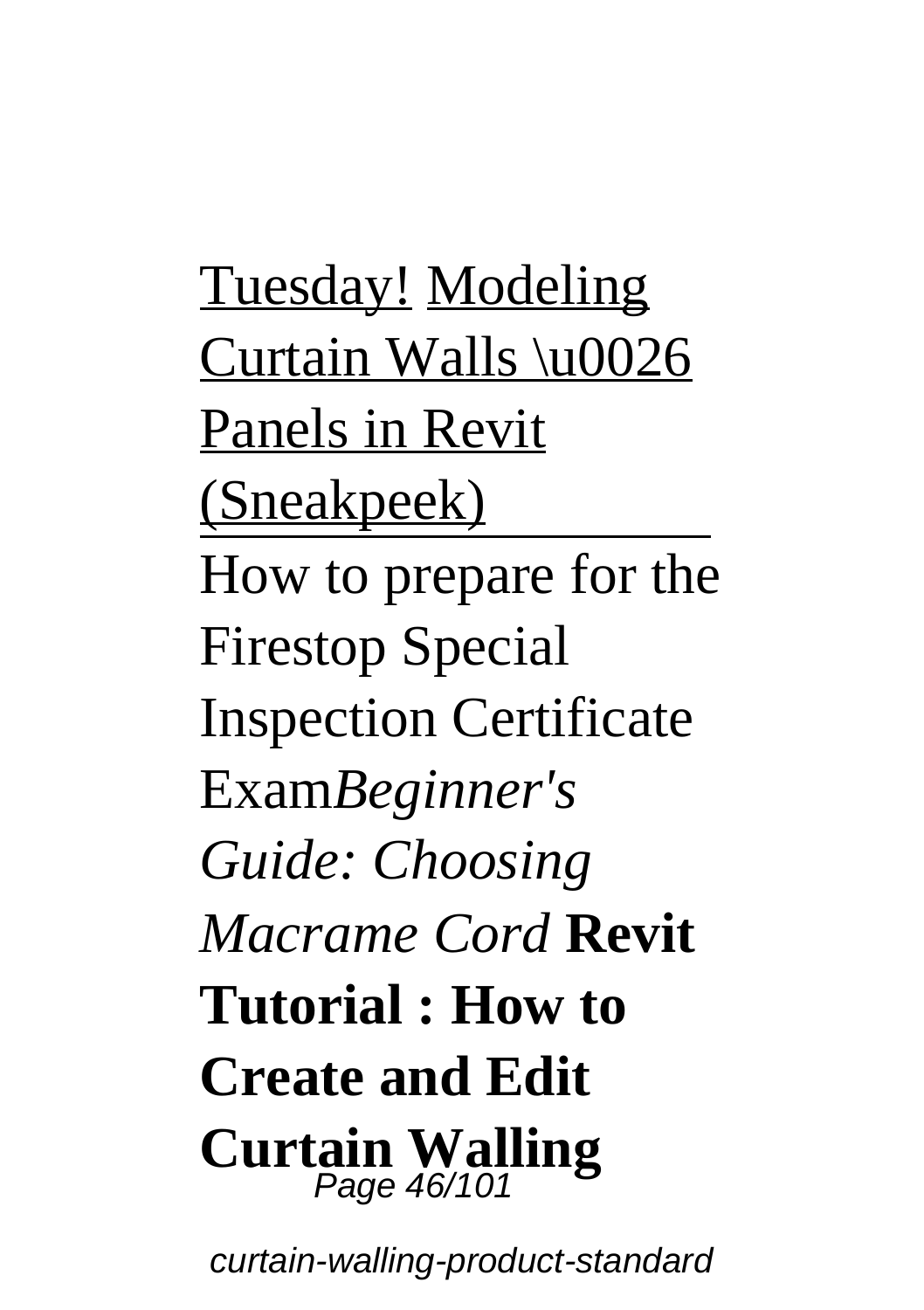*How to Hang Curtains | Pottery Barn* **Small Library Setup and Decor | Make Small Book Corner #smalllibrarydecor** SCERT Social Science Class 10 - Part 1 - Chapter 8 - ????? ??????????????? - Lecture 2 | HISTORY My New SEWING Page 47/101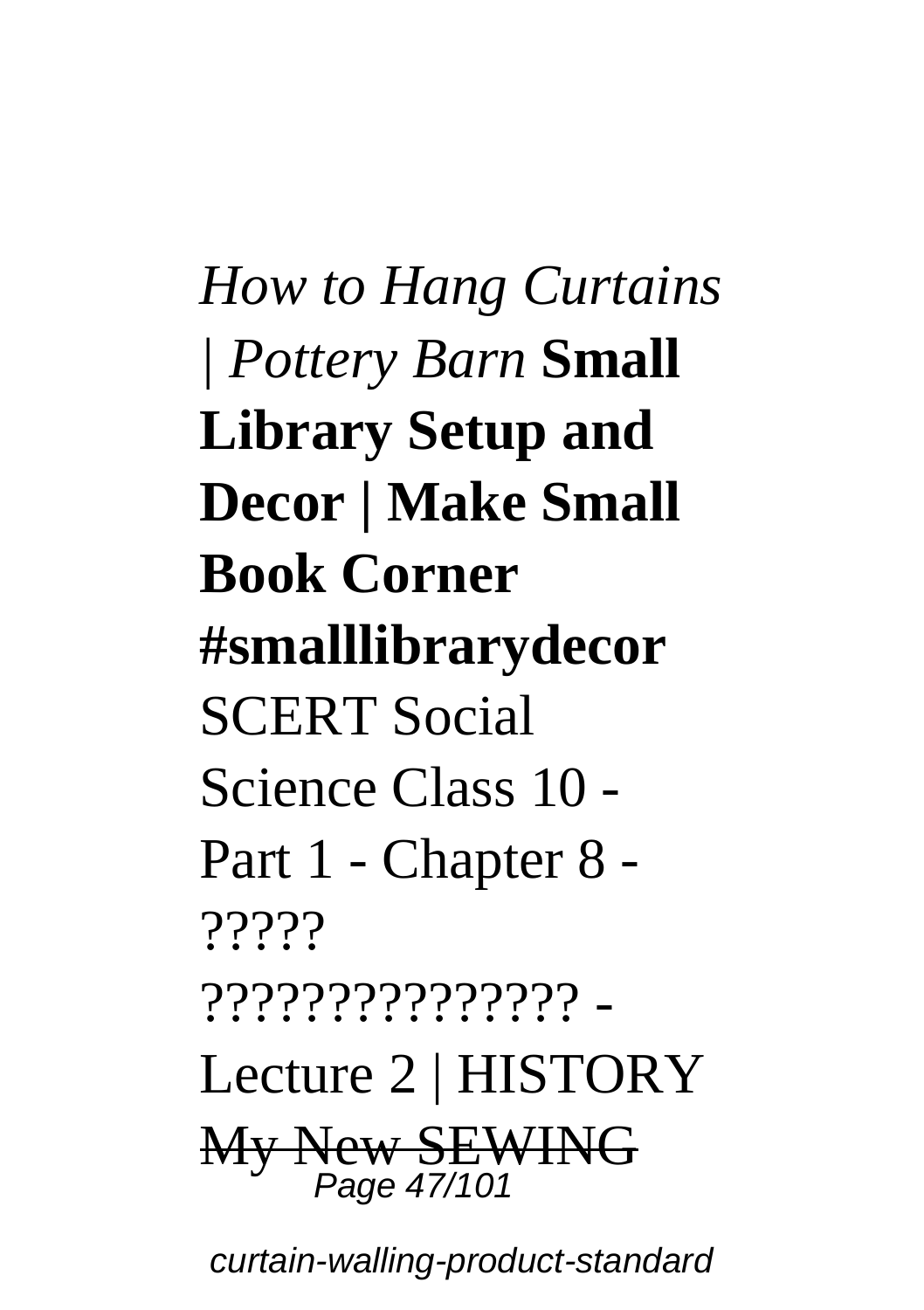ROOM REVEAL !!! 23 Clever Small Space **Storage Solutions Life** Process in One-Shot | CBSE Class 10 Science (Biology) Chapter 6 | NCERT Vedantu Class 9 and 10 Tips To Understand Revit Curtain Walls **Tips on How To Organize Study** Page 48/101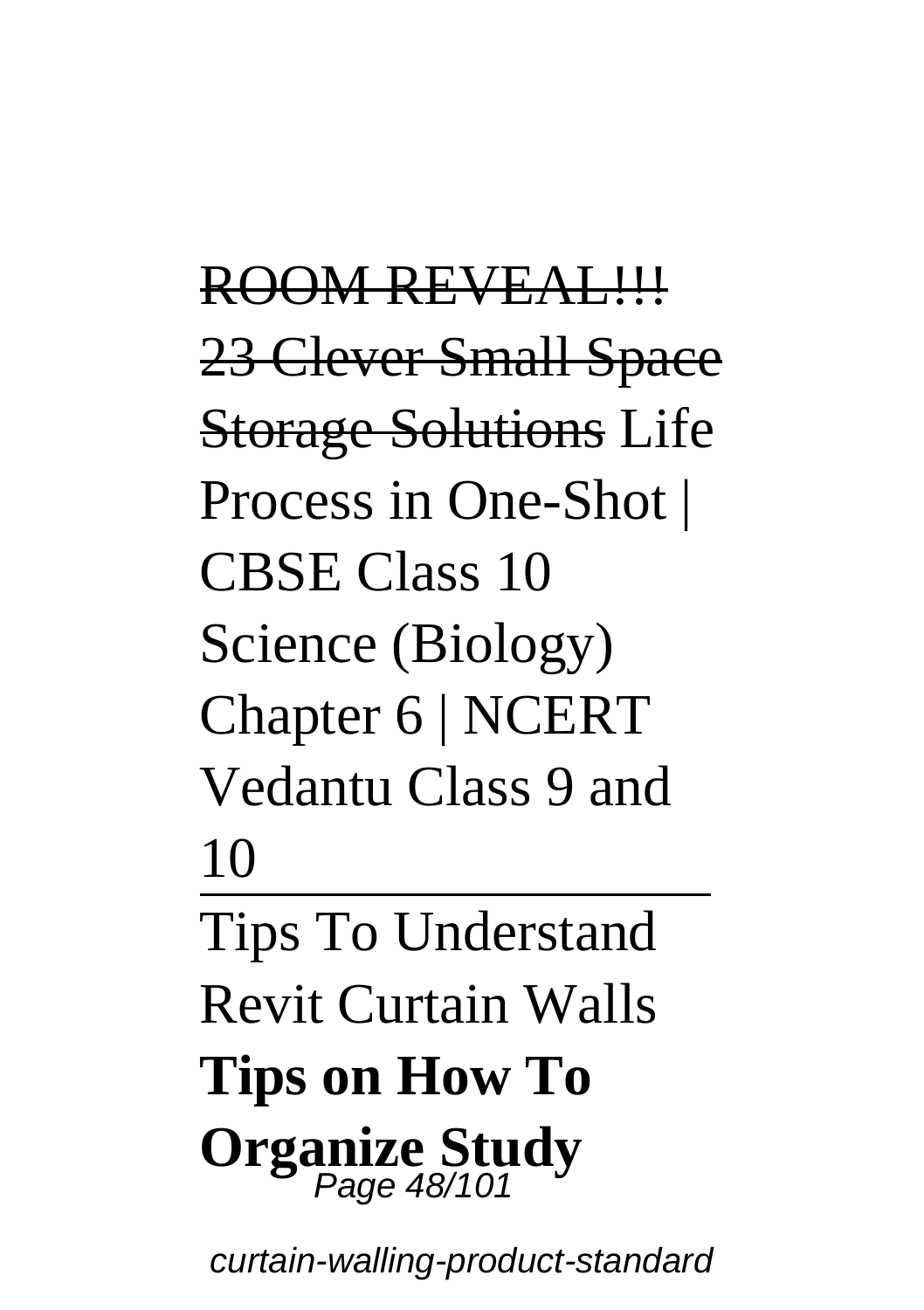**Table (set-up for online classes) \u0026 Many Amazing DIY Wall Decor Ideas** How to Create Amazon Affiliate Marketing Websites - Amazon Affiliate Marketing (Associates) Tutorial *Curtain Walling Product Standard* Curtain walling Page 49/101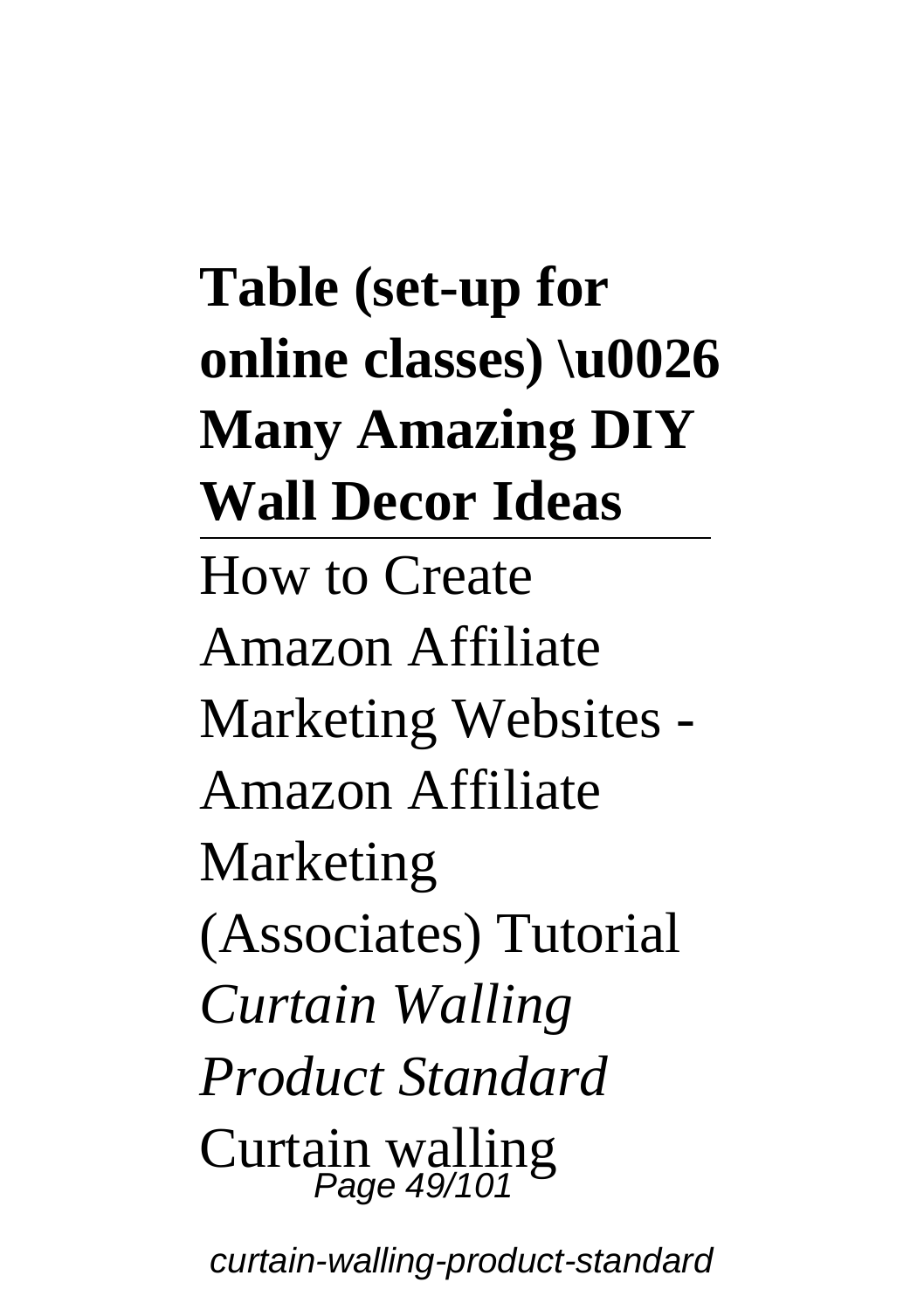according to this standard is intended to be used as part of the building envelope.

*BS EN 13830:2015+A1:2020 - Curtain walling. Product standard* This standard applies to curtain walling kit ranging from a vertical position to  $\pm$ <br>Page 50/101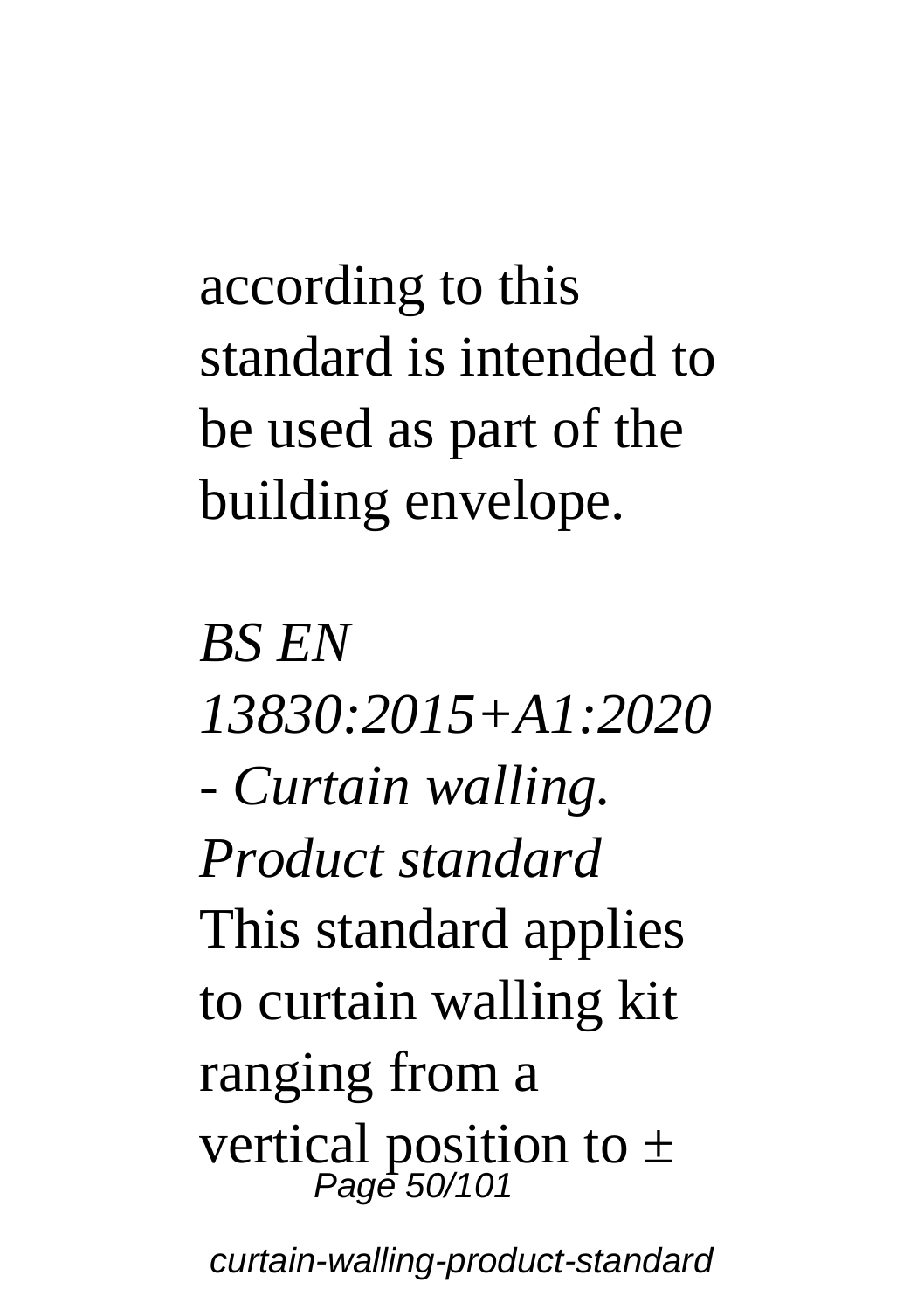## 15° from the vertical.

*Curtain walling standards and terminology | doorwins group ...* BS EN 13830:2015+A1:2020 Curtain walling. Product standard, Category: 91.060.10 Walls. Partitions. Fašades Page 51/101 curtain-walling-product-standard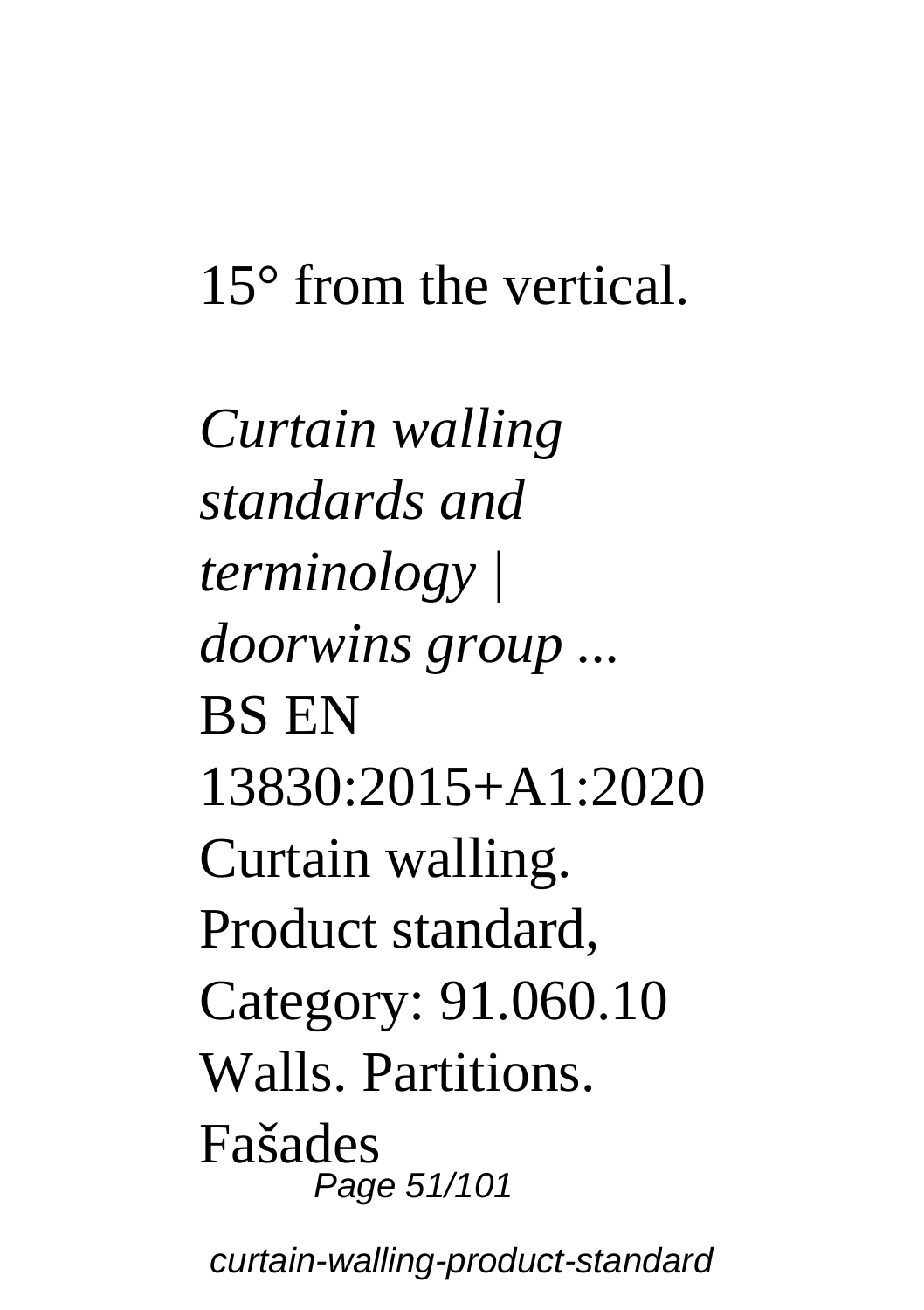*BS EN 13830:2015+A1:2020 Curtain walling. Product standard ...* BSEN138302015-Cur tain walling. Product standard (British Standard)-Customer Service: 212 642 4980. Mon - Fri: 8:30 am - 6 pm EST. HOME; PRODUCTS. Page 52/101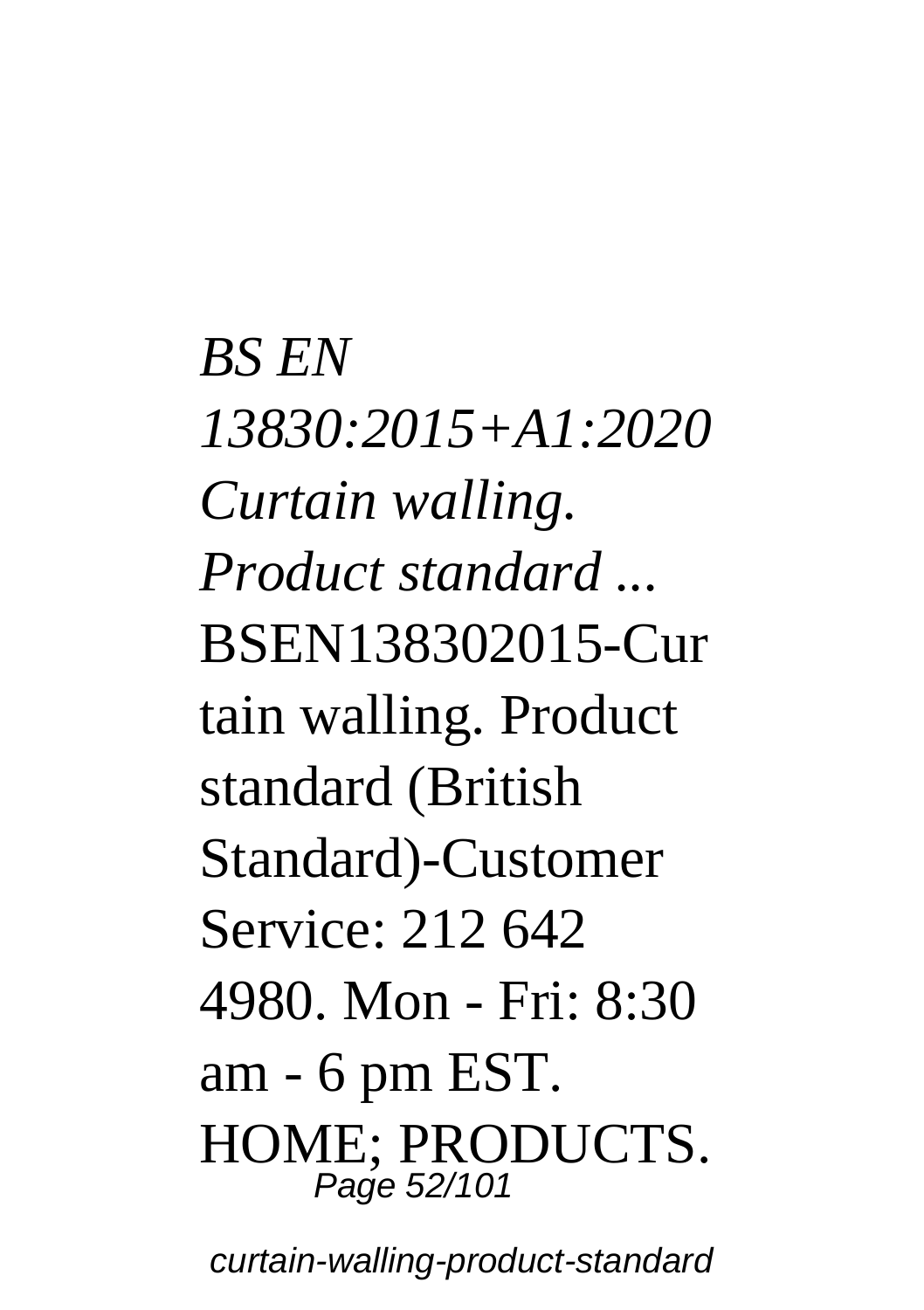Publisher Collections; Standards Connect; Standards Packages; Selected Standards; Best Selling Standards and Packages ...

*BS EN 13830:2015 - Curtain walling. Product standard ...* Curtain walling Product standard A description is not Page 53/101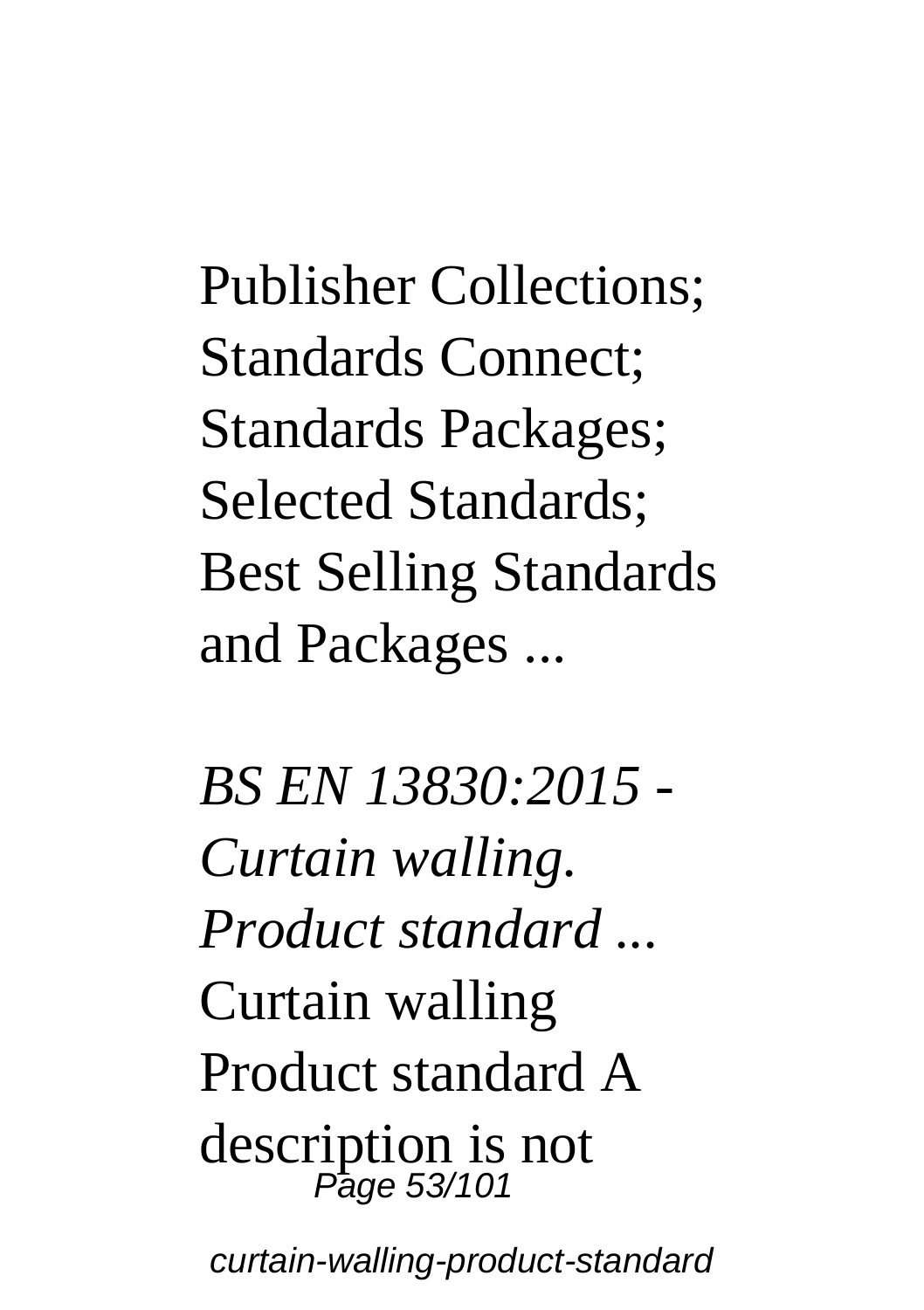available for this item. References. This document references: EN 1096-2 - Glass in building - Coated glass - Part 2: Requirements and test methods for class A, B and S coatings. Published by CEN on January 1, 2012. This European Standard specifies requirements Page 54/101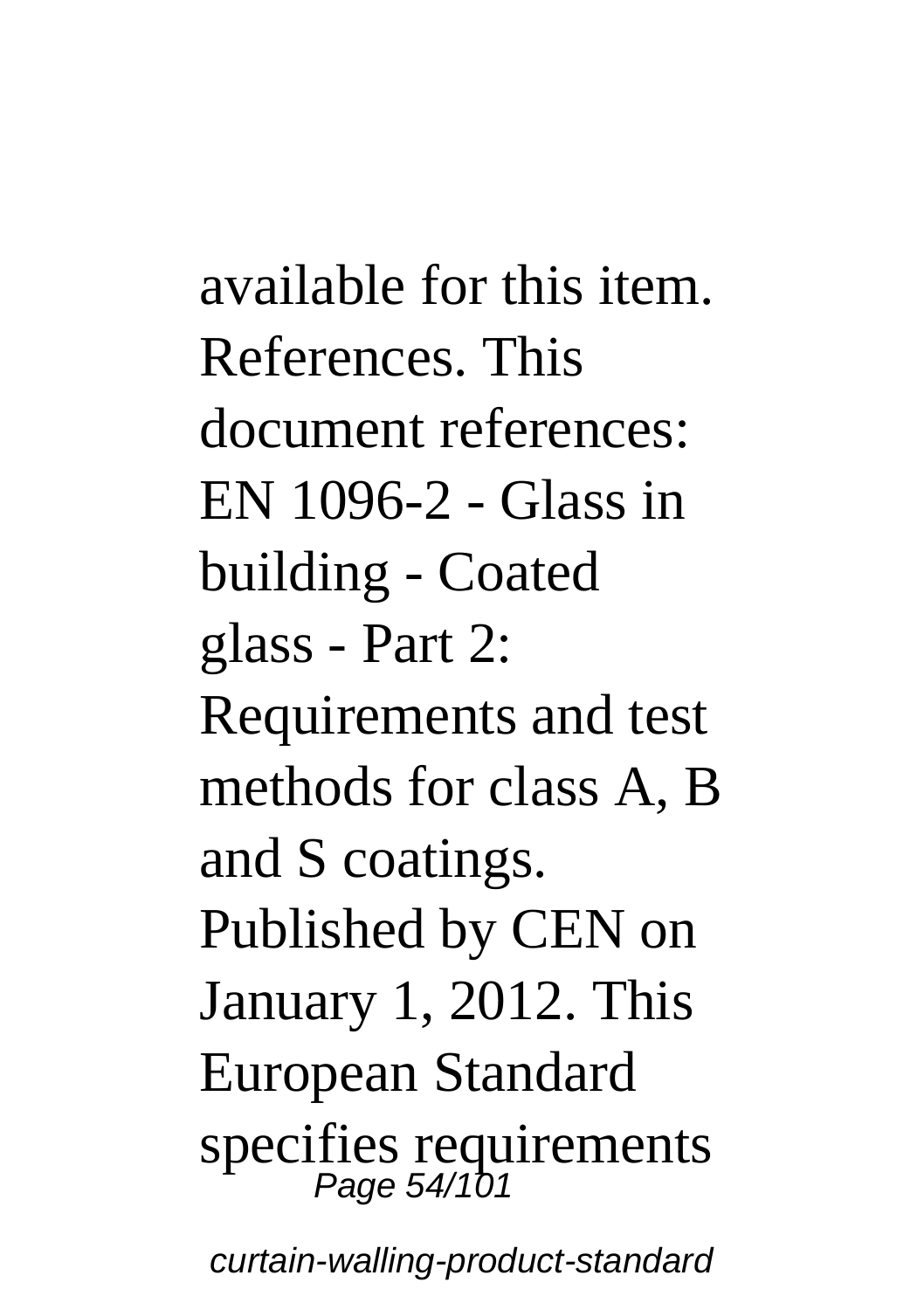and test methods related to ...

*CEN - EN 13830 - Curtain walling - Product standard ...* Product standard 20/30397865 DC BS EN 16758. Curtain walling. Determination of the strength of sheared connections. Test Page 55/101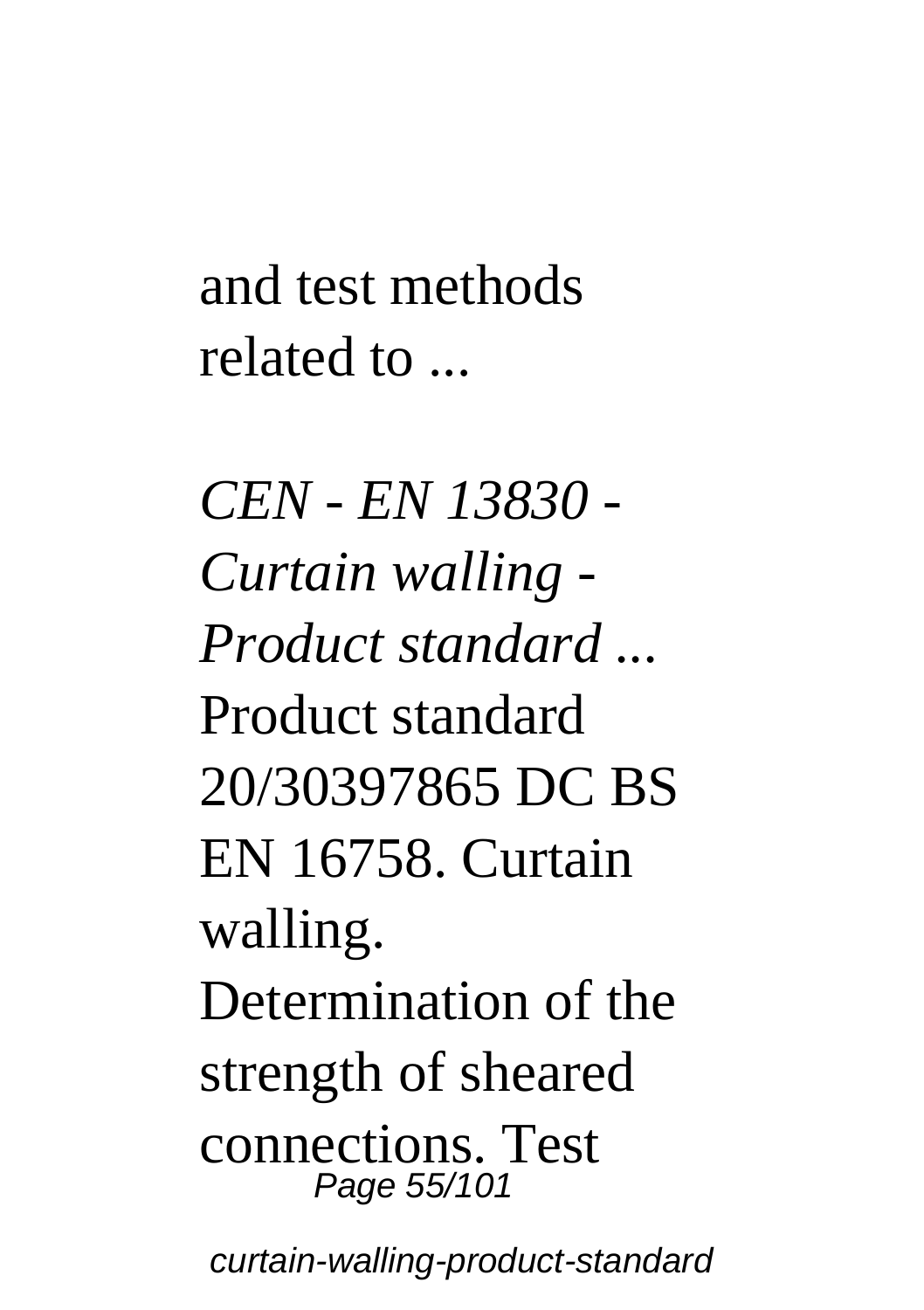method and requirements BS EN 16758:2016 Curtain walling.

*BS EN 13830:2003 - Curtain walling. Product standard* You are here: Home / Products & Capabilities / Architectural Products / Curtain Walls Page 56/101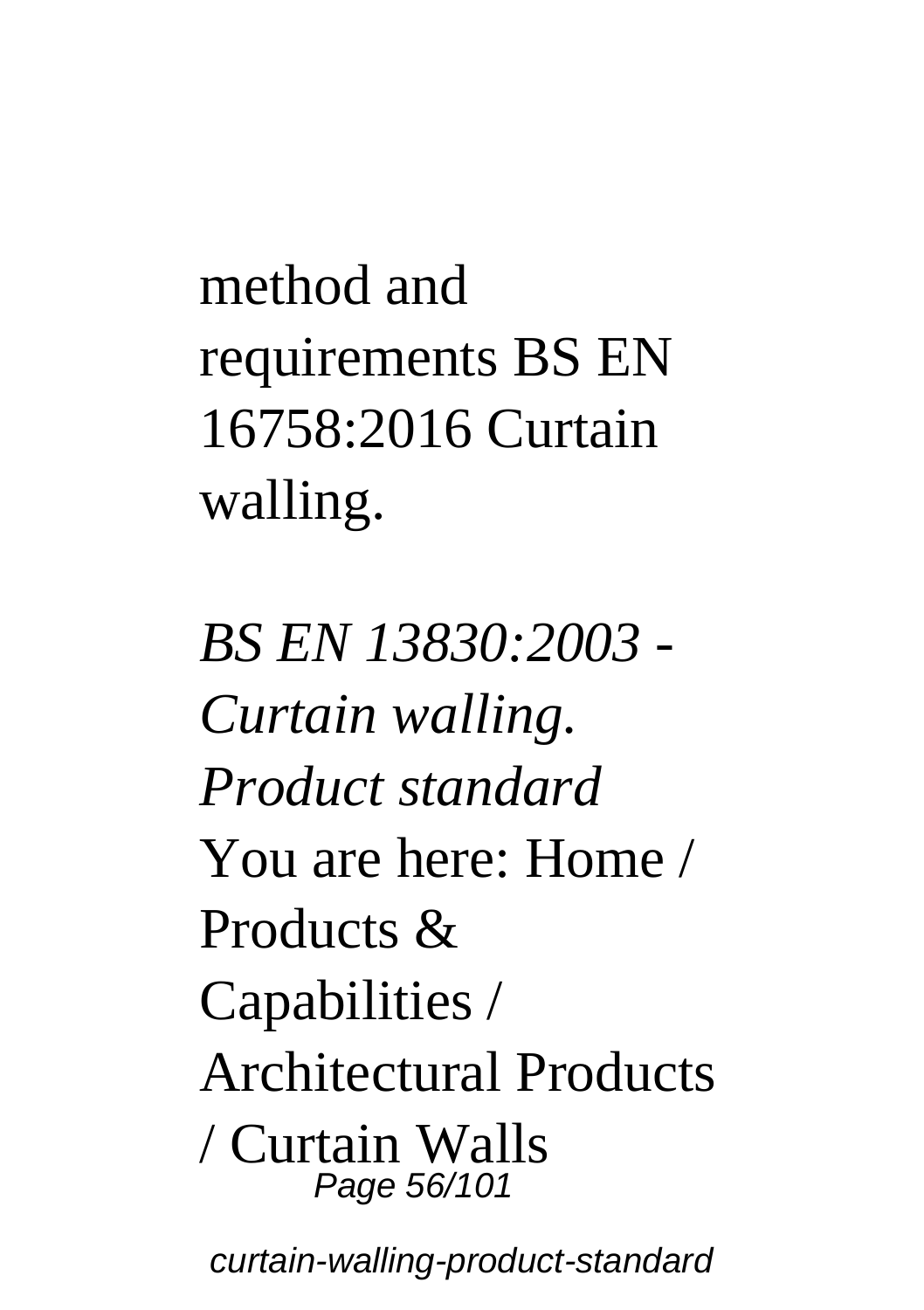Curtain Walls We offer a complete line of pressure wall components, including our standard systems with  $2\frac{1}{2}$ " x  $7\frac{1}{2}$ " and  $2\frac{1}{2}$  x 6  $\frac{1}{2}$  overall depth (including mullion, pressure plate, and snap cover).

*Curtain Walls | Leed Himmel Industries,* Page 57/101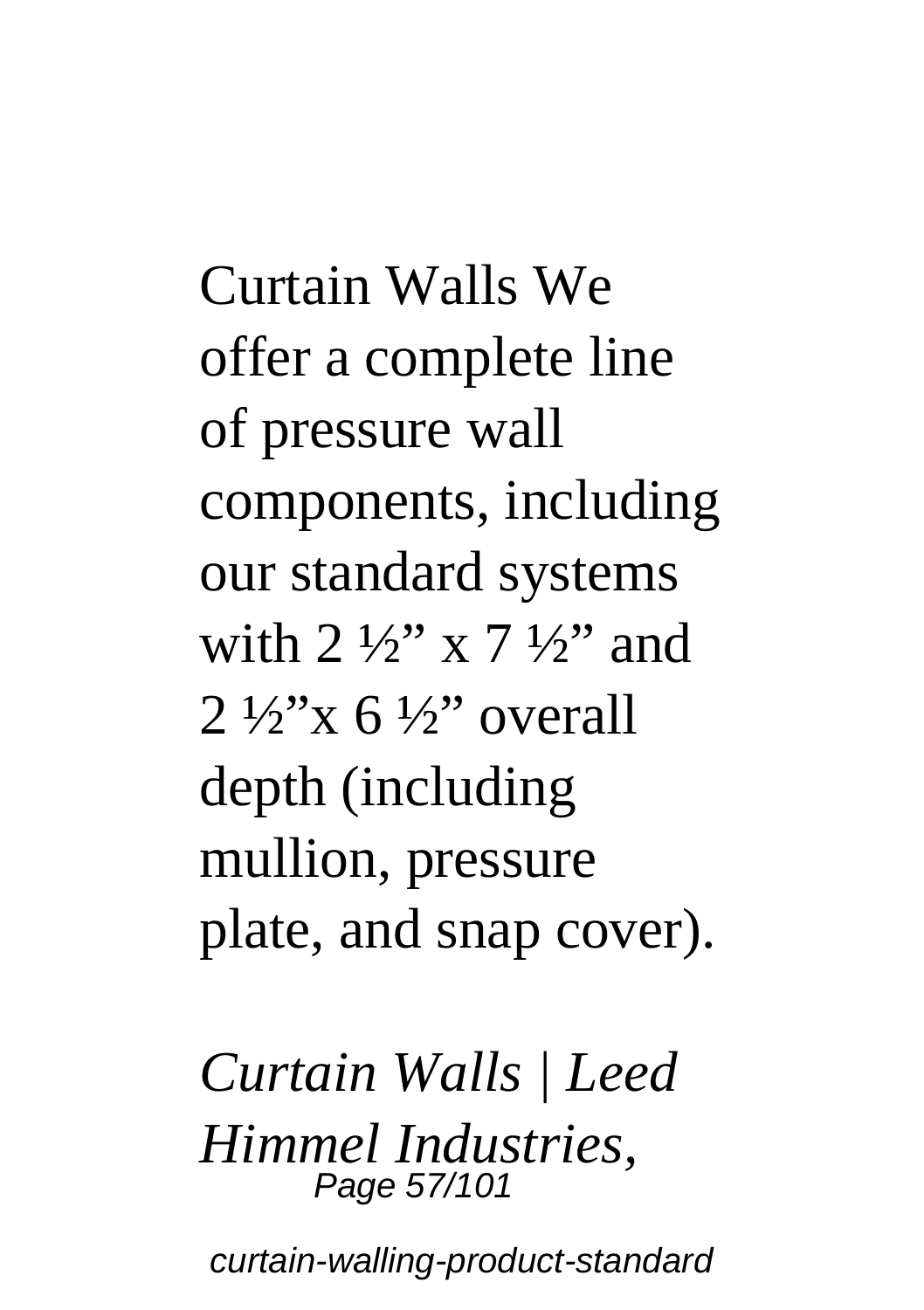*Inc* A curtain wall system is an outer covering of a building in which the outer walls are nonstructural, utilized only to keep the weather out and the occupants in.

*Curtain wall (architecture) - Wikipedia* Page 58/101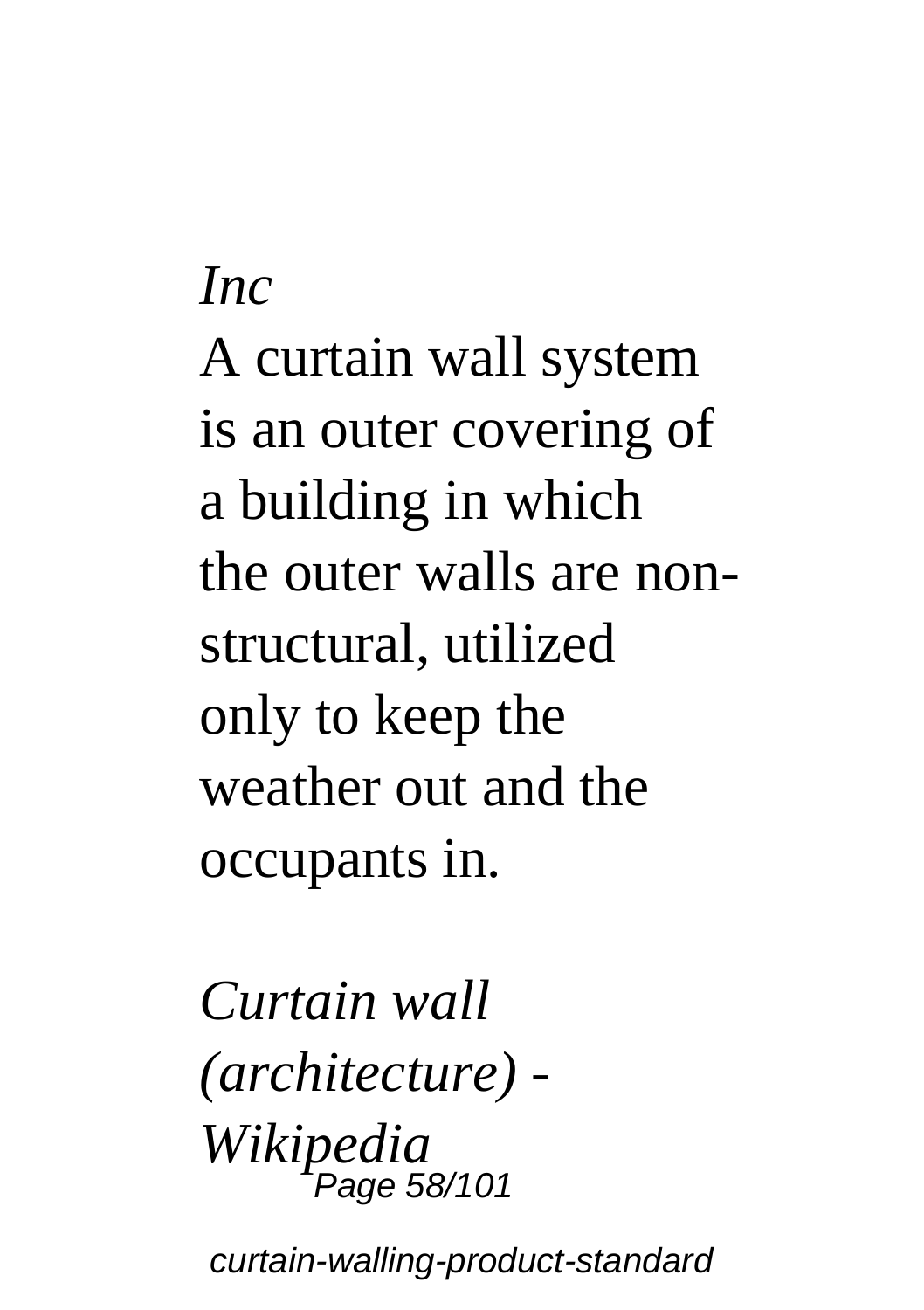Environmental Product Declaration This environmental product declaration (EPD) is for a standard curtain wall system produced by Kawneer (UK) Ltd in Runcorn, England.

*Environmental Product Declaration Aluminium Curtain* Page 59/101 curtain-walling-product-standard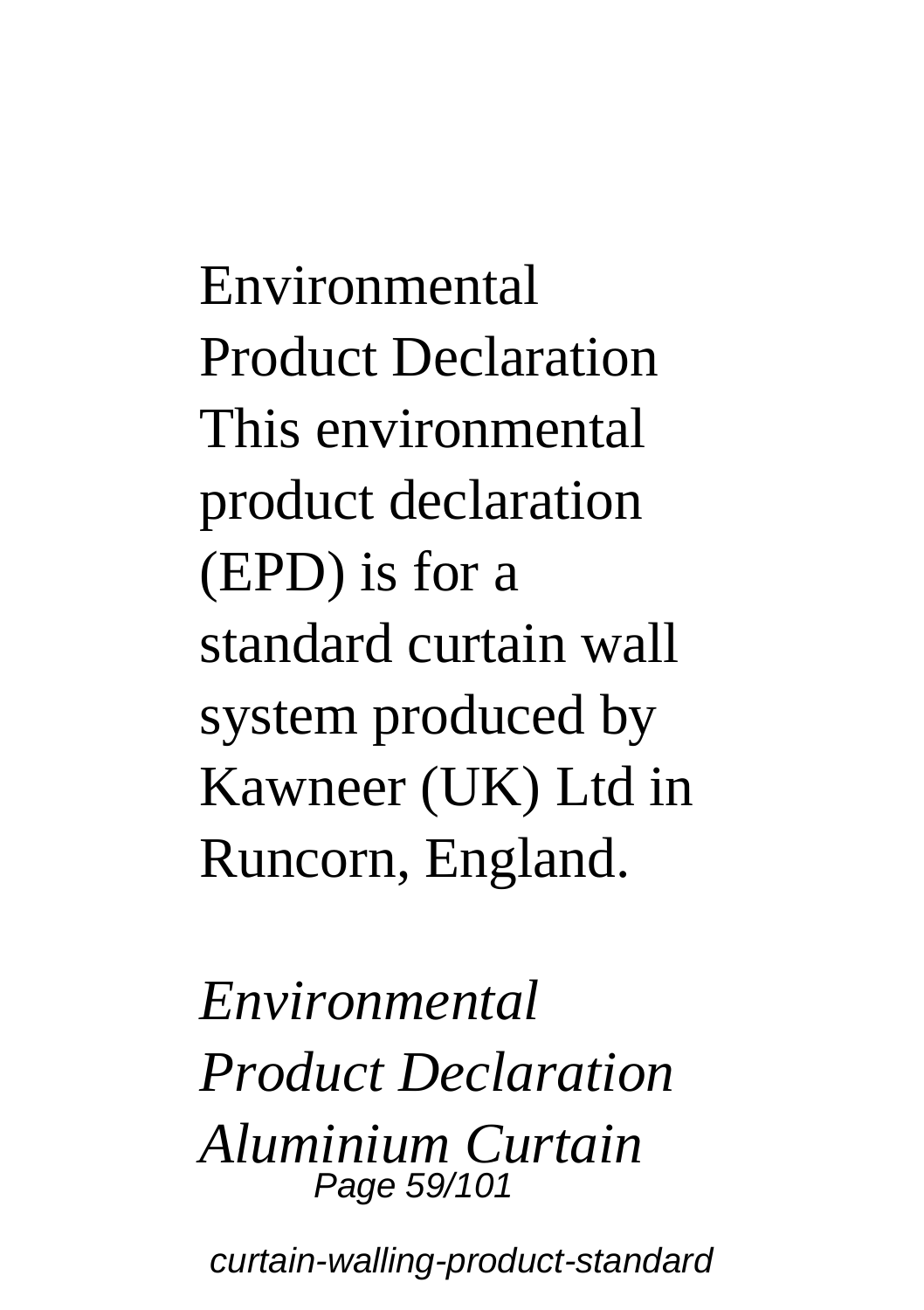*Wall ...* Non-combustible as defined per NFPA Standard 220<sup>.</sup> CAN/ULC S114: Complies: ASTM E 96: Unfaced, 50 Perms as tested: ASTM E 96: Foil Faced, 0.02 Perms as tested: ASTM C 1104: Sorption less than 1% by volume: ASTM C Page 60/101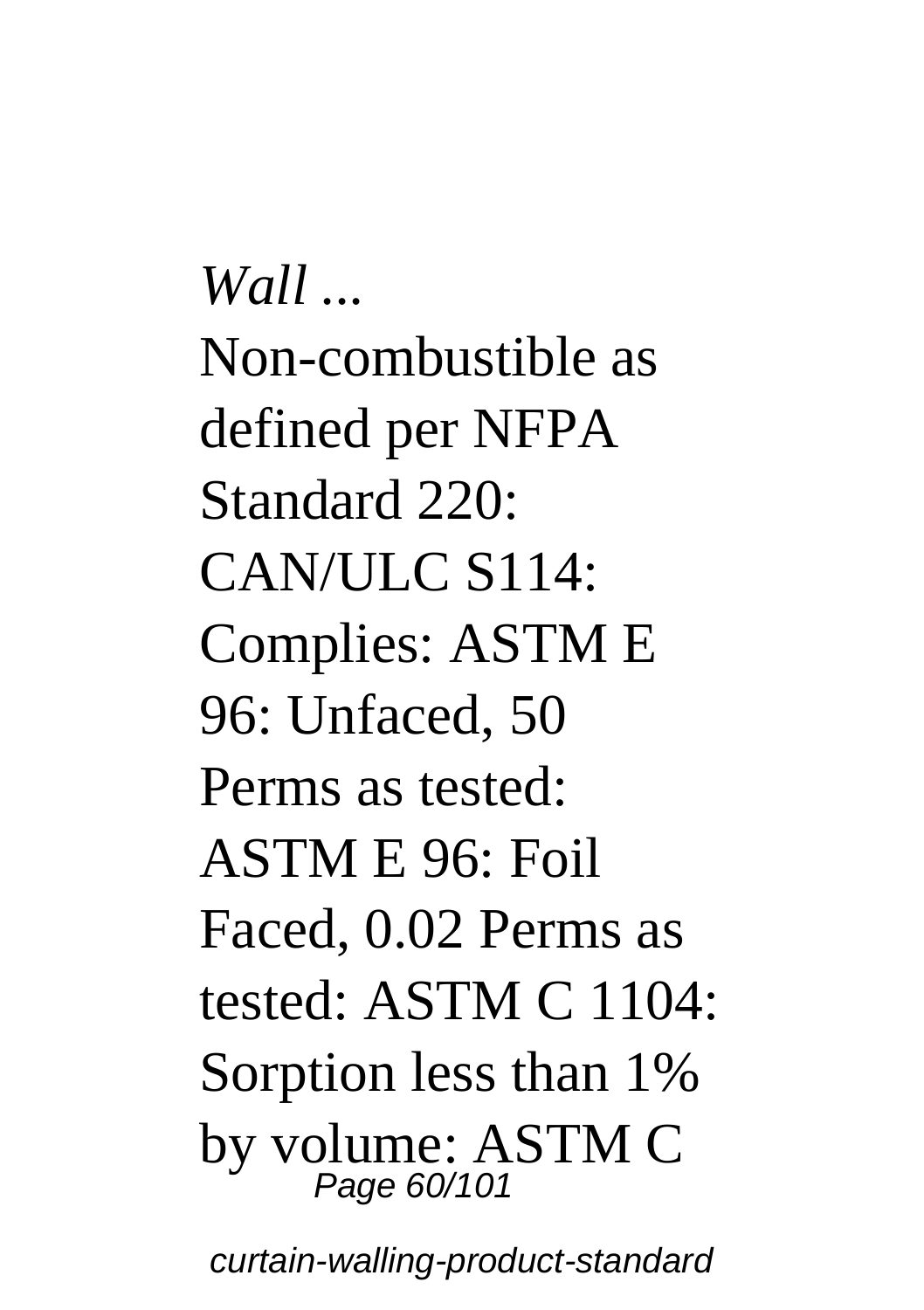356: Linear Shrinkage : 2% @ 1200° F (650° C) ASTM C 356: Flame Spread 0, Smoke Developed 0: Curtain wall products are approved by ...

*Thermafiber® FireSpan® 40 & 90 - Owens Corning Insulation* Curtain walling - Page 61/101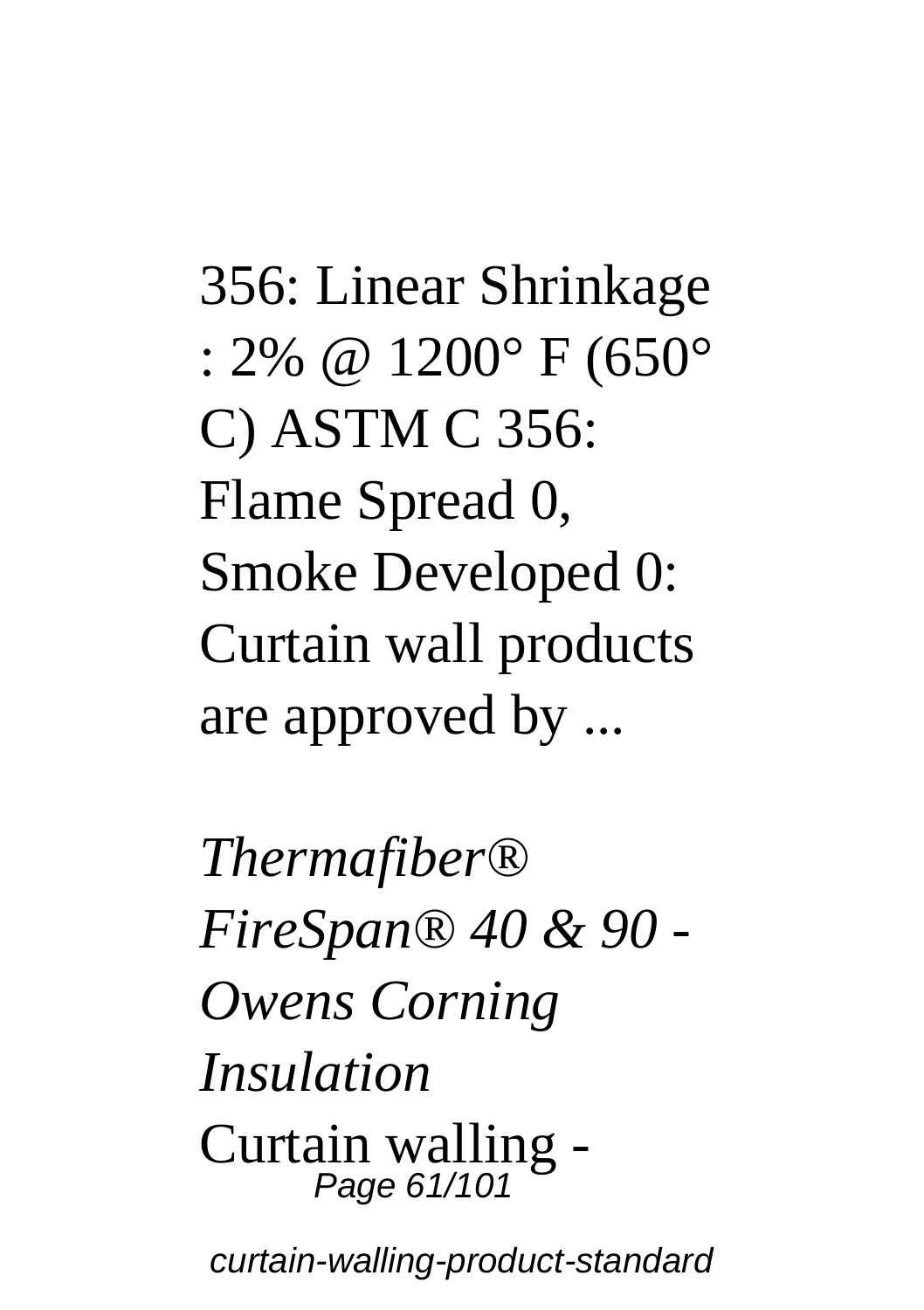## Product standard - The Construction Information Service.

*Curtain walling - Product standard - The Construction ...* Curtain walling does not support the structural elements of the building but does provide weather protection and solar Page 62/101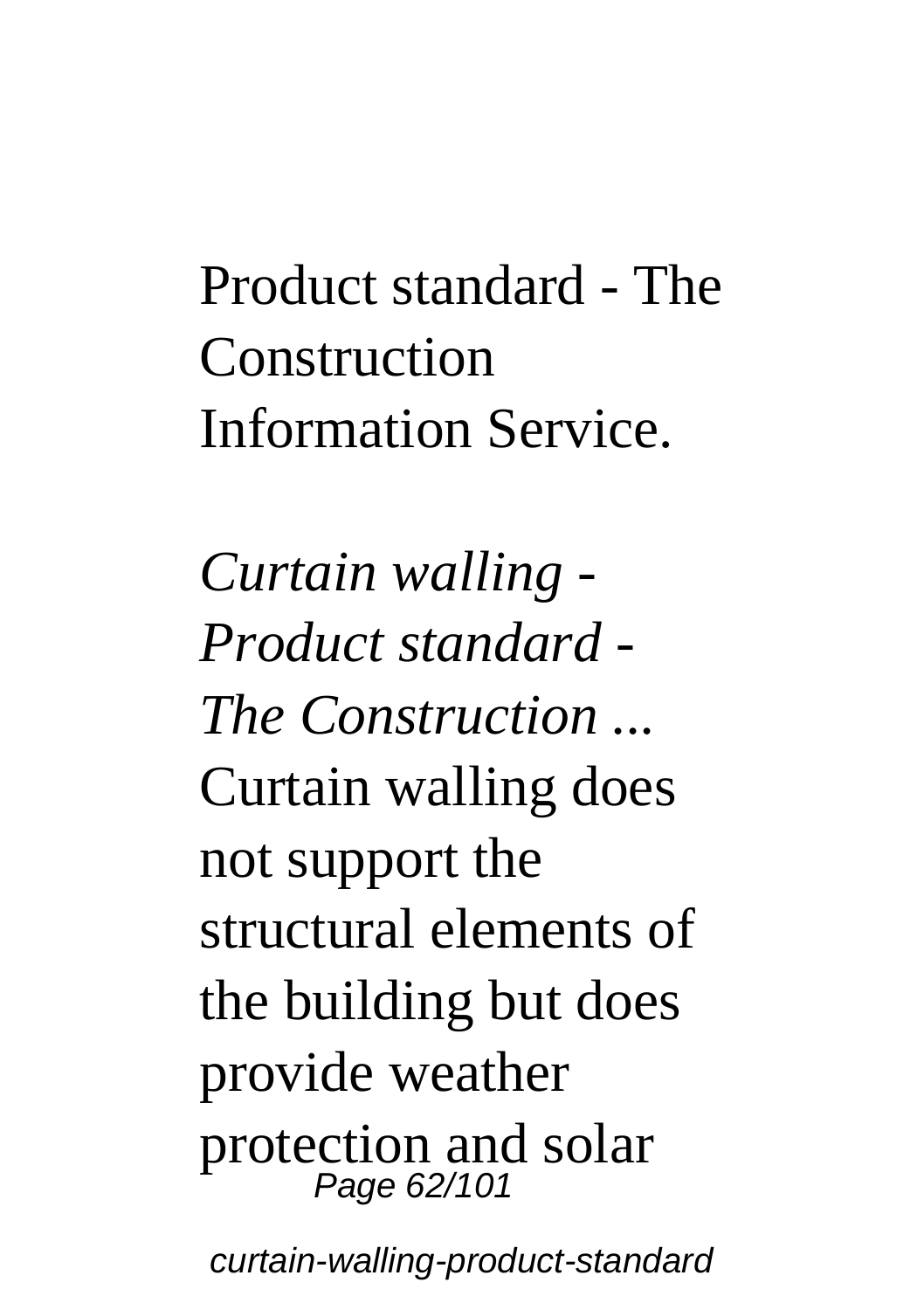transmission reduction. Curtain walls are designed to be used on high rise buildings spanning multiple levels. Because of its exposed position, curtain walling must meet strict regulatory requirements for a range of protective ...

Page 63/101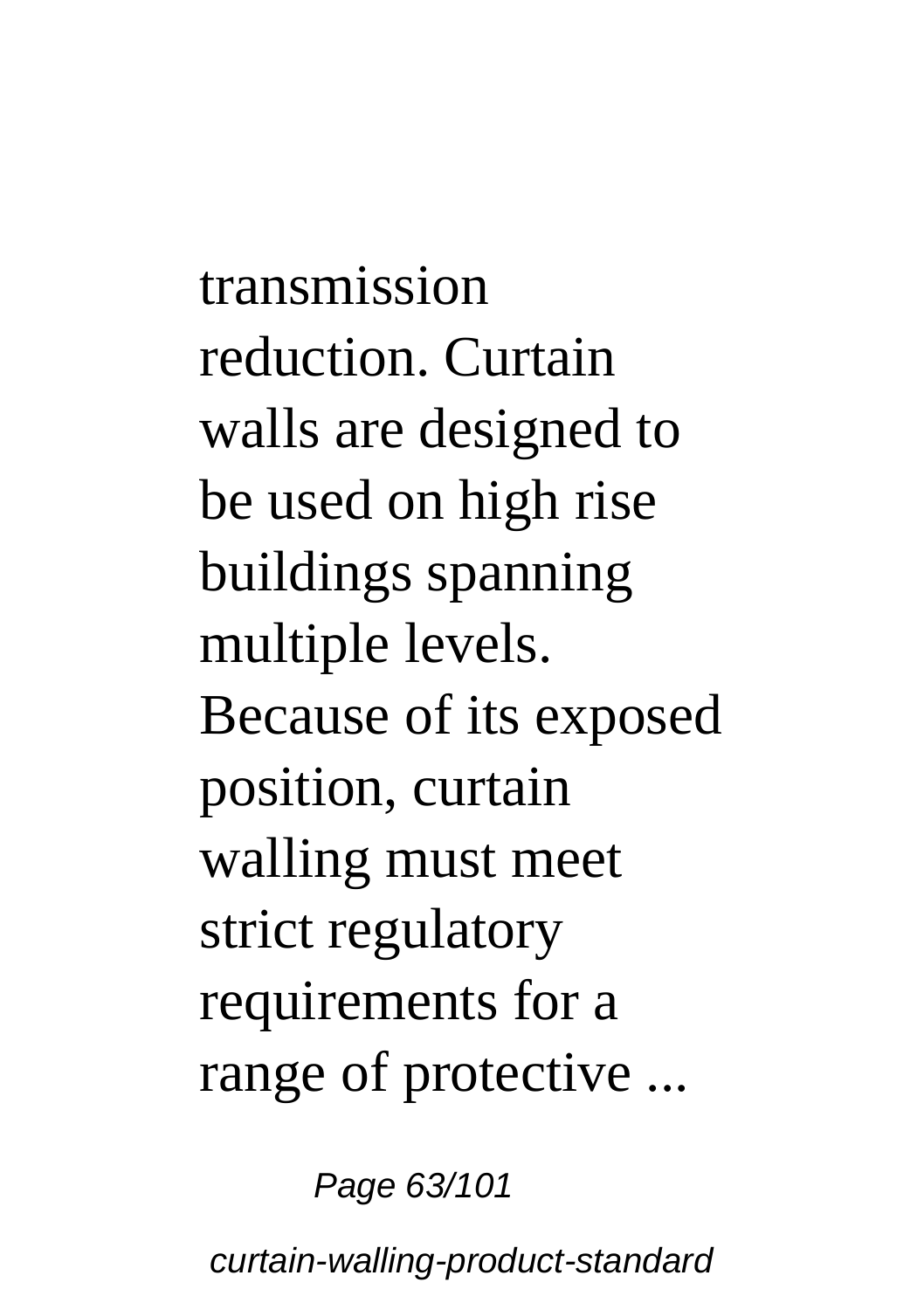*What is curtain walling? | JPF Systems Ltd* Curtain wall system is one of the elements of facade technology in high rise building. Facades involves window wall, cladding elements and curtain walls. ... But in unitized system the factory product comes Page 64/101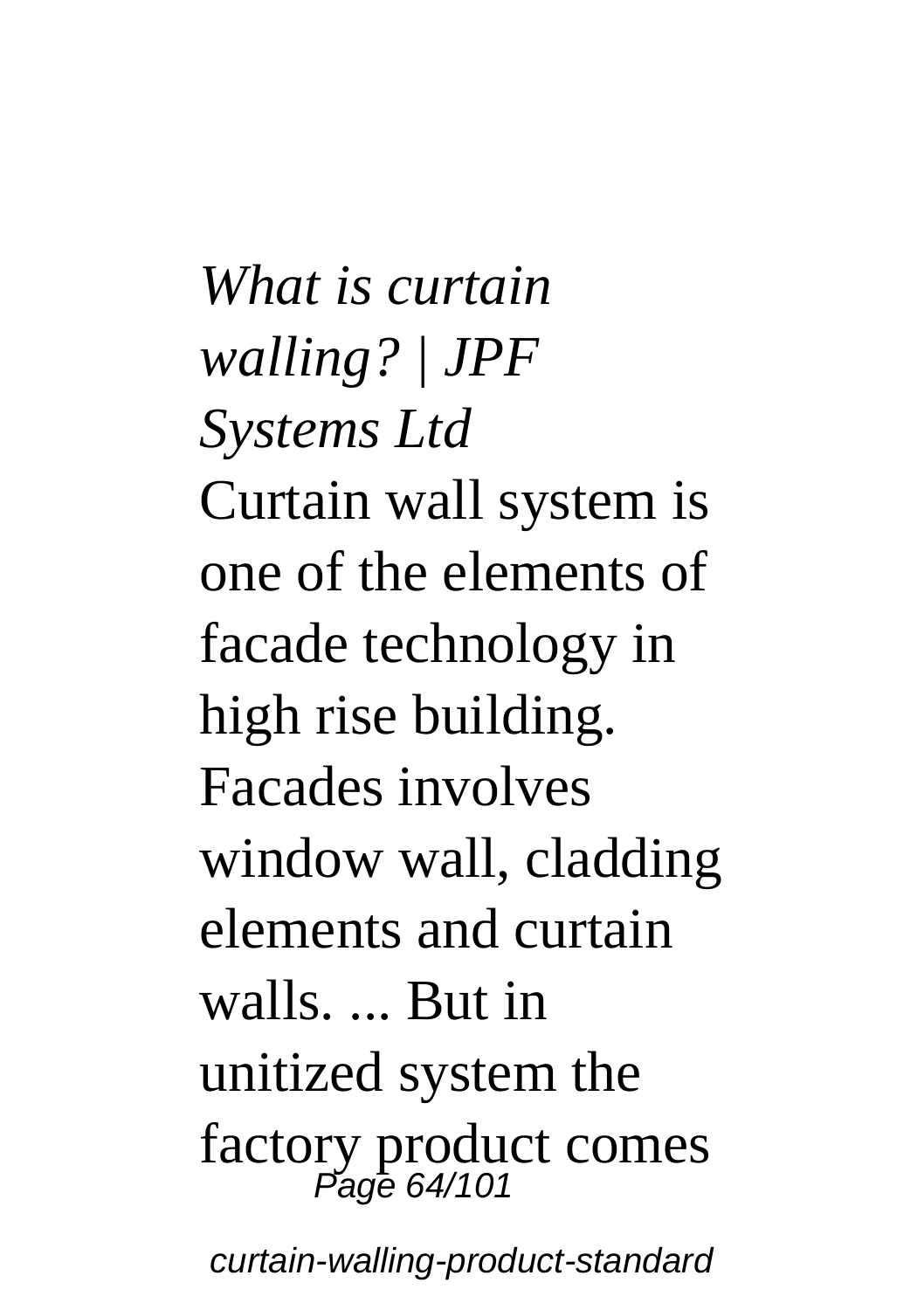as two units alone which has to connected. ... Standard Size of Rooms in Residential Building and their Locations.

*Curtain Wall System its Types, Details, Functions and ...* Elegance 52 is a comprehensive aluminium curtain Page 65/101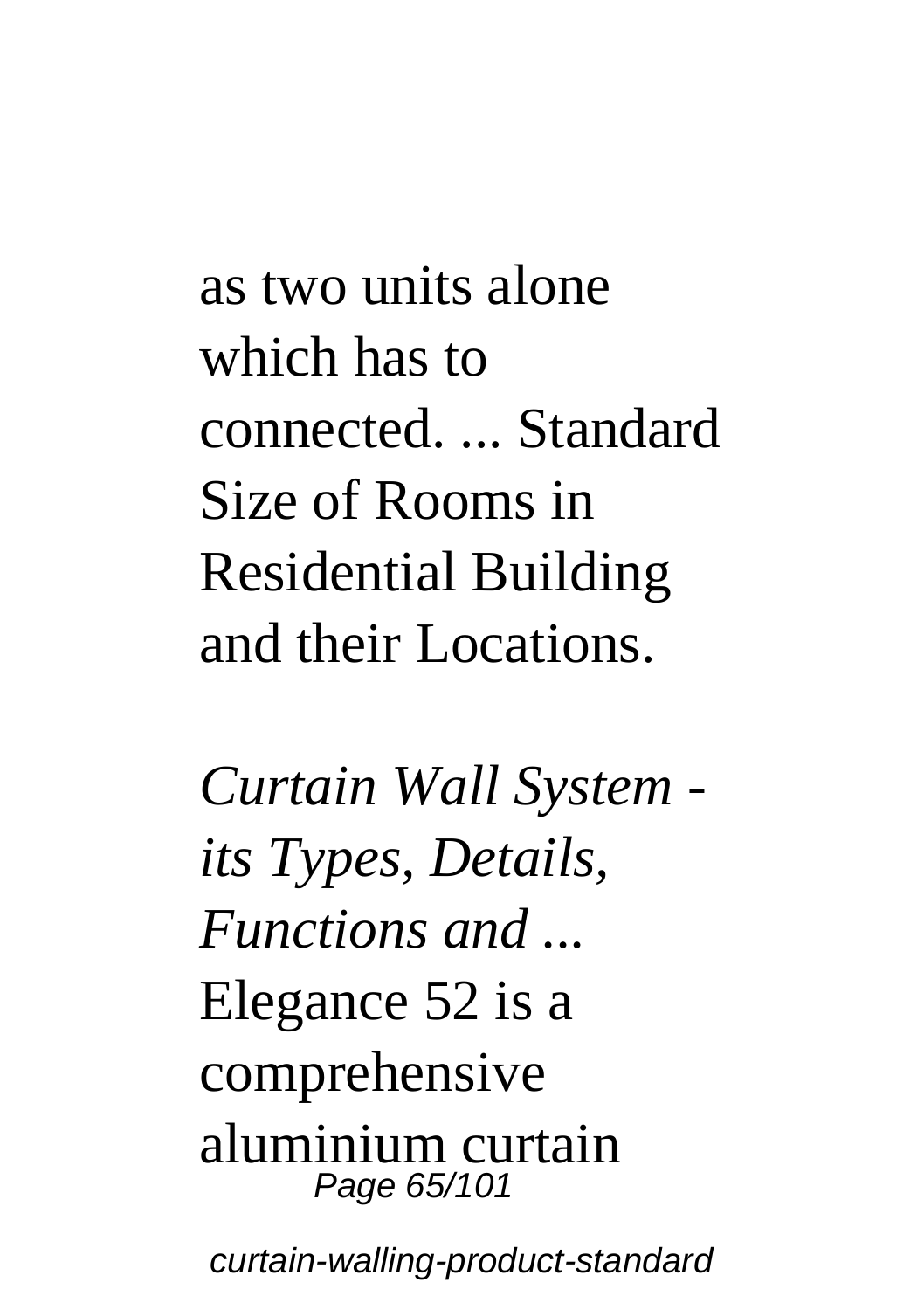wall system that combines technology and design with the demands of contemporary building architecture and construction.

*TECHNAL UK | PRODUCTS | Aluminium Curtain Walling* Curtain Wall Systems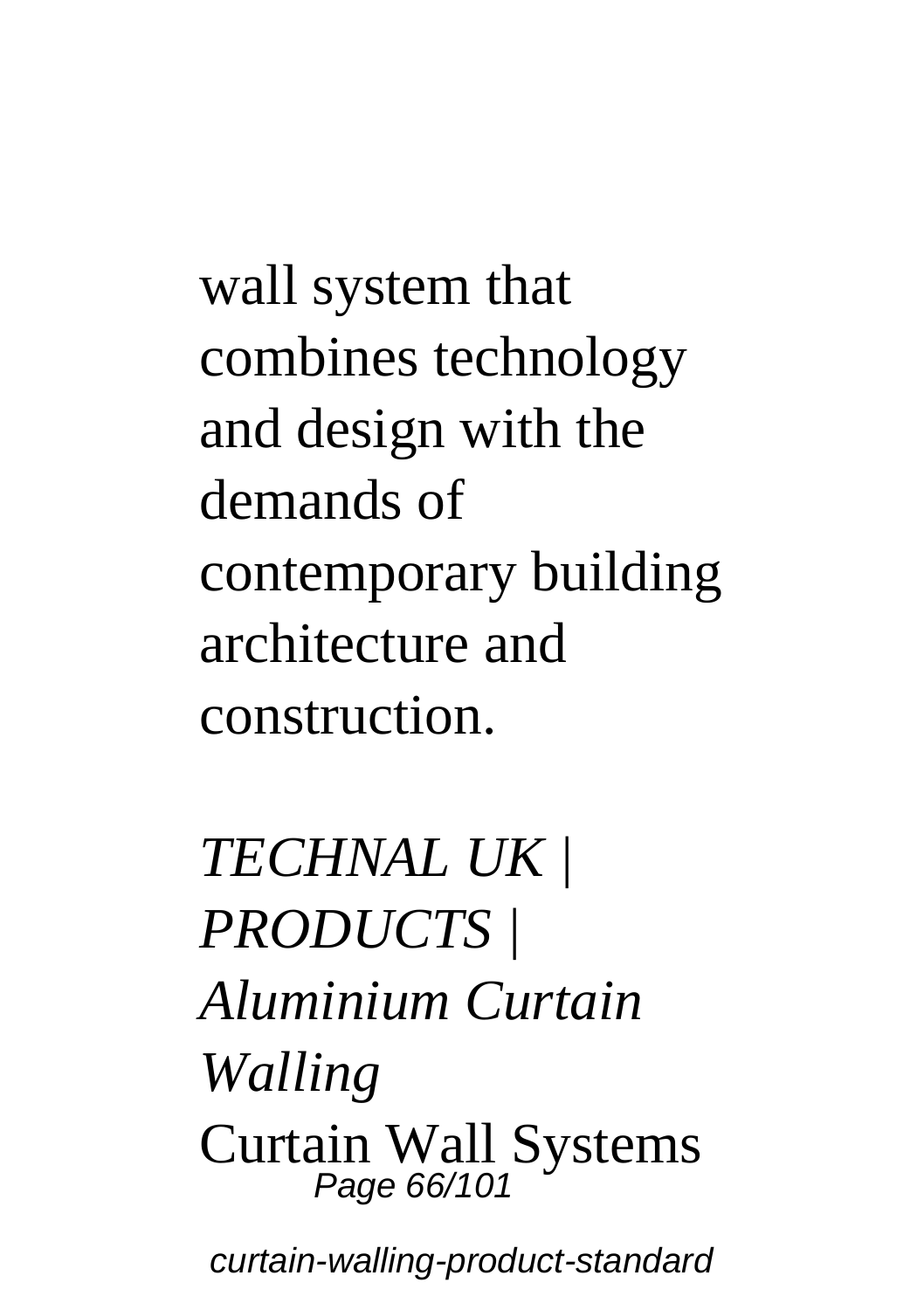3 Contents www.kawneer.co.uk Curtain Wall Design Considerations 4 Zone or Mullion Drained? 5 Curtain Wall Product Characteristics/Regula tions 6 AA 100 50mm Curtain Wall System 8, 12-27 AA 110 65mm Curtain Wall System 10, 12-27 Windows and Doors Page 67/101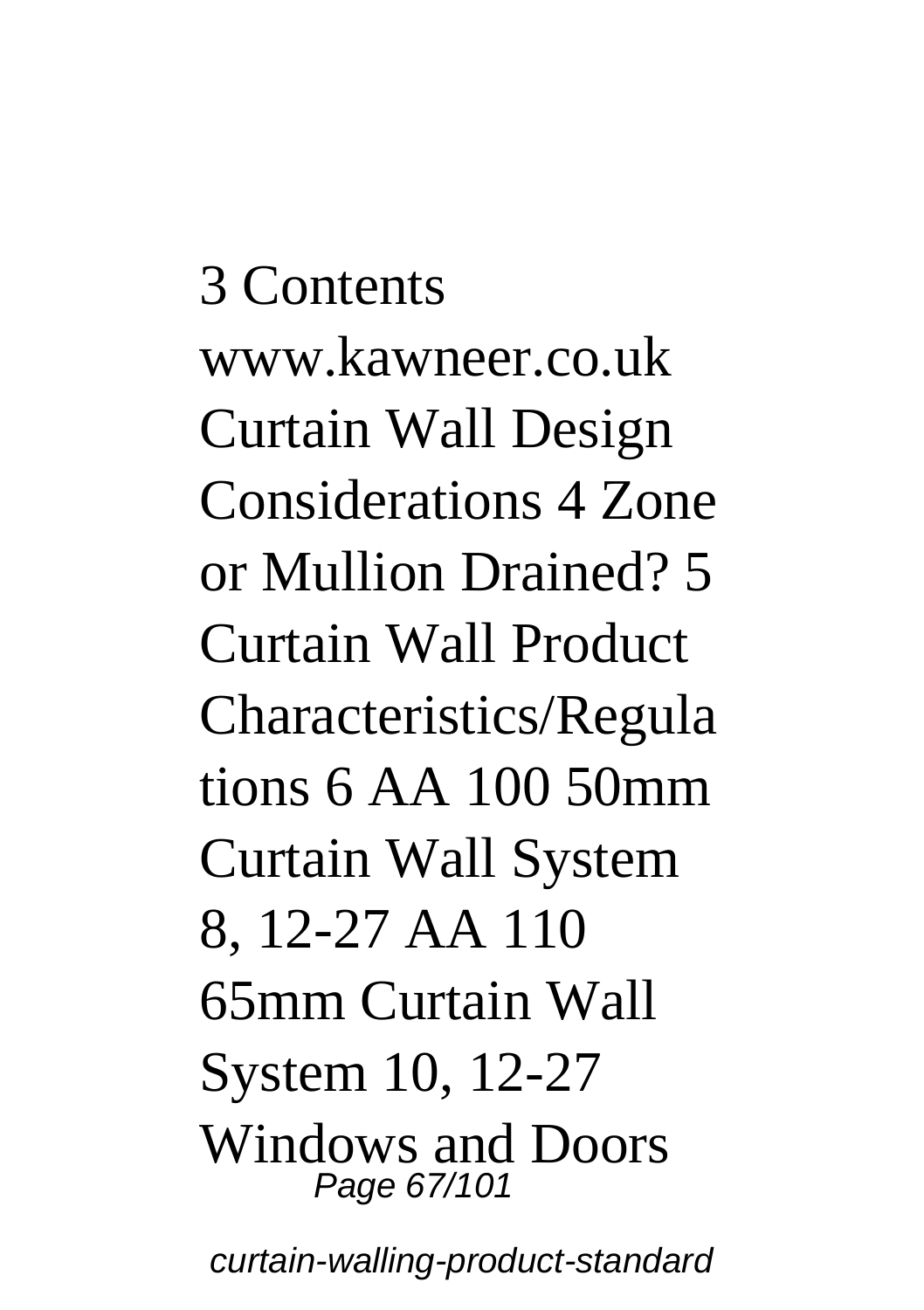into Curtain Walling 28 AA 100 and AA 110 Concealed Vent Open Out Applications 34

*Curtain Wall Systems - Arconic* Elegance 52 ST is anything but standard, with a proven history for performance and thermal insulation. Page 68/101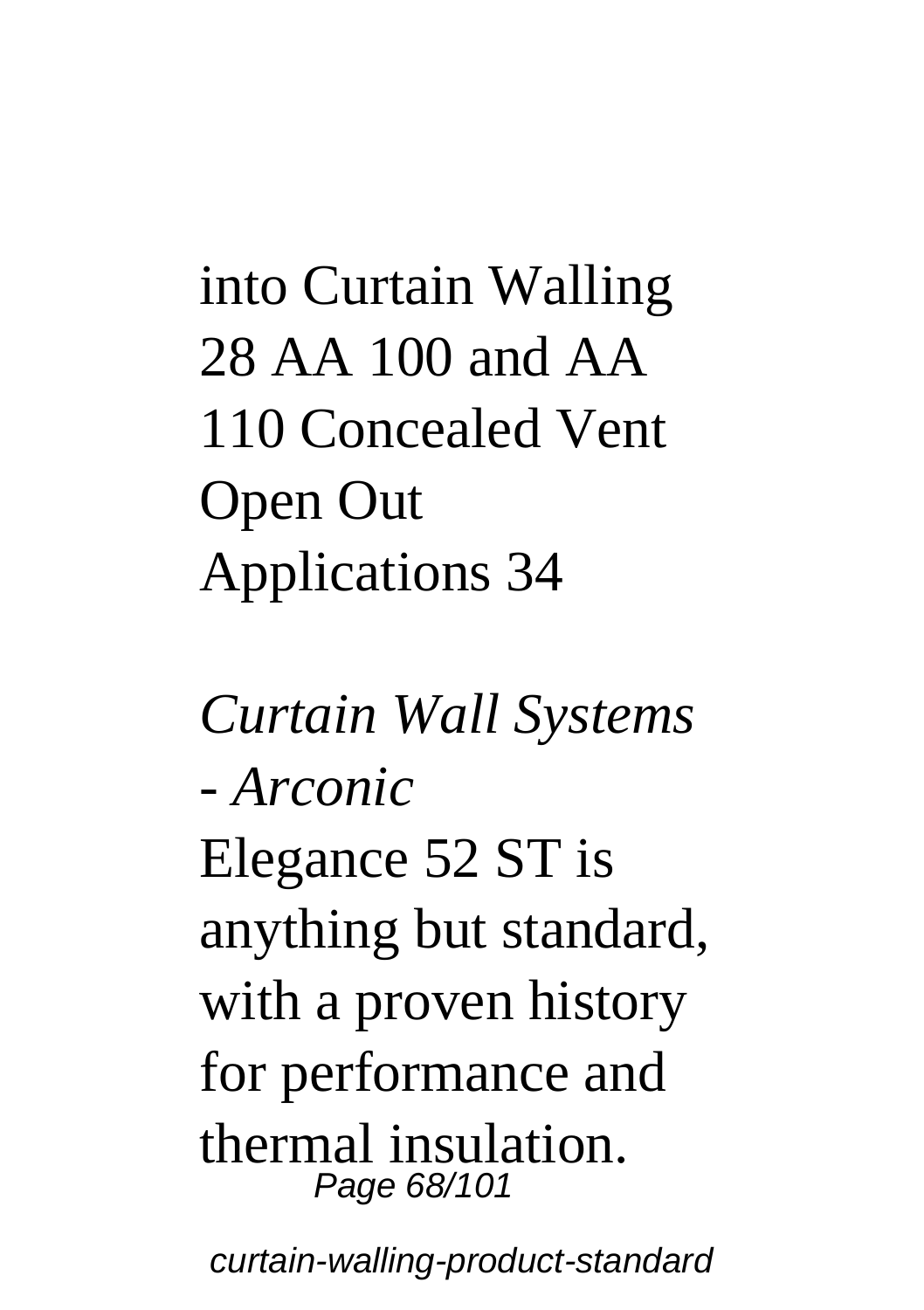*TECHNAL UK | Elegance 52 Curtain Walling | Standard (ST)* Product Reference : SF52 Curtain Wall System: Internal framing member -Type : SF050 SF080 SF100 SF125 SF150 SF175 SF200 SF225 SF250 As drawing. Page 69/101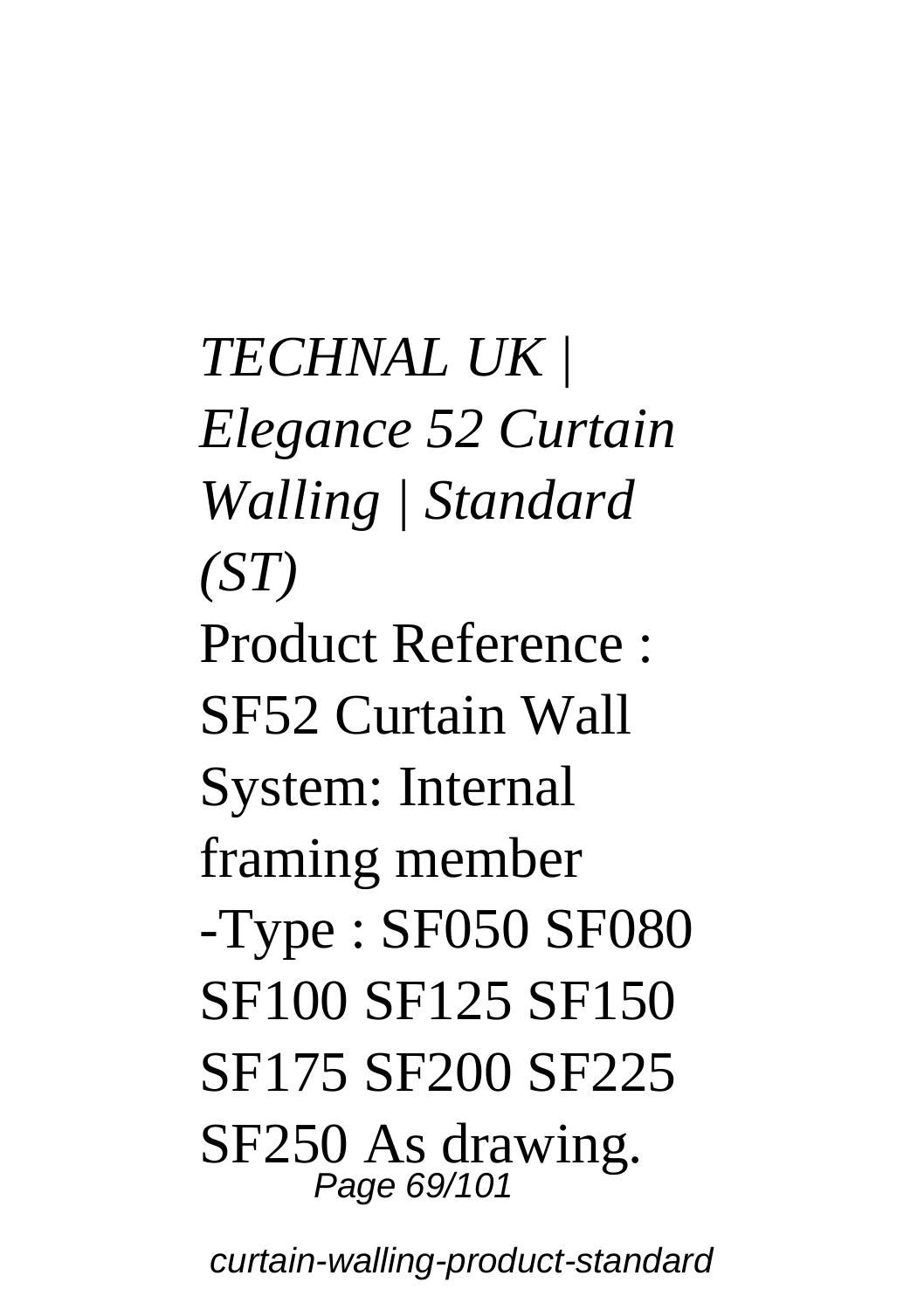Insert details. Finish : Anodized. Insert colour requirements. Mill finish Polyester powder coated, RAL. Insert colour requirements. Standard RAL range available. Type -Vertical : SMR998 SMR997 SCW002 SCW008 As drawing. Insert details. Page 70/101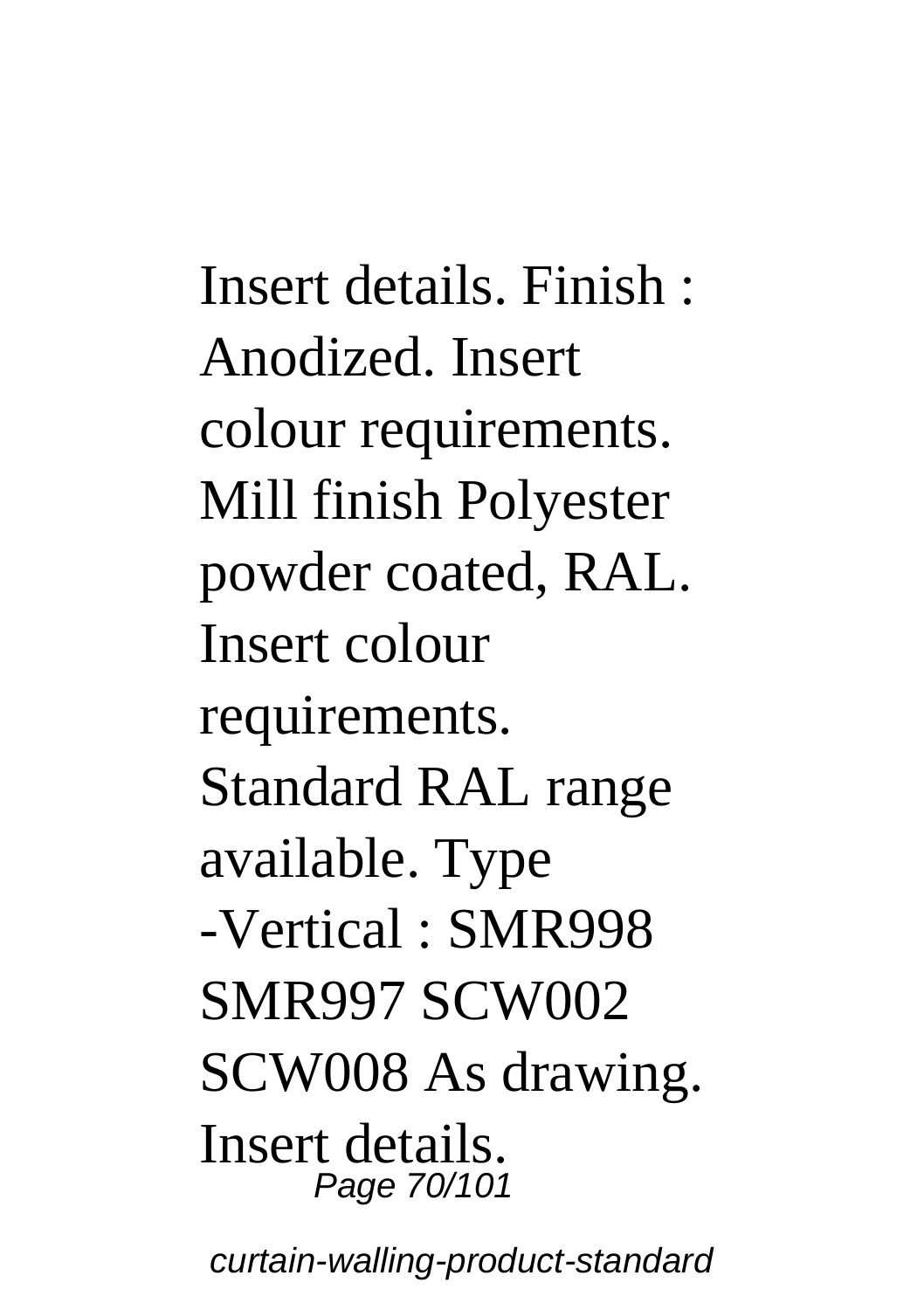*SF52 Curtain Wall System | NBS Source* CW 50. is the standard frame for curtain wall that blends well with any of the various profile designs within our product lines. CW 50-SL Slimline features a slim. frame to coordinate with other slimline product Page 71/101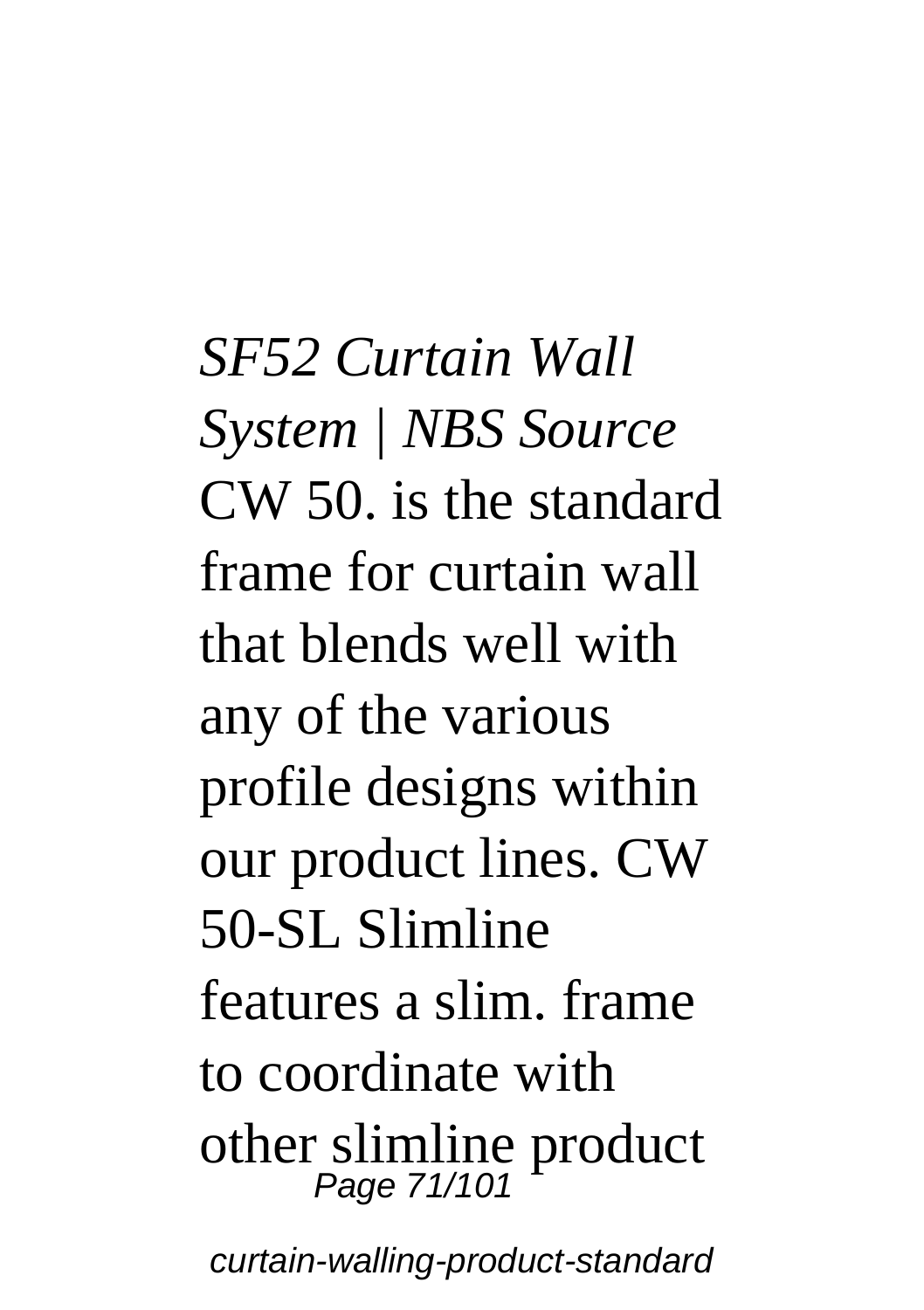variants to achieve a steel or classic look. CW 50-SC.

Curtain wall system is one of the elements of facade technology in high rise building. Facades involves Page 72/101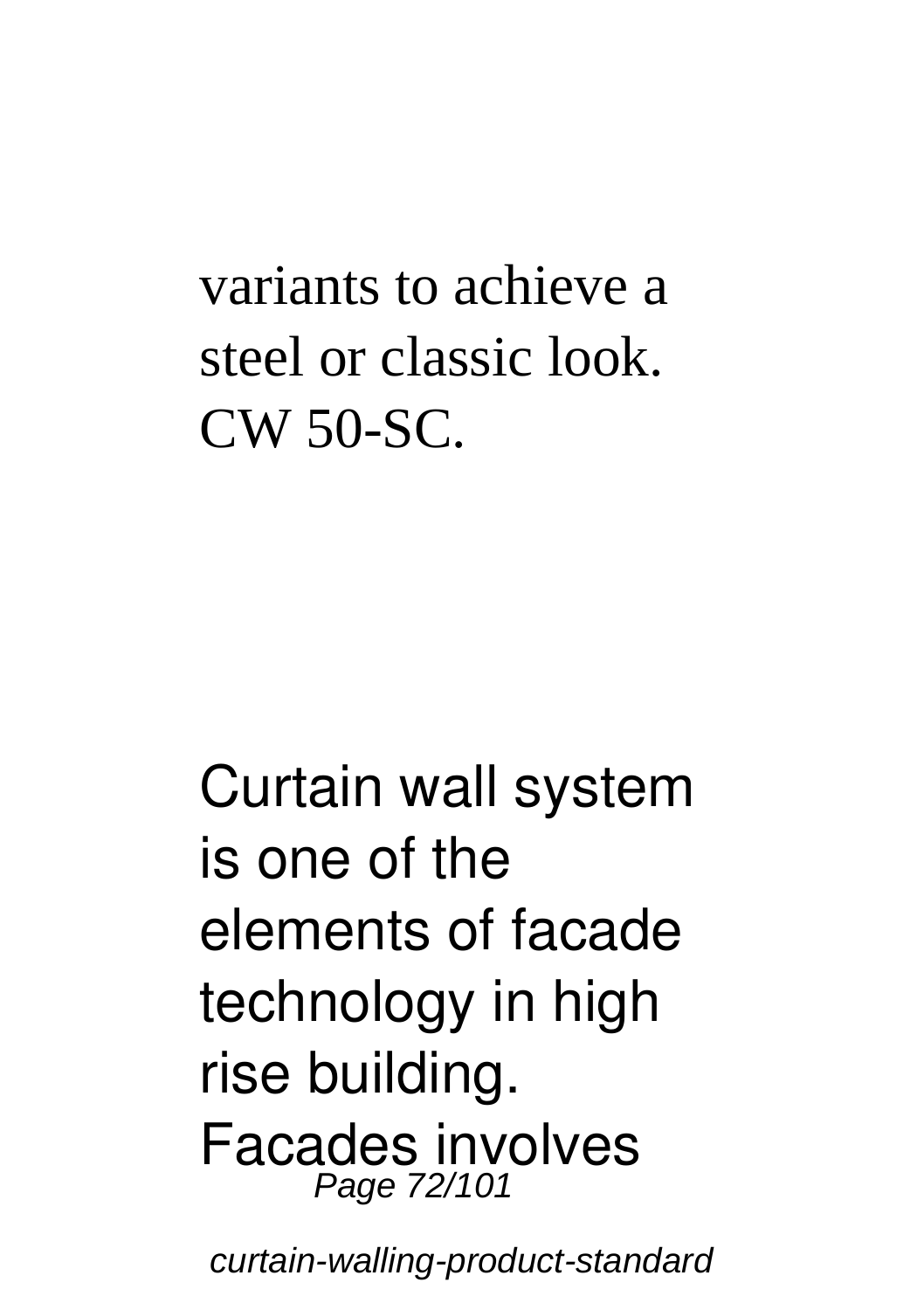window wall, cladding elements and curtain walls.  $\hspace{0.1mm}$ But in unitized system the factory product comes as two units alone which has to connected. ... Standard Size of Rooms in Residential Building and their Locations. Page 73/101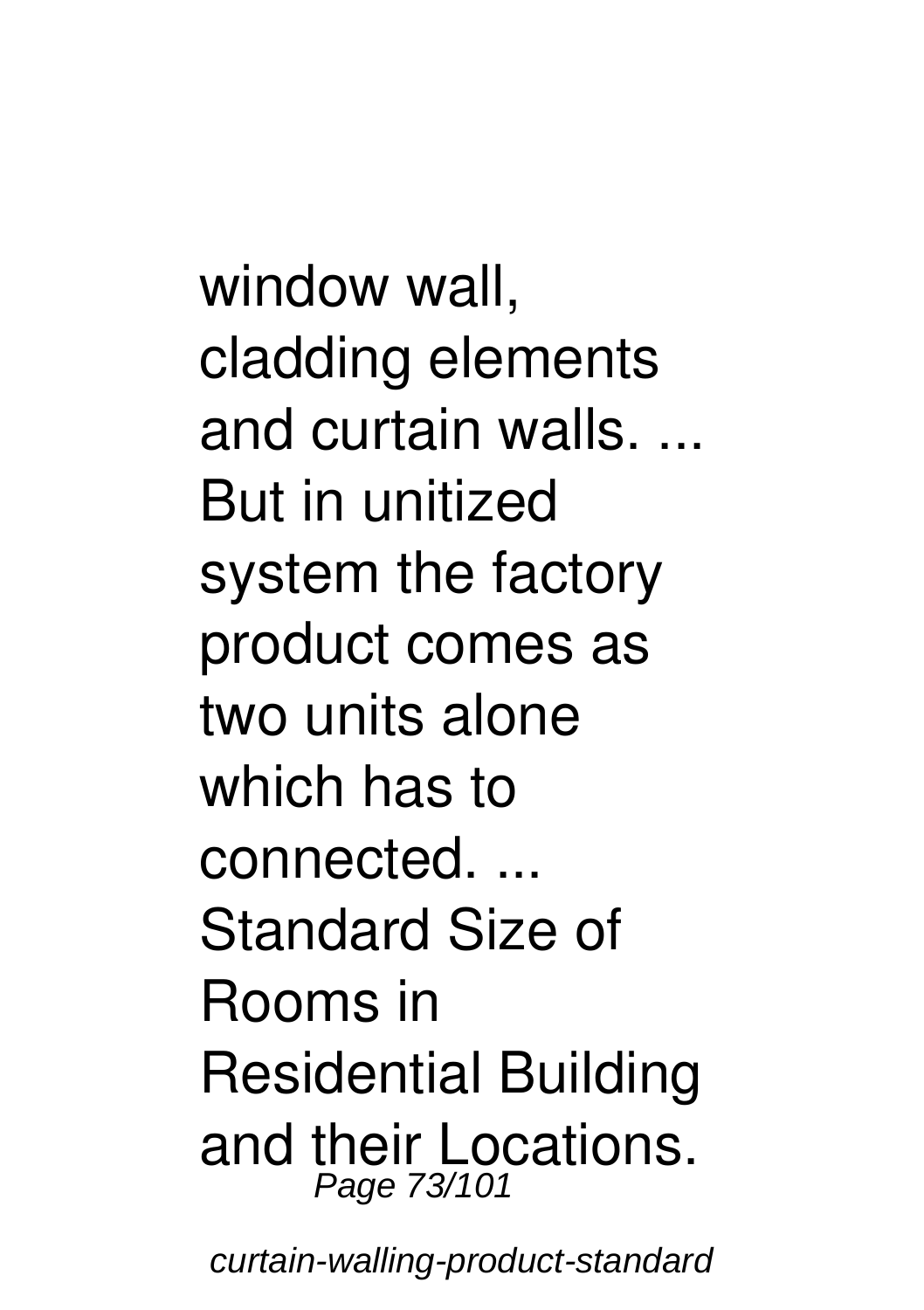*TECHNAL UK | Elegance 52 Curtain Walling | Standard (ST) Curtain walling - Product standard - The Construction ... What is curtain walling? | JPF Systems Ltd*

#### *BS EN 13830:201*

#### Page 74/101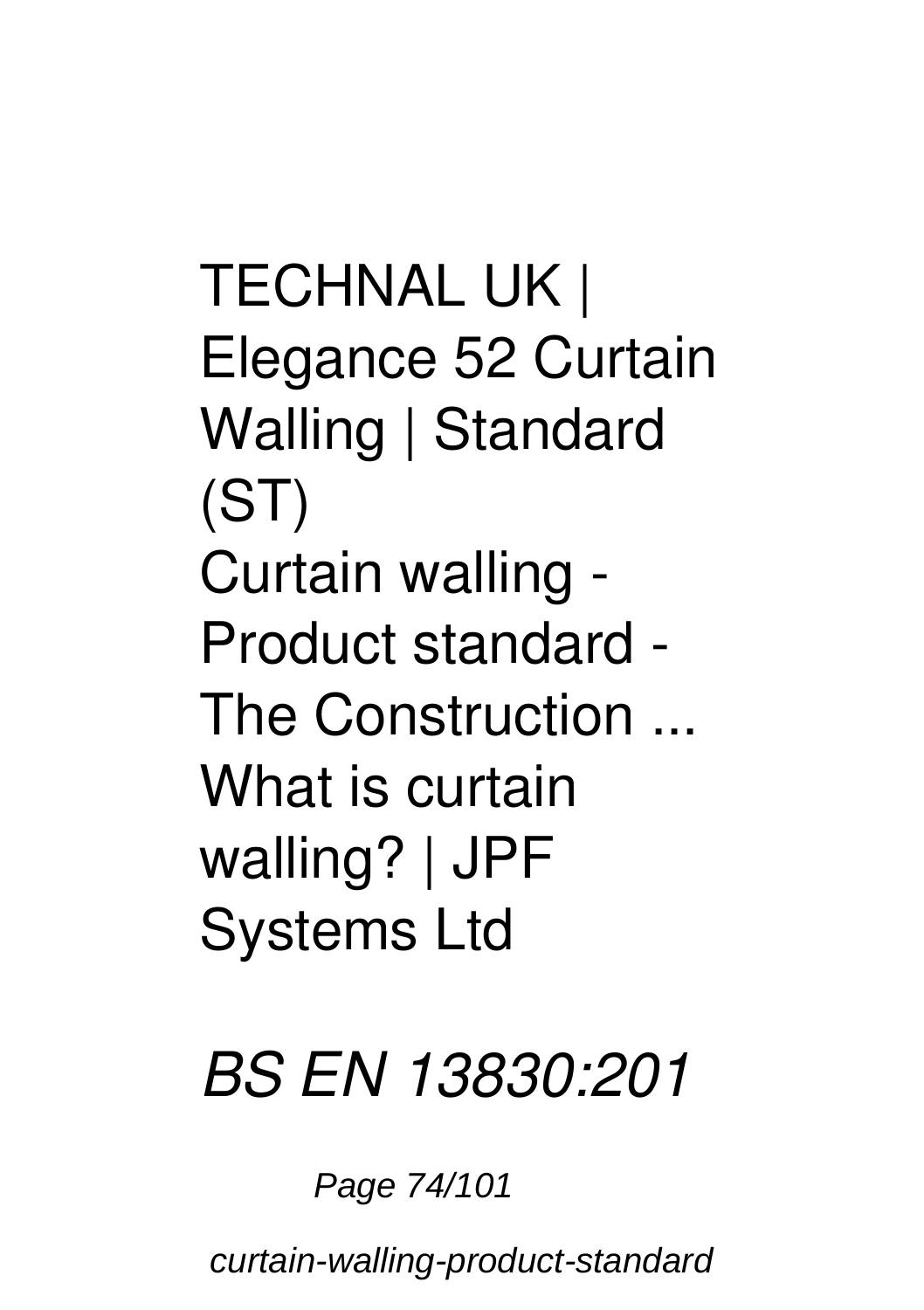*5+A1:2020 - Curtain walling. Product standard Curtain wall (architecture) - Wikipedia* Curtain Wall Systems 3 Contents www.kaw neer.co.uk Curtain Wall Design Considerations 4 Page 75/101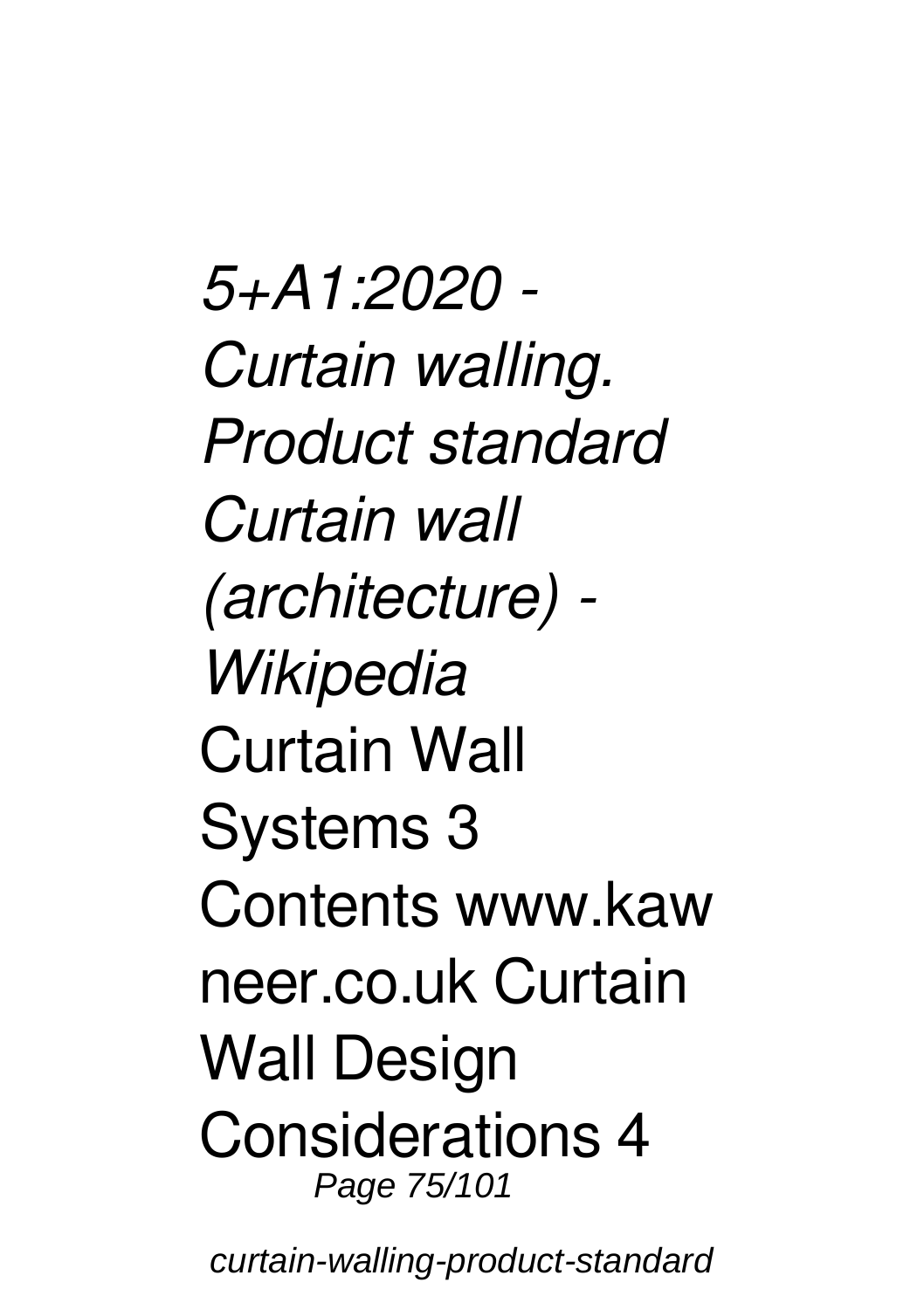Zone or Mullion Drained? 5 Curtain Wall Product Chara cteristics/Regulatio ns 6 AA 100 50mm Curtain Wall System 8, 12-27 AA 110 65mm Curtain Wall System 10, 12-27 Windows and Doors into Curtain Page 76/101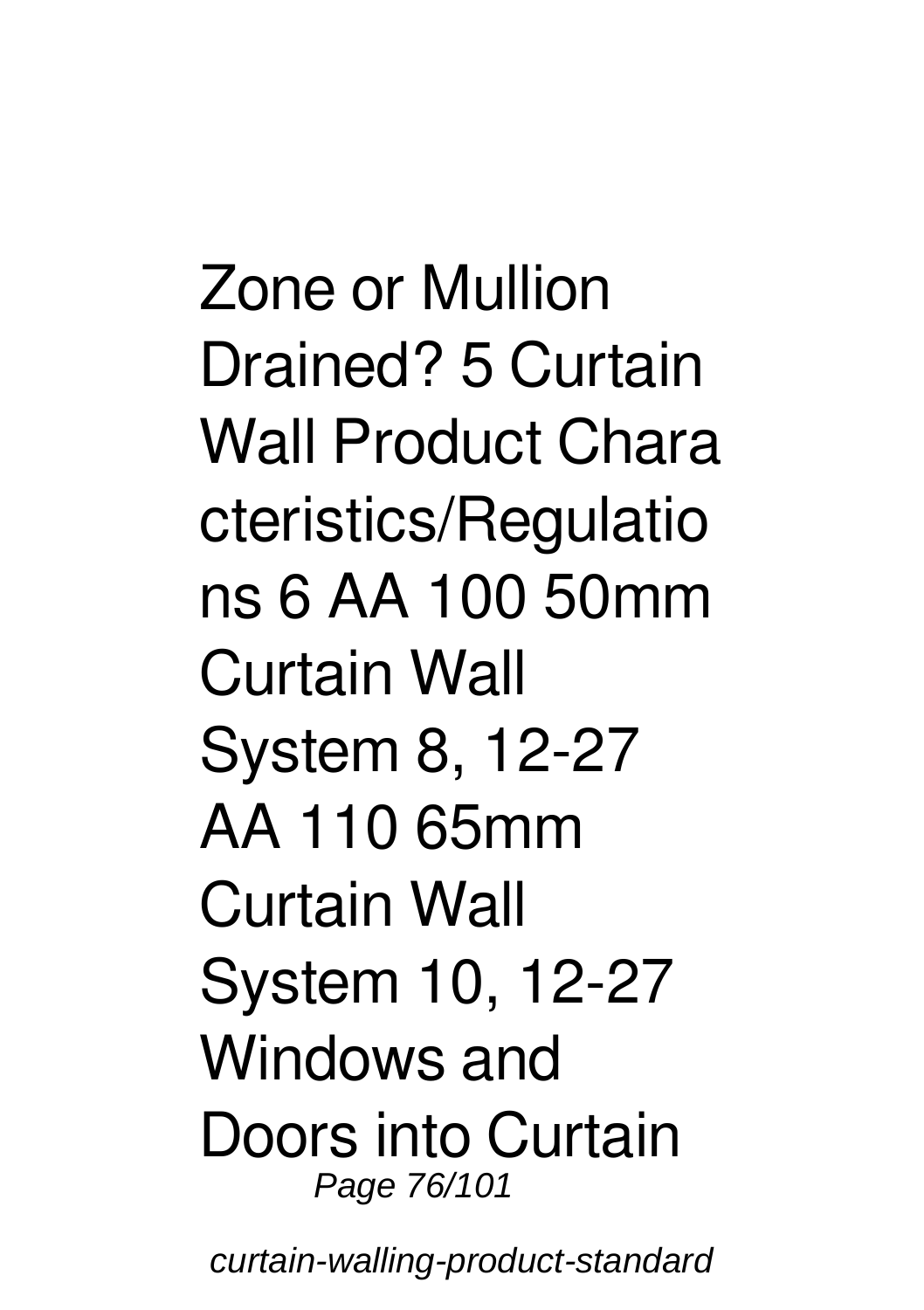Walling 28 AA 100 and AA 110 Concealed Vent Open Out Applications 34 Curtain walling according to this standard is intended to be used as part of the building envelope.

Page 77/101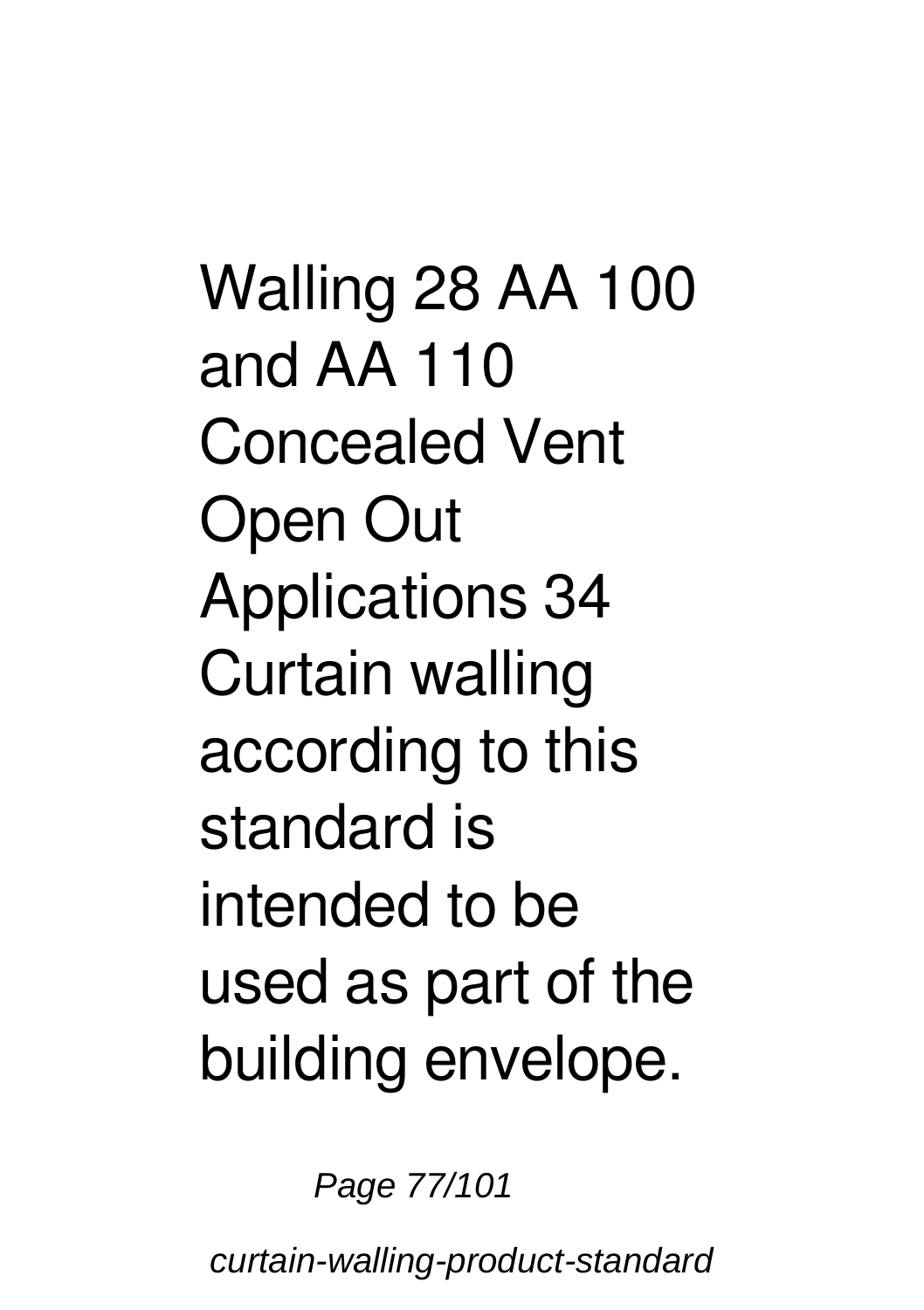*SF52 Curtain Wall System | NBS Source Curtain Wall System - its Types, Details, Functions and ...* **Elegance 52 ST is anything but standard, with a proven history for performance and thermal** Page 78/101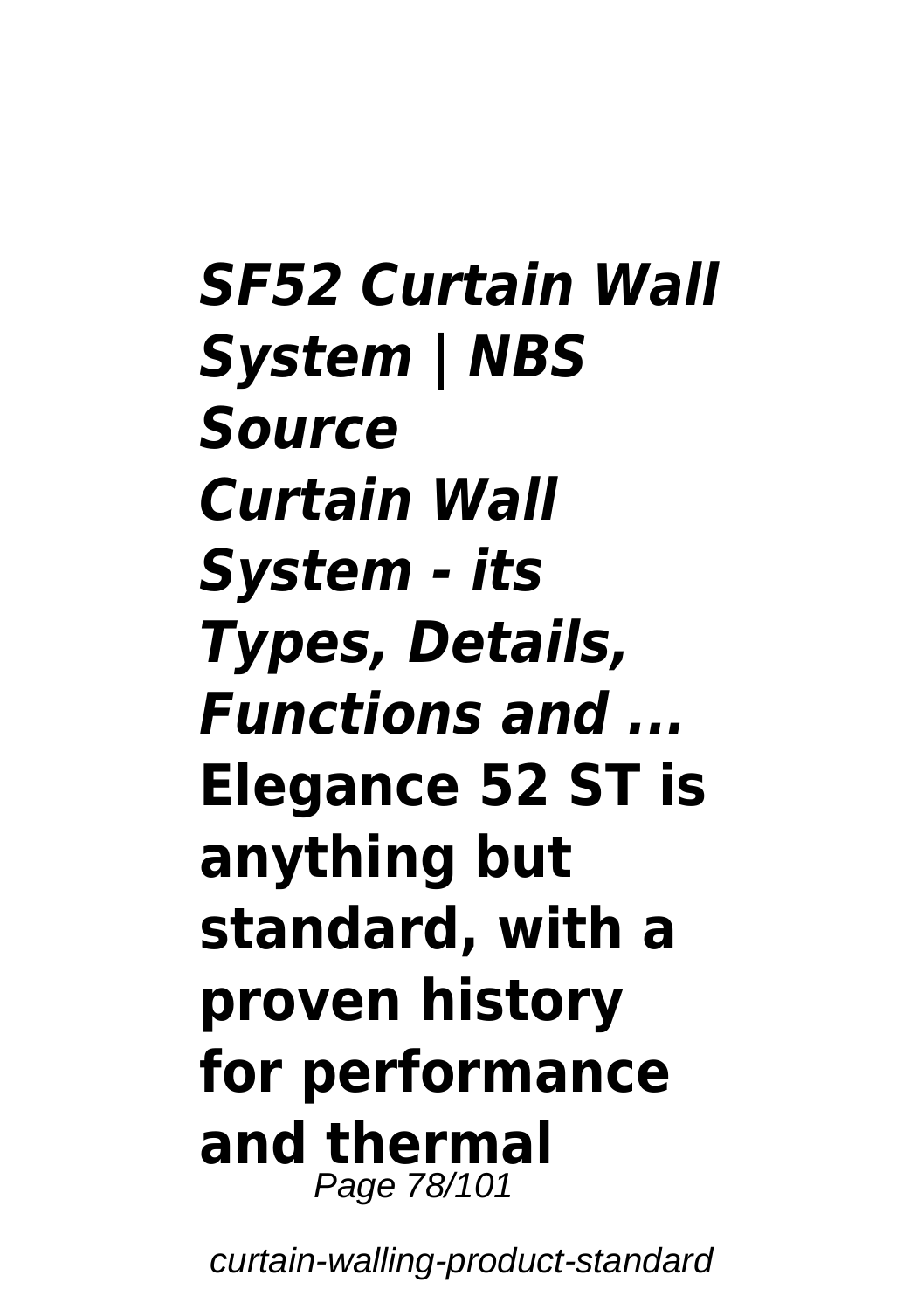### **insulation.**

#### **Doris Kearns Goodwin on Teddy Roosevelt, Taft and The Bully Pulpit | 92Y Talks How to Sell on Amazon l Australia l Canada - How to find Profitable** Page 79/101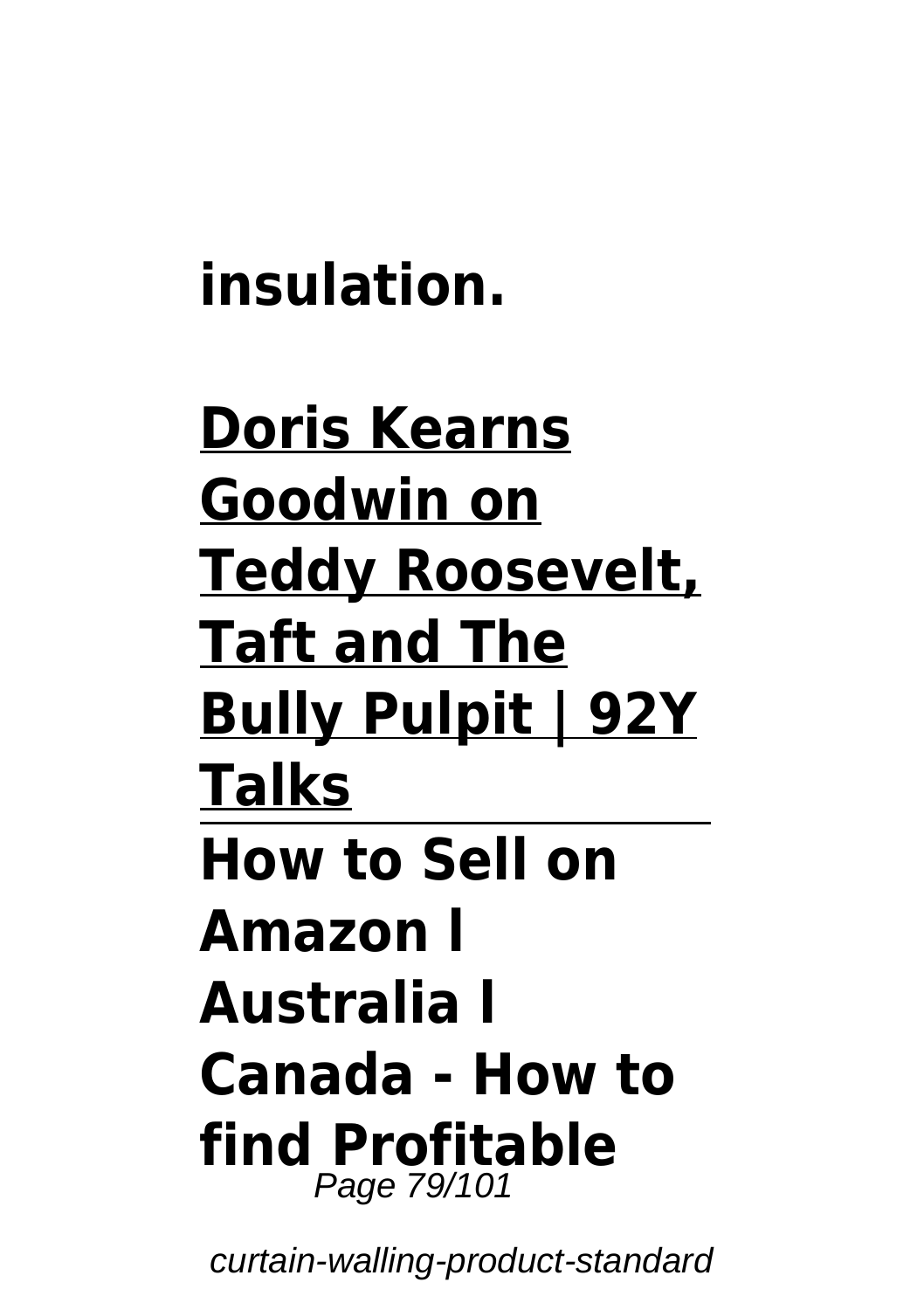**Product for Amazon Australia CTC Curtain Wall Install Video** *Industrial Curtain Walls | Custom \u0026 Standard Designed Walls | AmCraft* **Unitised wall system Secret Bookcase Door Passage into your HIDDEN** Page 80/101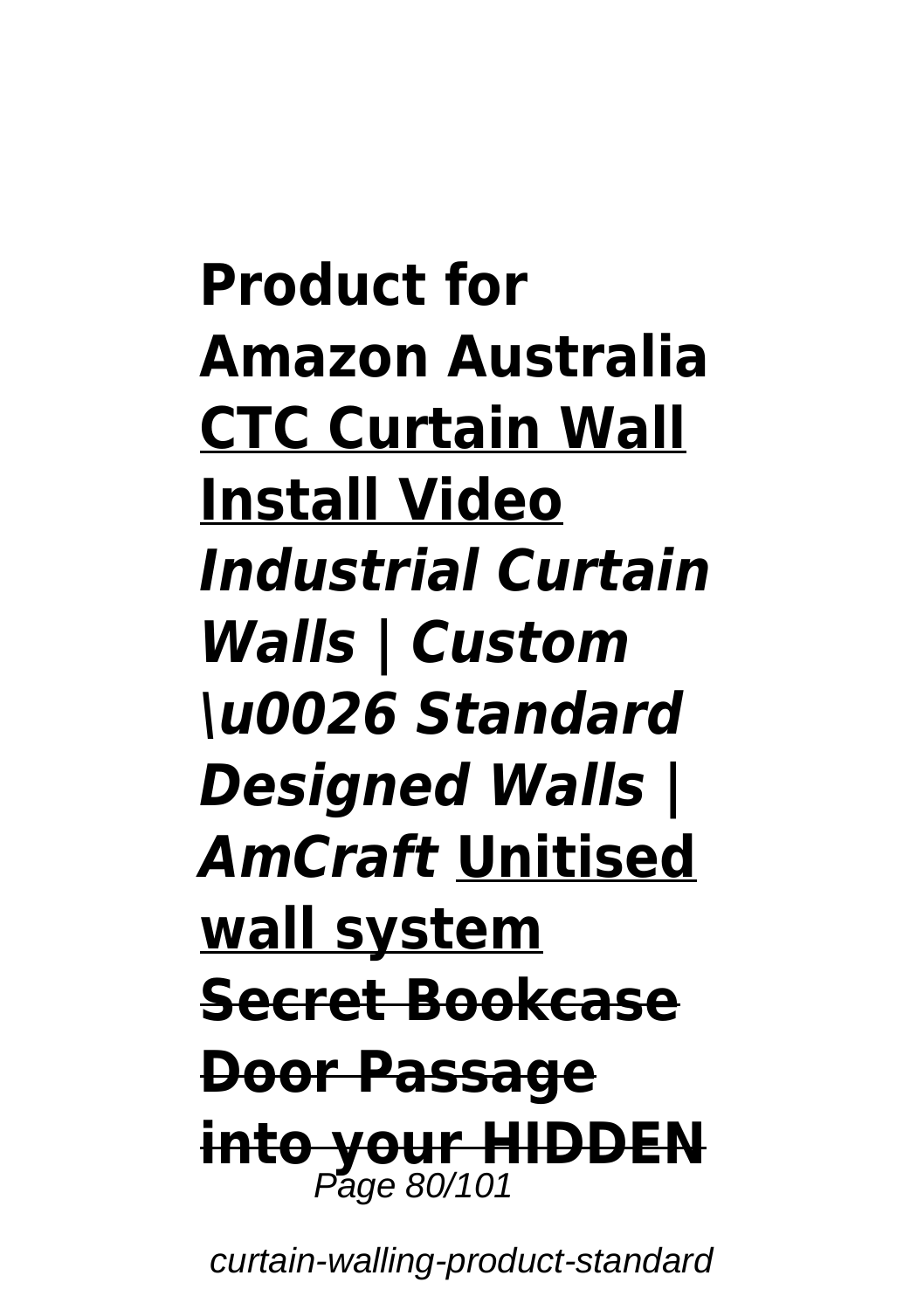**ROOM !!! How strong are Fischer DuoPower wall fixings? Test Tuesday! Modeling Curtain Walls \u0026 Panels in Revit (Sneakpeek) How to prepare for the Firestop Special** Page 81/101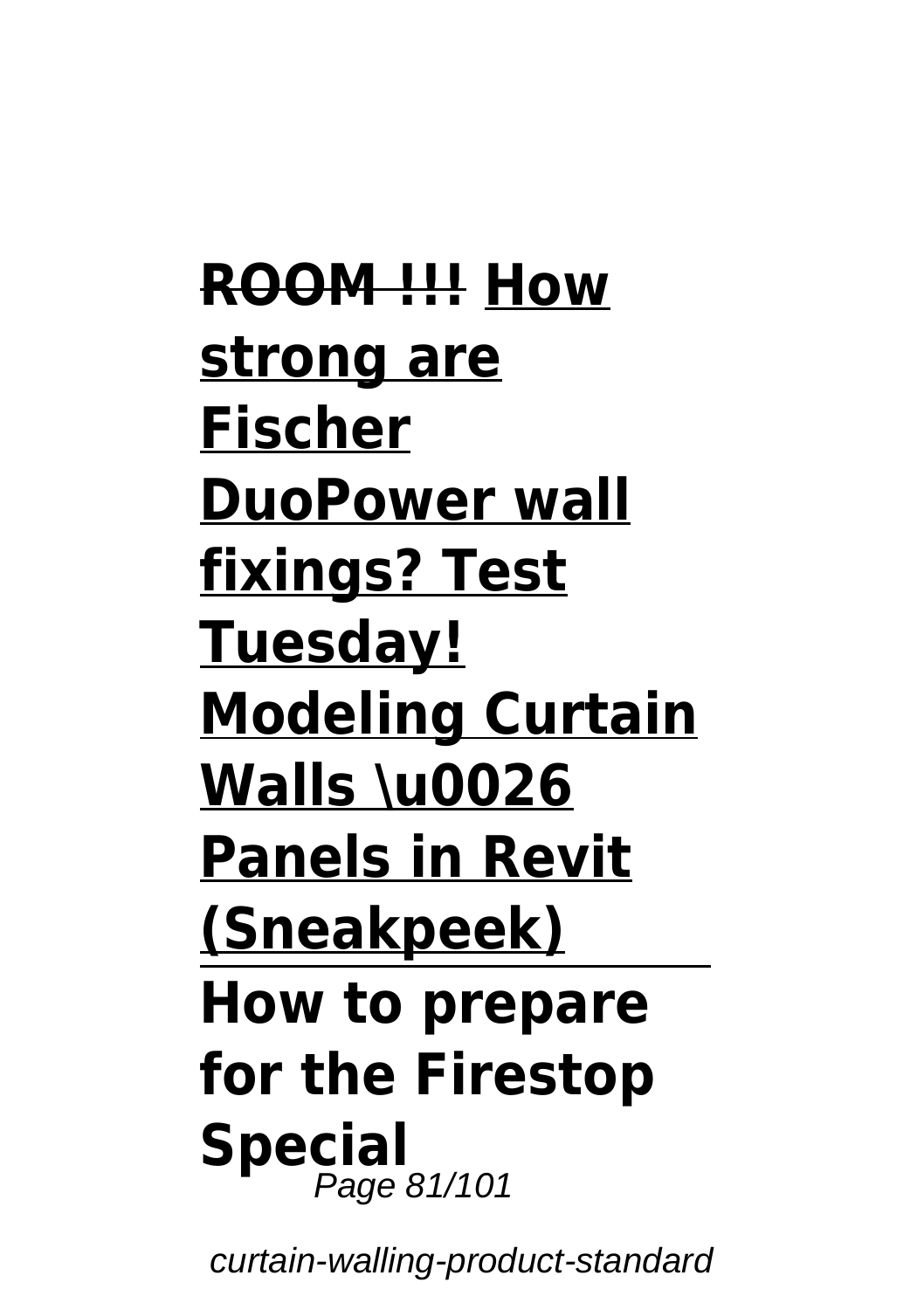**Inspection Certificate Exam** *Beginner's Guide: Choosing Macrame Cord* **Revit Tutorial : How to Create and Edit Curtain Walling** *How to Hang Curtains | Pottery Barn* **Small Library** Setup and Decor |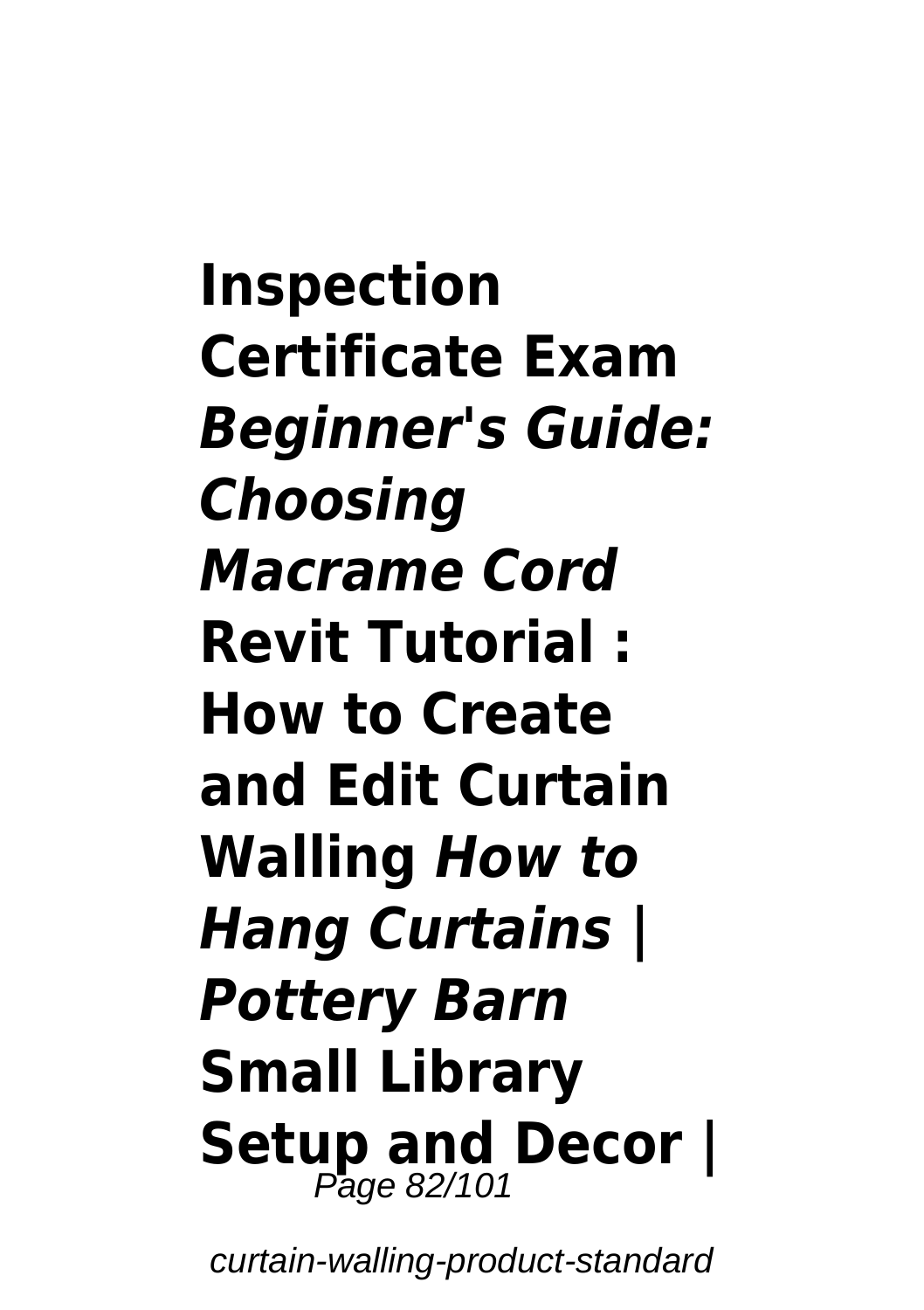#### **Make Small Book Corner #smalllibr arydecor SCERT Social Science Class 10 - Part 1 -** Chapter 8 - **ANADE ആധുനികതയിലേക്ക് - Lecture 2 | HISTORY My New SEWING ROOM REVEAL!!! 23 Clever Small Space Storage** Page 83/101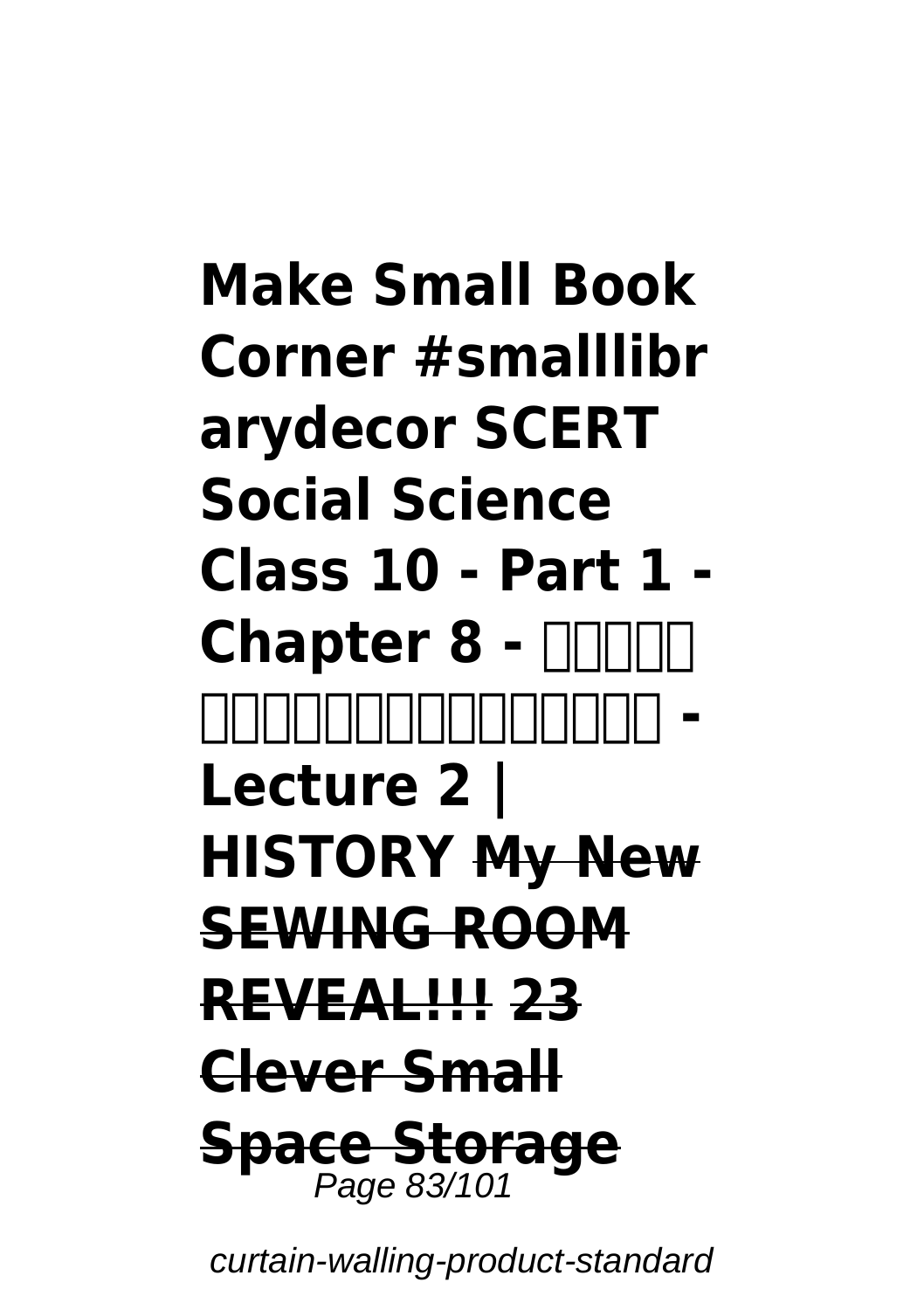**Solutions Life Process in One-Shot | CBSE Class 10 Science (Biology) Chapter 6 | NCERT Vedantu Class 9 and 10 Tips To Understand Revit Curtain WallsTips on How To Organize Study** Page 84/101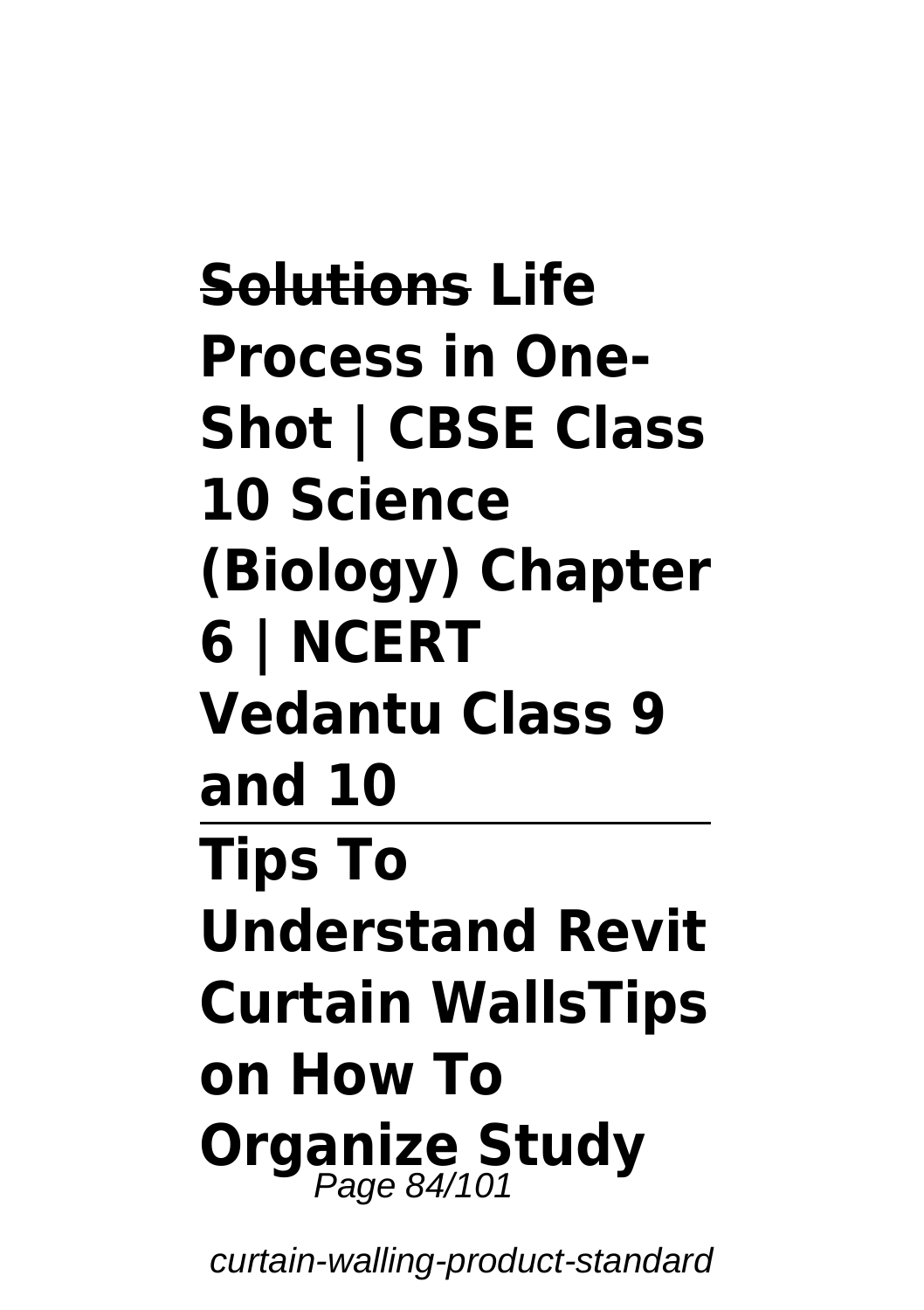**Table (set-up for online classes) \u0026 Many Amazing DIY Wall Decor Ideas How to Create Amazon Affiliate Marketing Websites - Amazon Affiliate Marketing (Associates) Tutorial***Curtain* Page 85/101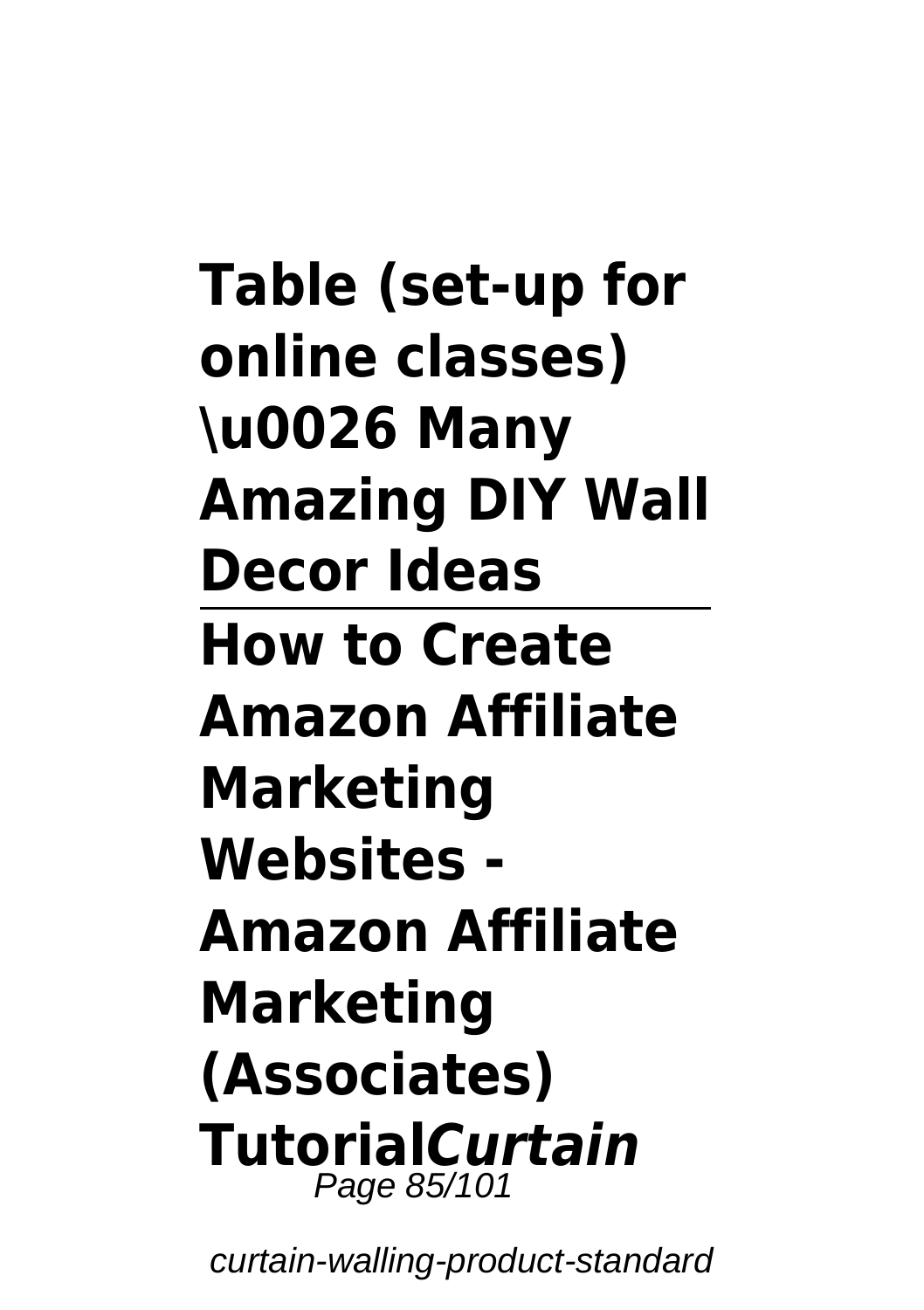#### *Walling Product Standard*

BS EN 13830:20 15+A1:2020 Curtain walling. Product standard, Category: 91.060.10 Page 86/101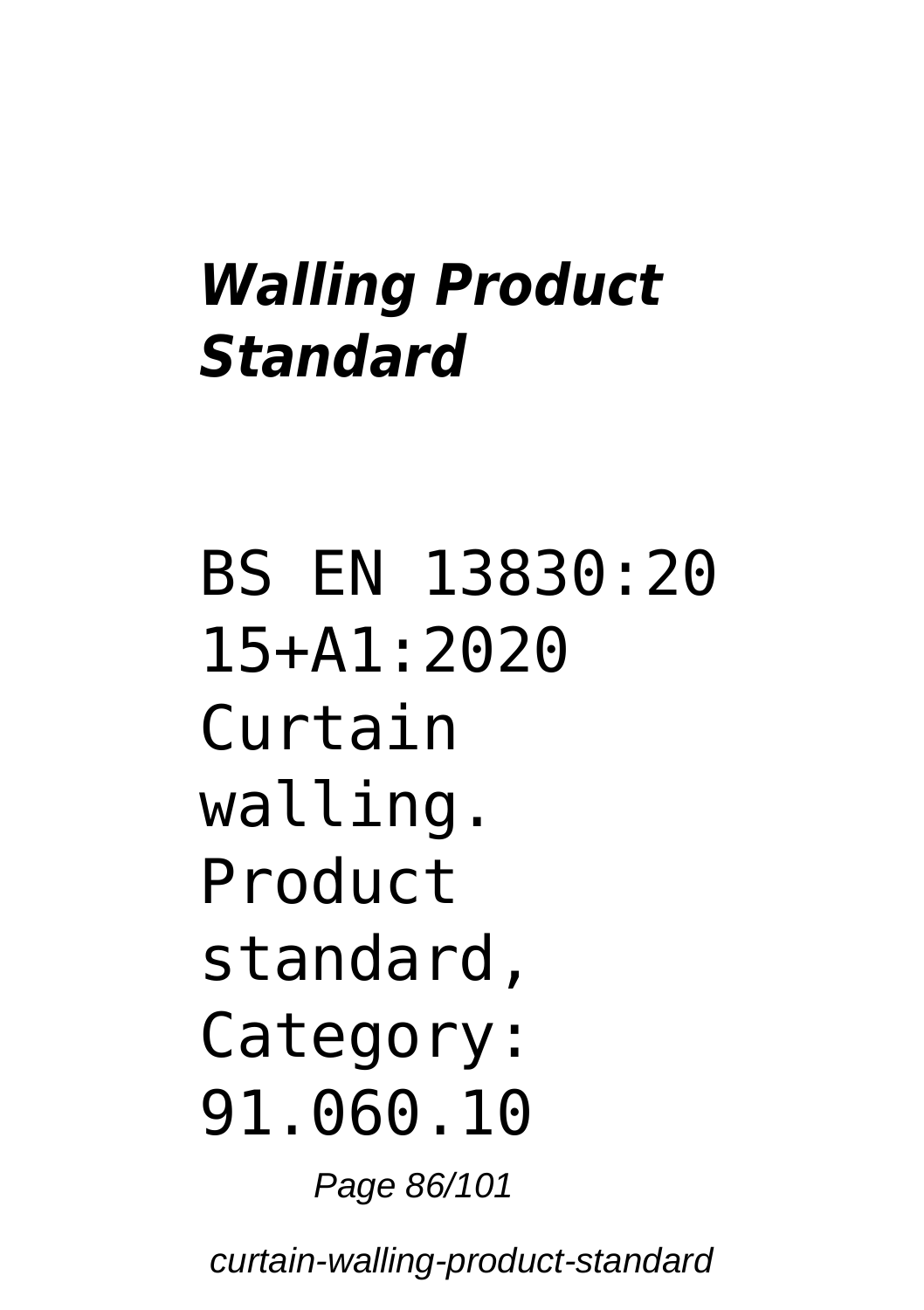Walls. Partitions. Fašades *BS EN 13830:2003 - Curtain walling. Product standard* Product Reference : SF52 Curtain Page 87/101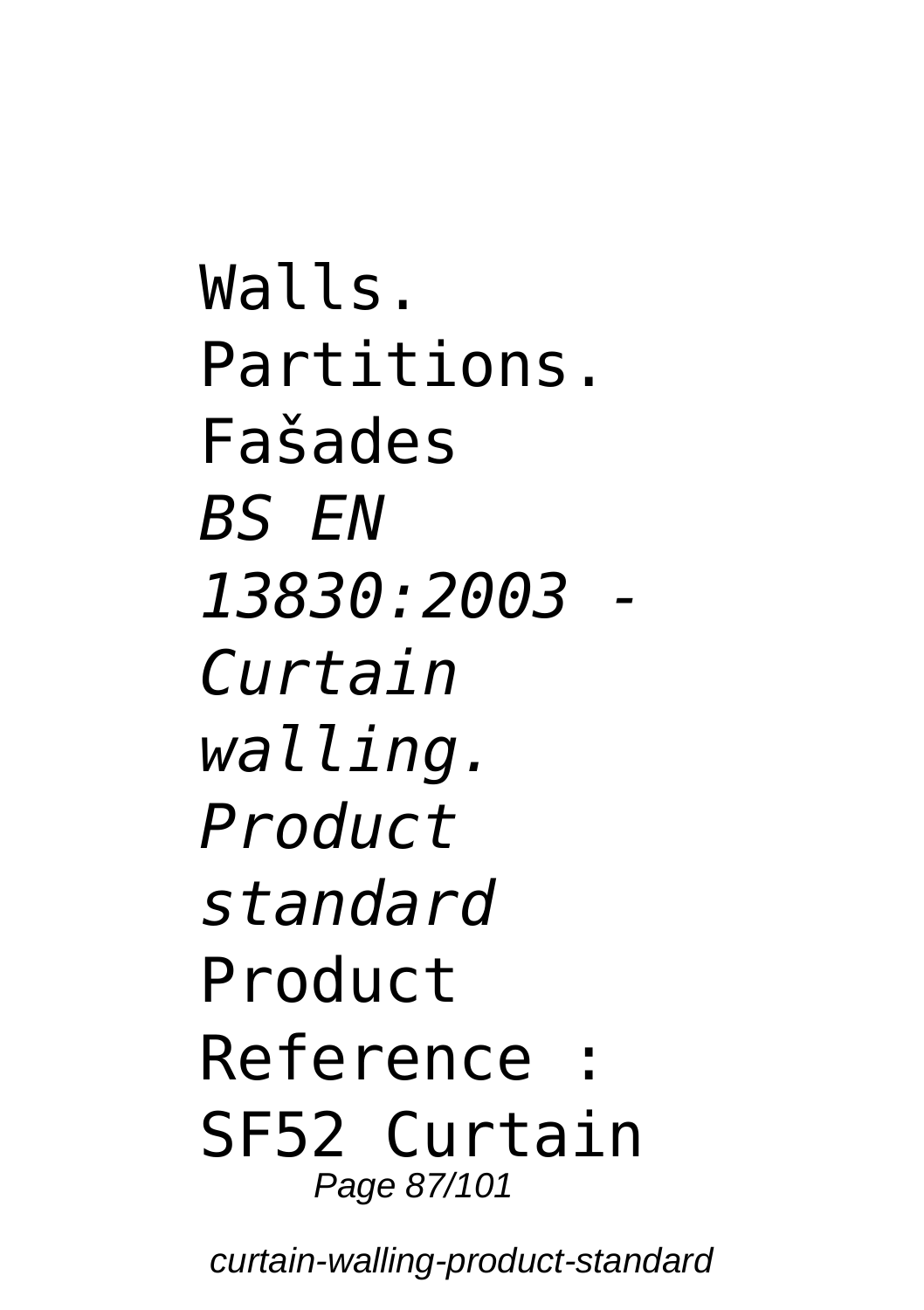Wall System: Internal framing member -Type : SF050 SF080 SF100 SF125 SF150 SF175 SF200 SF225 SF250 As drawing. Insert details. Finish : Page 88/101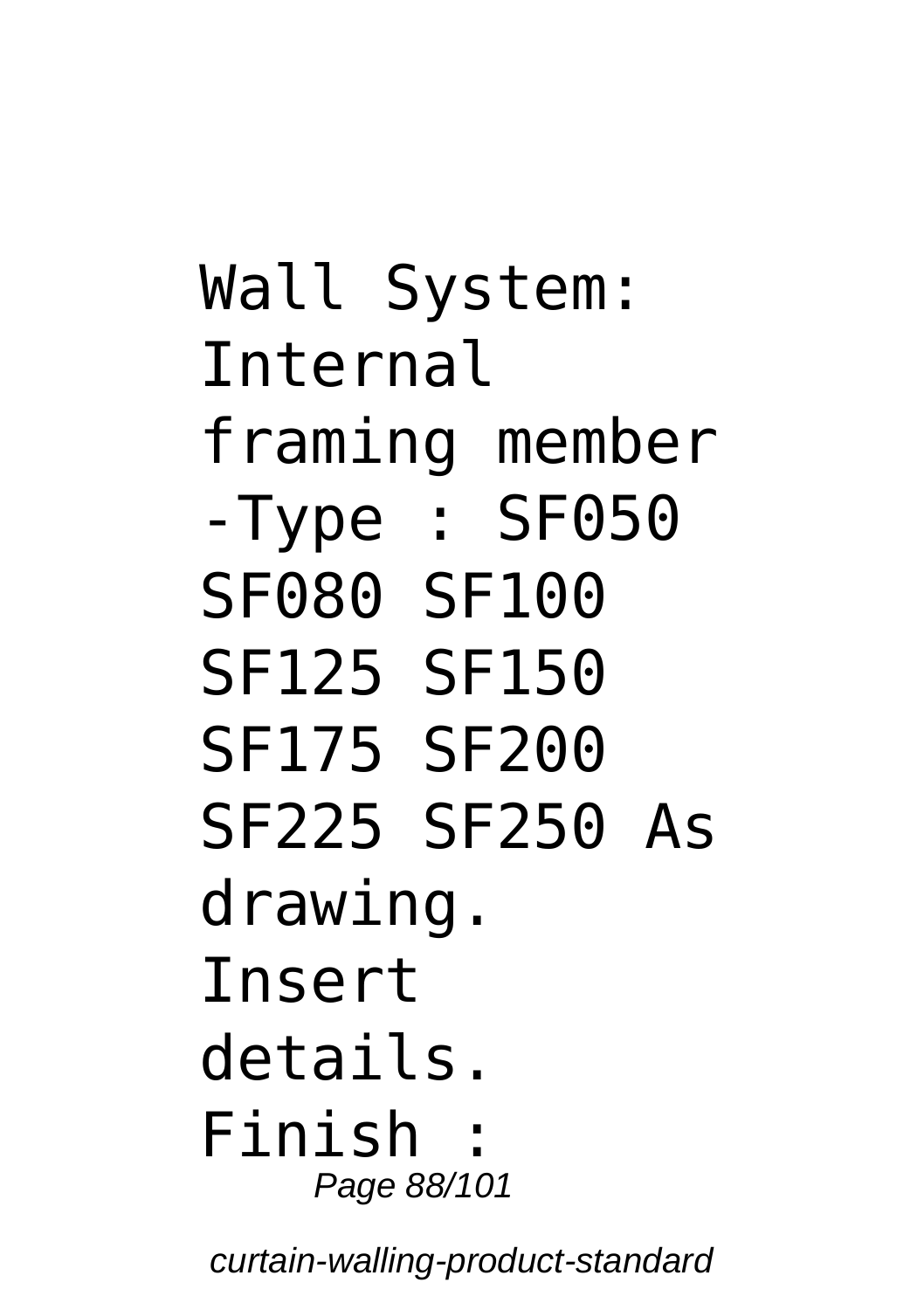Anodized. Insert colour requirements. Mill finish Polyester powder coated, RAL. Insert colour requirements. Standard RAL range available. Page 89/101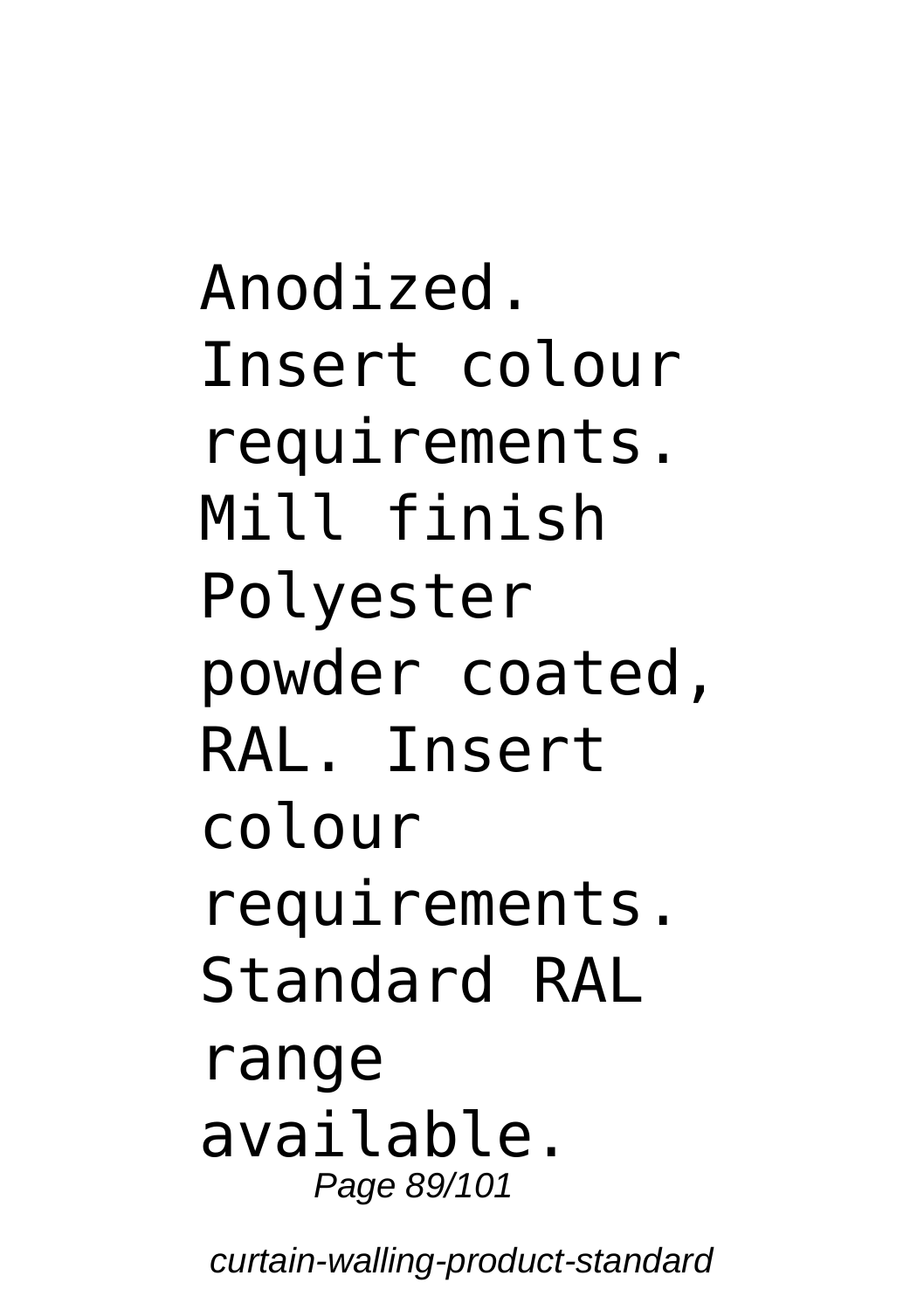Type -Vertical : SMR998 SMR997 SCW002 SCW008 As drawing. Insert details. BSEN138302015- Curtain walling. Product standard Page 90/101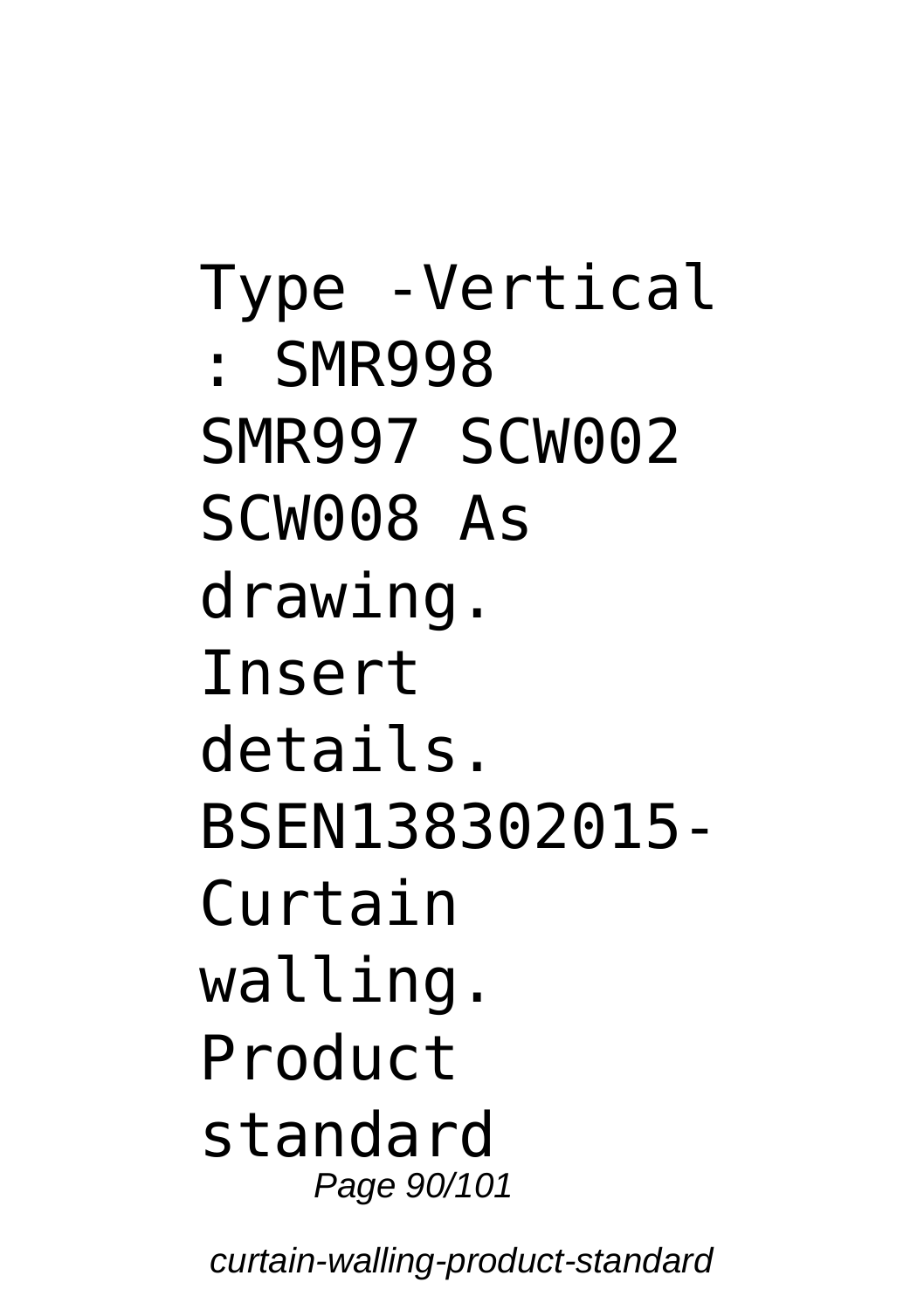(British Stand ard)-Customer Service: 212 642 4980. Mon - Fri: 8:30 am - 6 pm EST. HOME; PRODUCTS. Publisher Collections; Standards Connect; Page 91/101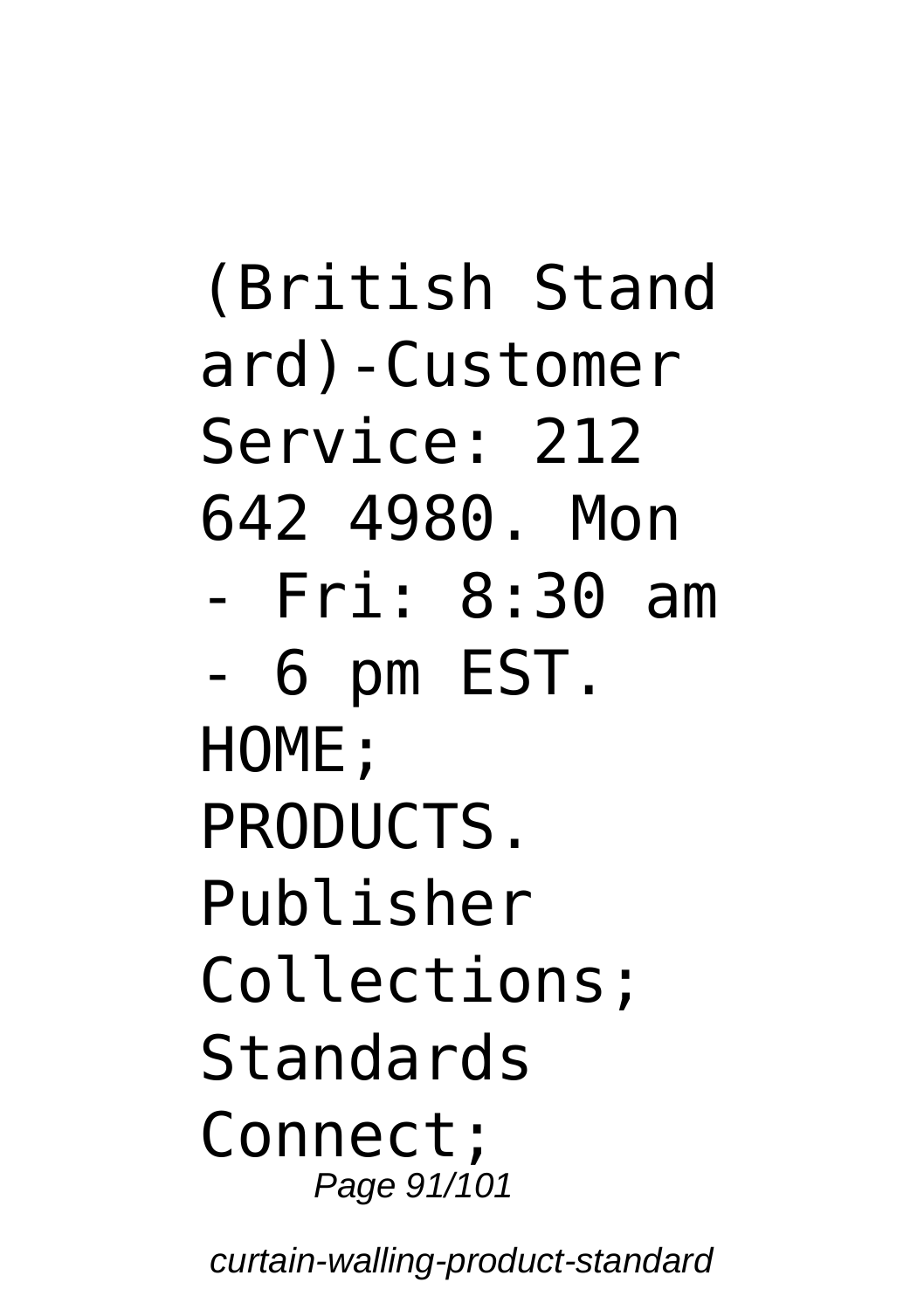Standards Packages; Selected Standards; Best Selling Standards and Packages ...

*BS EN 13830:2015 - Curtain walling. Product standard* Page 92/101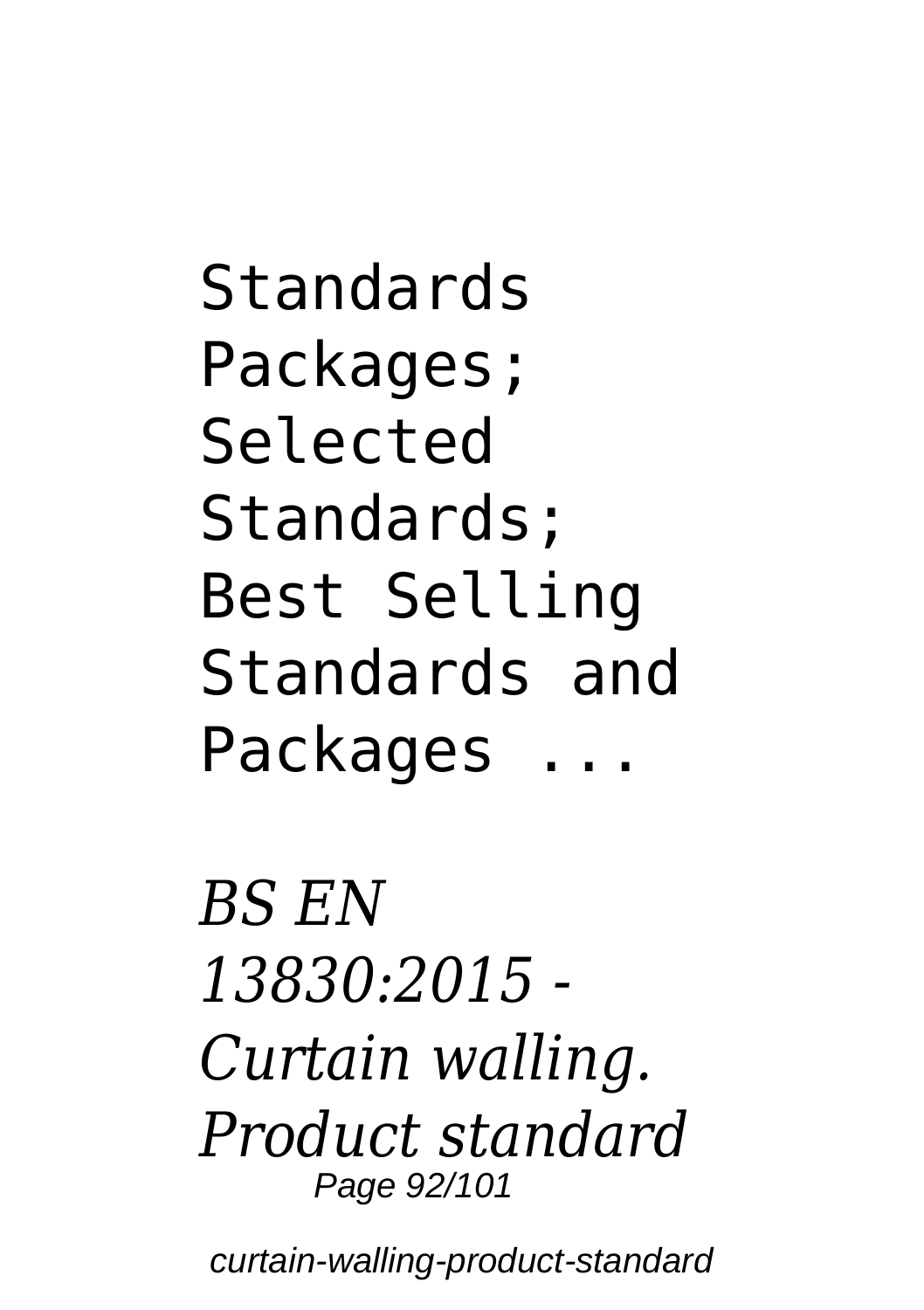*... Non-combustible as defined per NFPA Standard 220: CAN/ULC S114: Complies: ASTM E 96: Unfaced, 50 Perms as tested: ASTM E 96: Foil Faced, 0.02 Perms as tested:* Page 93/101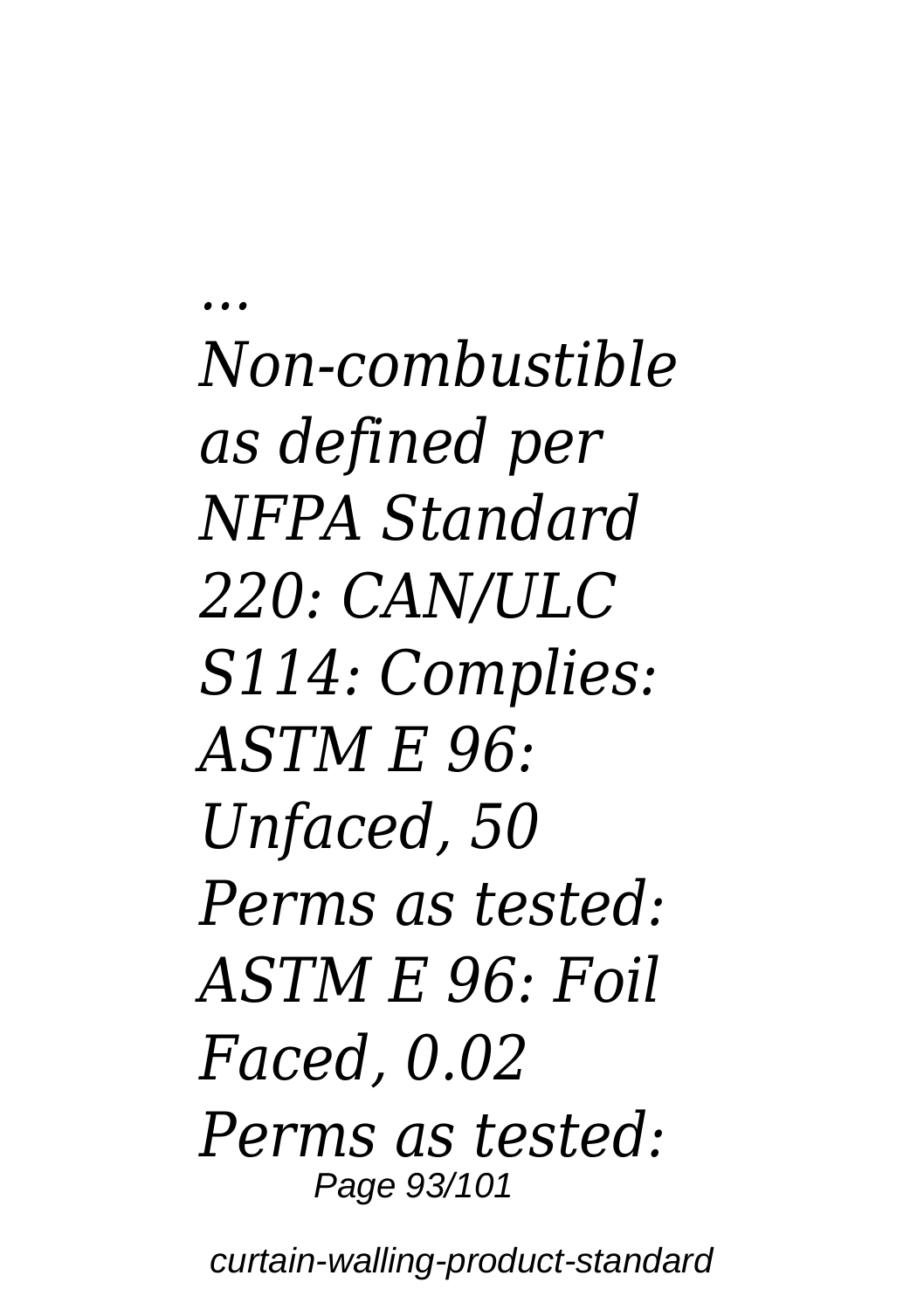*ASTM C 1104: Sorption less than 1% by volume: ASTM C 356: Linear Shrinkage : 2% @ 1200° F (650° C) ASTM C 356: Flame Spread 0, Smoke Developed 0: Curtain wall products are* Page 94/101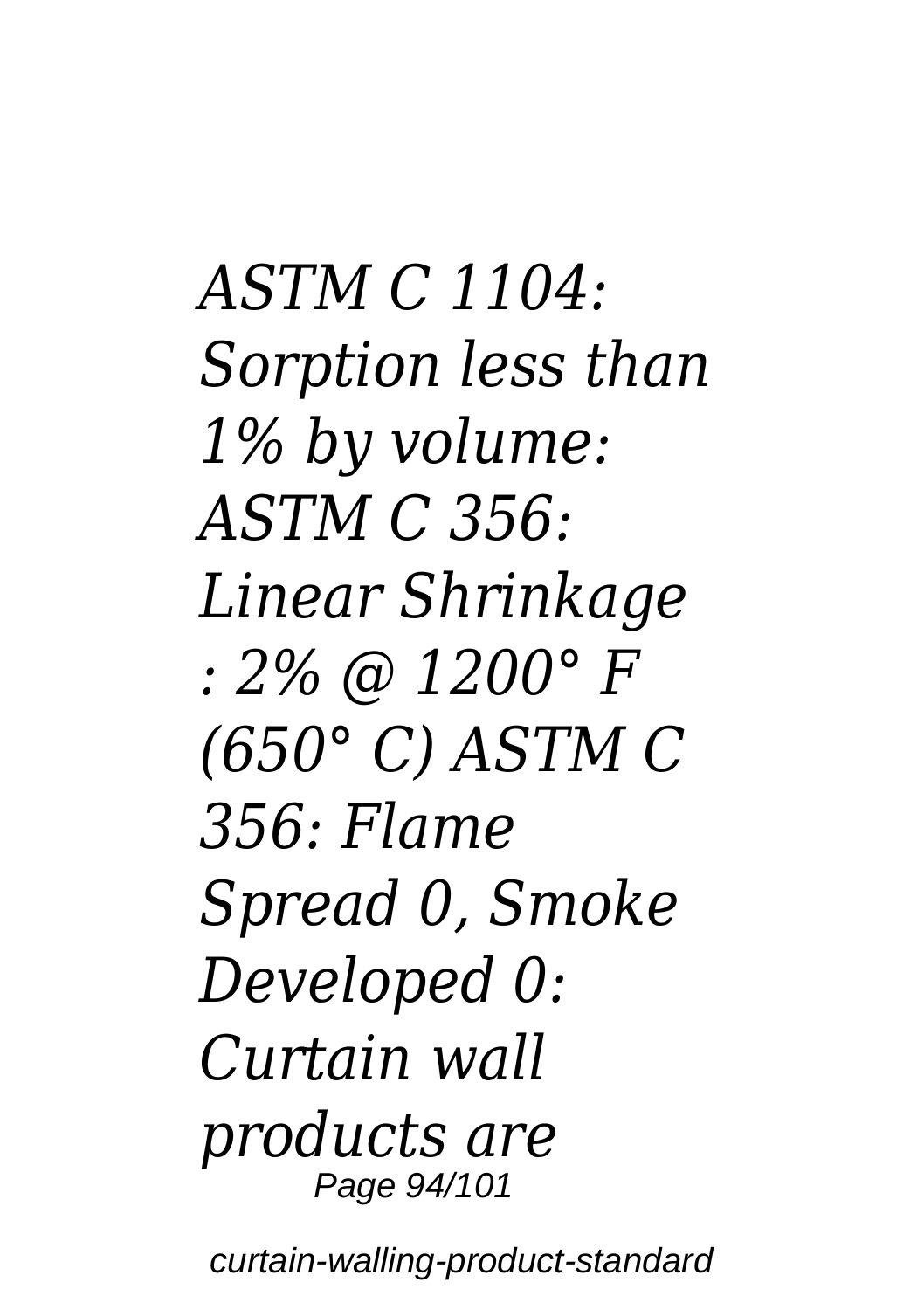*approved by ... Product standard 20/30397865 DC BS EN 16758. Curtain walling. Determination of the strength of sheared connections. Test method and requirements BS EN 16758:2016* Page 95/101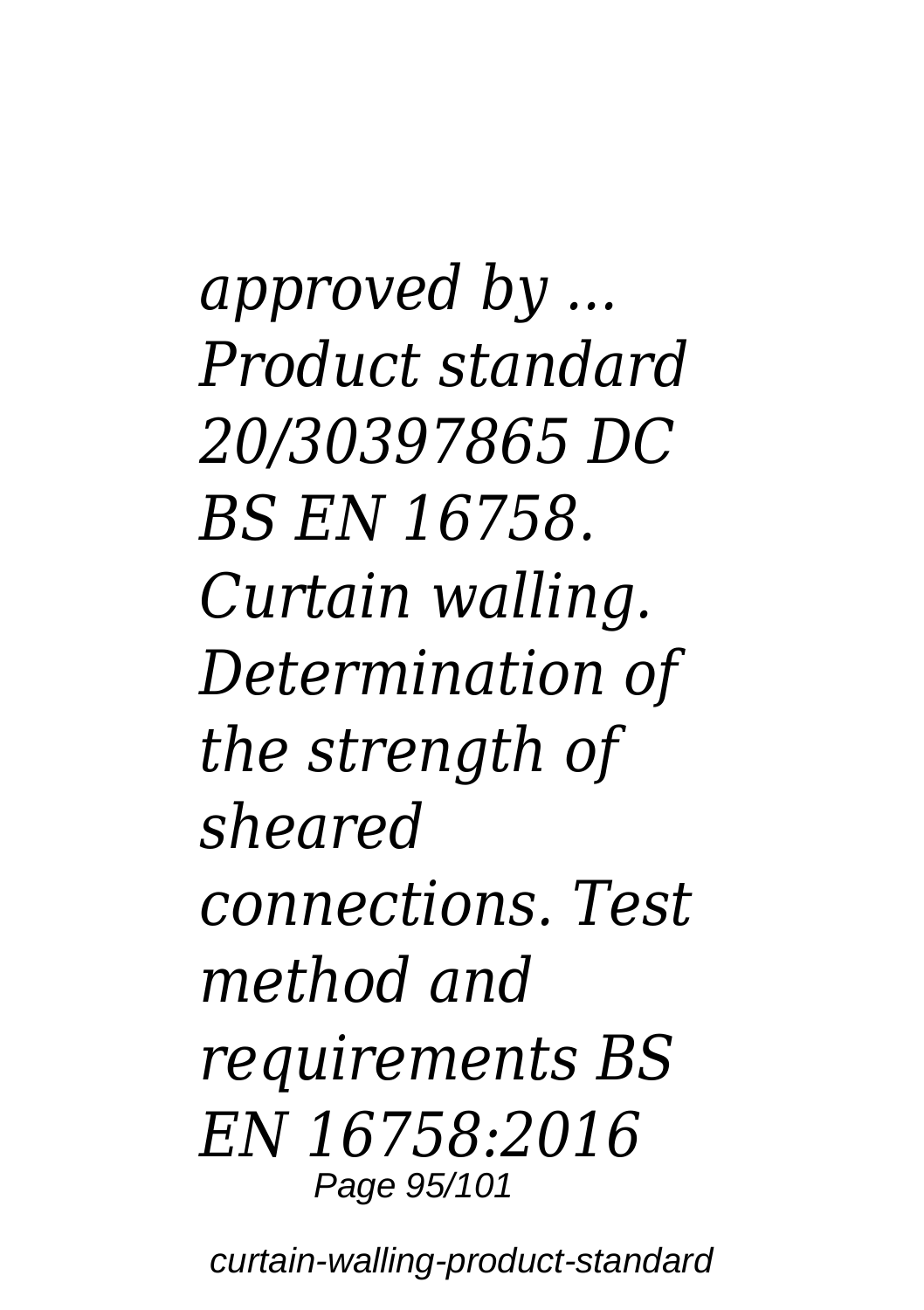## *Curtain walling.*

## **Curtain walling - Product standard - The Construction Information Service.**

#### *BS EN 13830:2* Page 96/101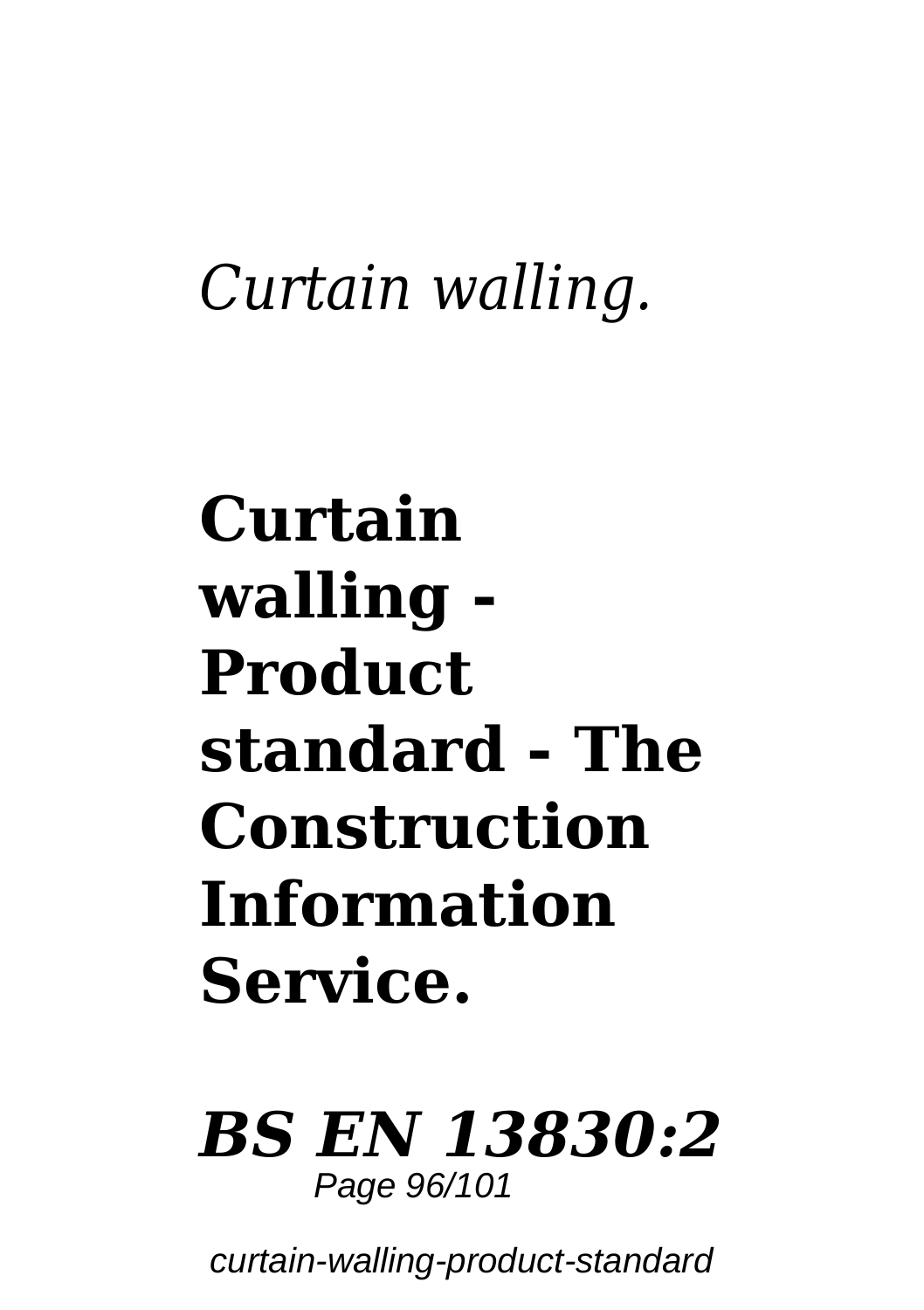*015+A1:2020 Curtain walling. Product standard ...* **You are here: Home / Products & Capabilities / Architectural Products / Curtain Walls** Page 97/101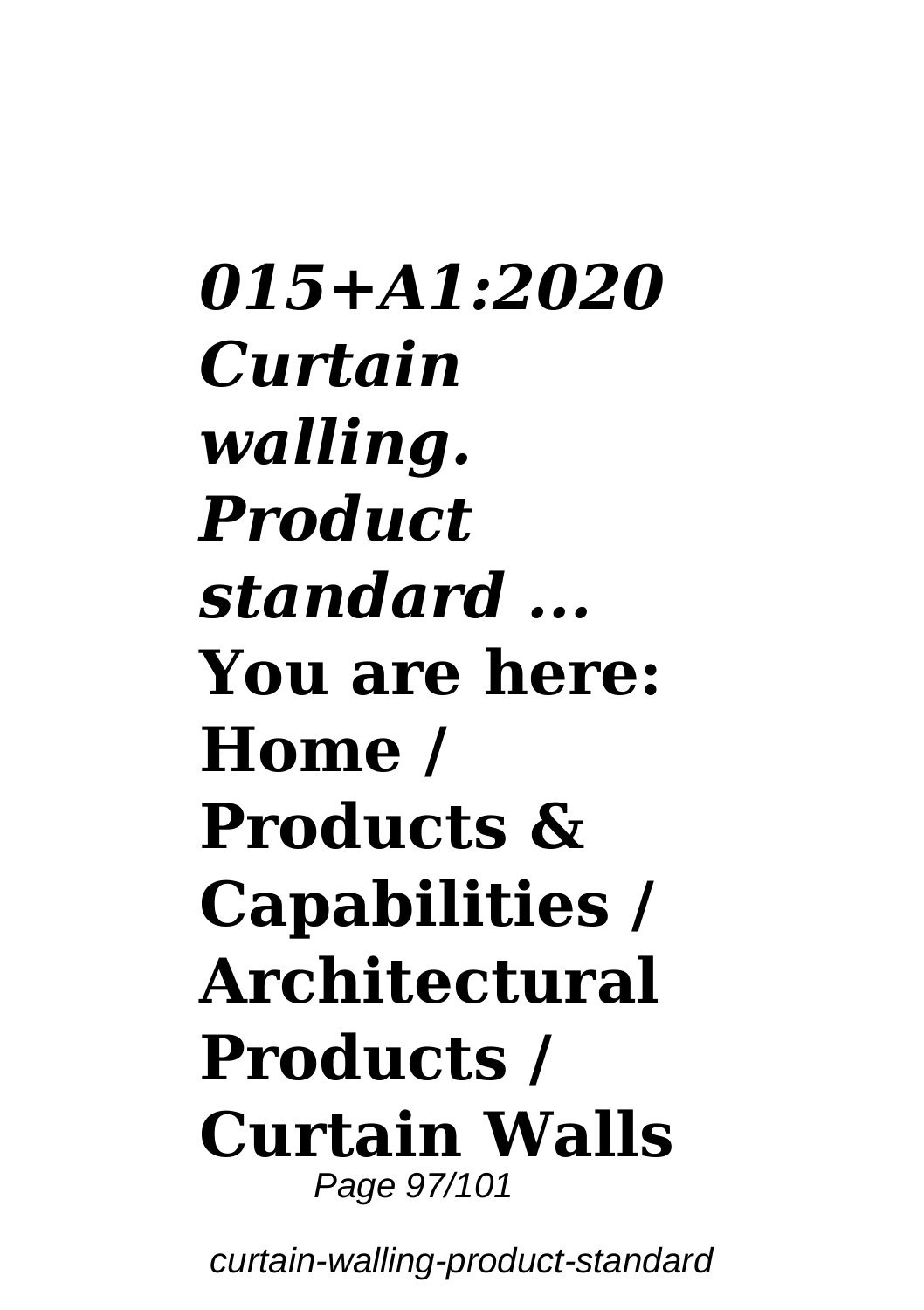**Curtain Walls We offer a complete line of pressure wall components, including our standard systems with 2 ½" x 7 ½" and 2 ½"x 6 ½" overall depth** Page 98/101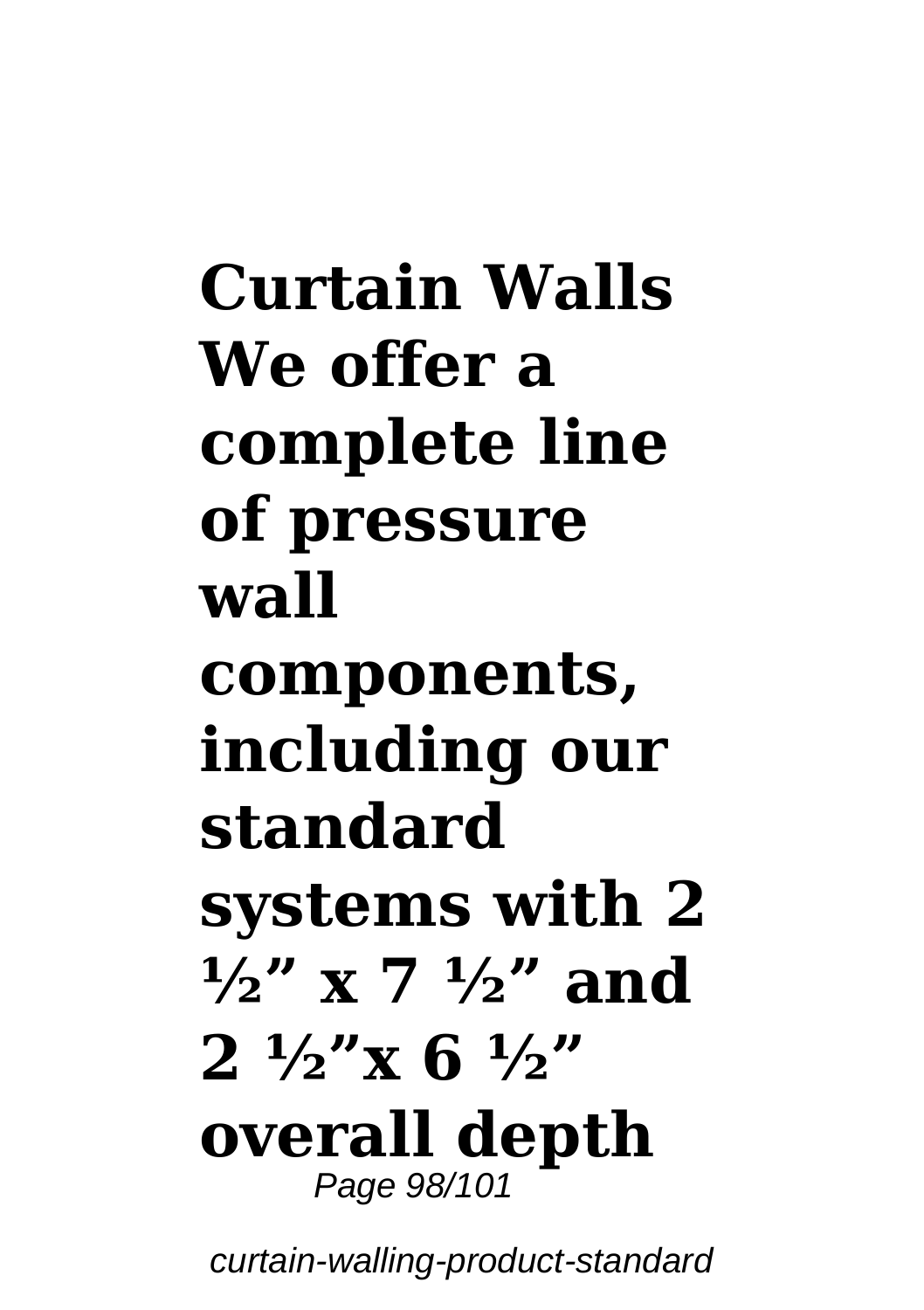# **(including mullion, pressure plate, and snap cover).**

*CEN - EN 13830 - Curtain walling - Product standard ...* Environmental Product Declaration This environmental

Page 99/101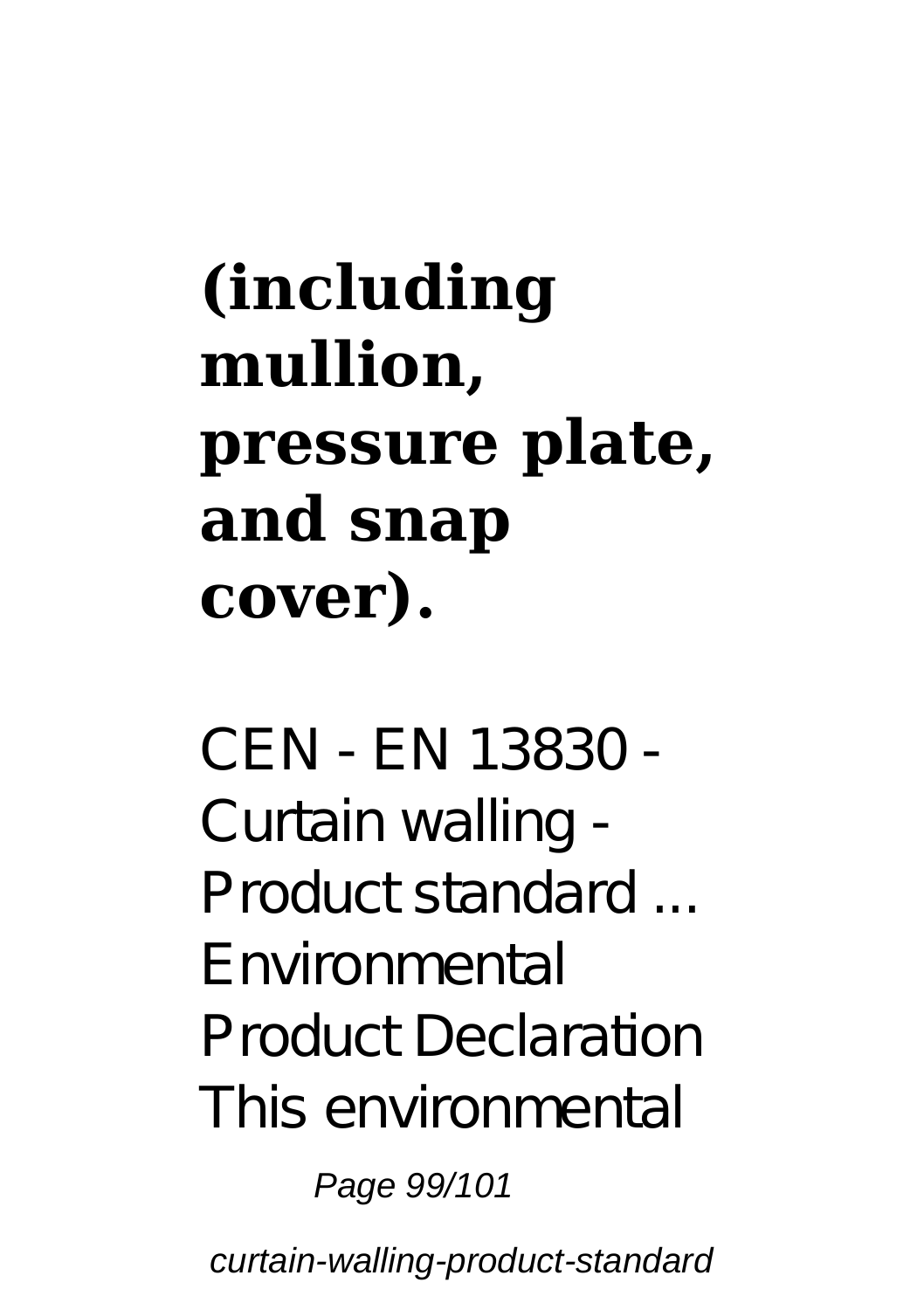product declaration (EPD) is for a standard curtain wall system produced by Kawneer (UK) Ltd in Runcorn, England. CW 50. is the standard frame for curtain wall that blends well with any of the various profile designs within our<br>Page 100/101